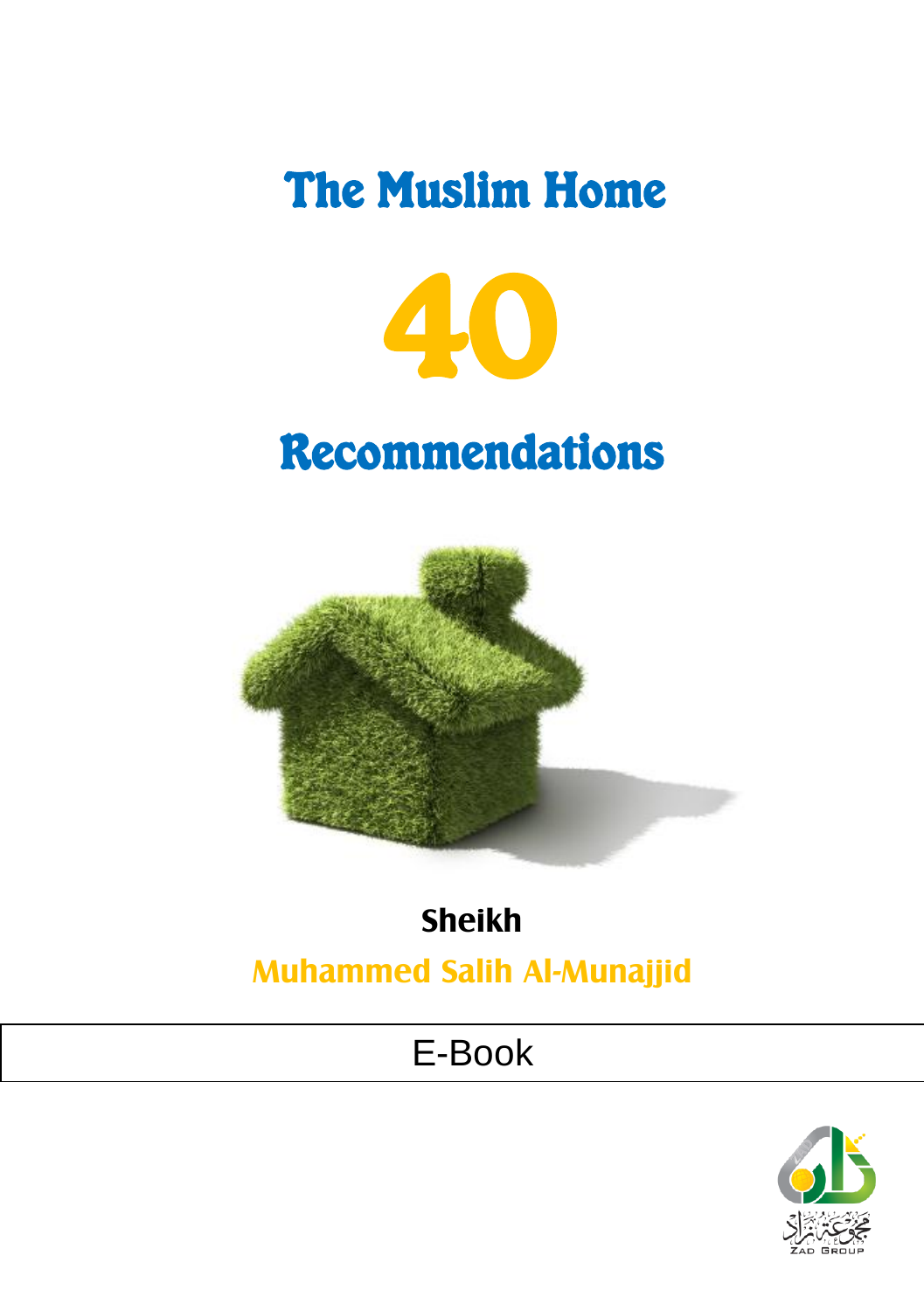## **| The Muslim Home**

 **40 recommendations**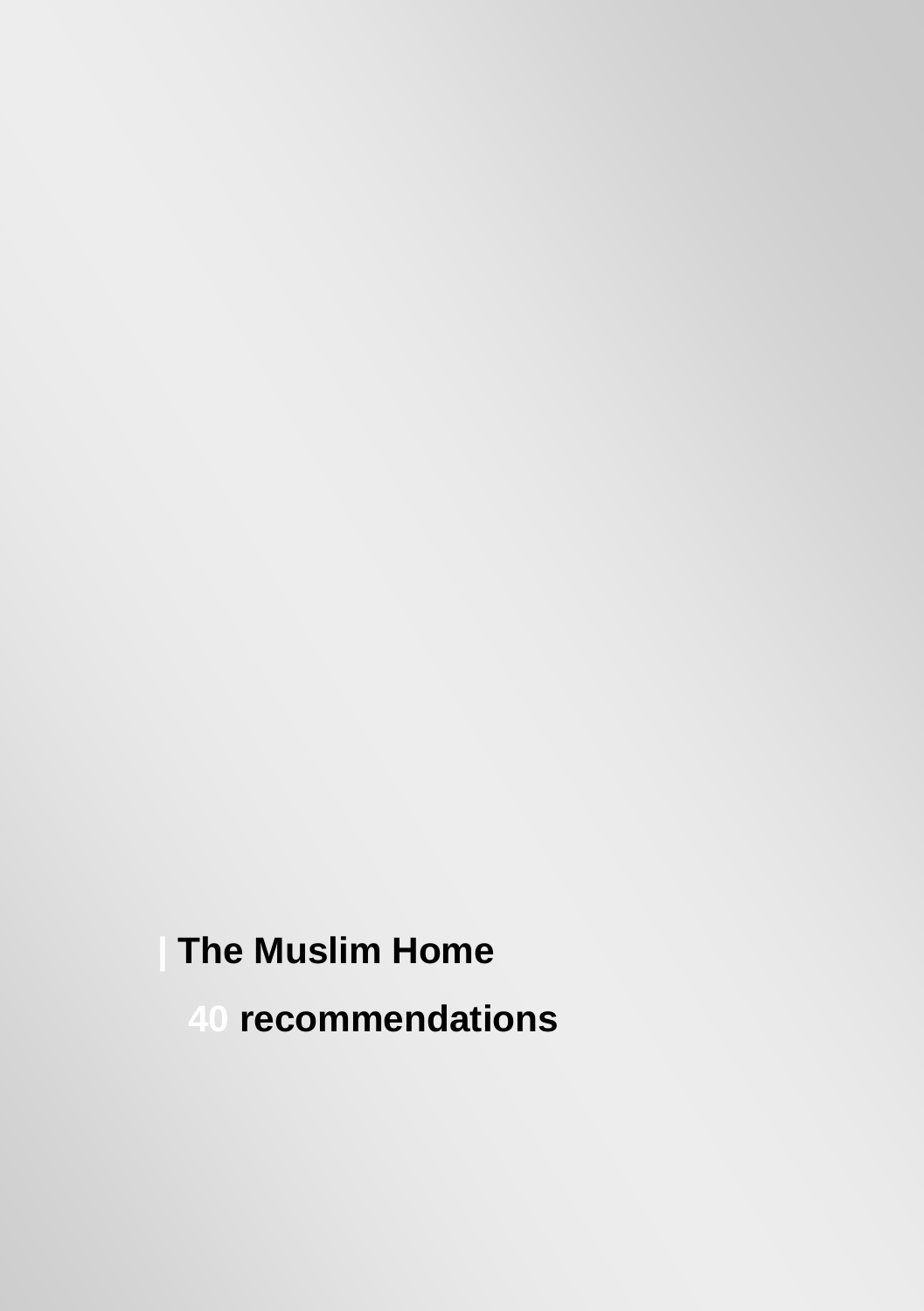

## Introduction

#### In the Name of Allaah, Most Gracious, Most Merciful.

All praise be to Allaah, we praise Him and seek His help and forgiveness. We seek refuge with Allaah from the evil of our own selves and from our evil deeds. Whomsoever Allaah guides, no one can lead astray, and whomsoever Allaah leaves astray, no one can guide. I bear witness that there is no god worthy of worship but Allaah Alone, with no partner or associate, and I bear witness that Muhammad, sallallaahu 'alayhi wa sallam, is His slave and Messenger.

#### **The home is a blessing.**

Allaah Says (what means): "And Allaah has made for you in your homes an abode…" **[QUR'AAN 16:80]**

Ibn Katheer, may Allaah have mercy on him, said: "Here Allaah, may He be blessed and exalted, is mentioning His complete blessing to His slaves: He has given them homes which are a peaceful abode for them, to which they retreat as a haven which covers them and gives them all kinds of henefits "

What does the home represent to each one of us? Is it not the place where a person eats, enjoys intimacy with his wife, sleeps and rests? Is it not the place where he can be alone and can meet with his wife and children?



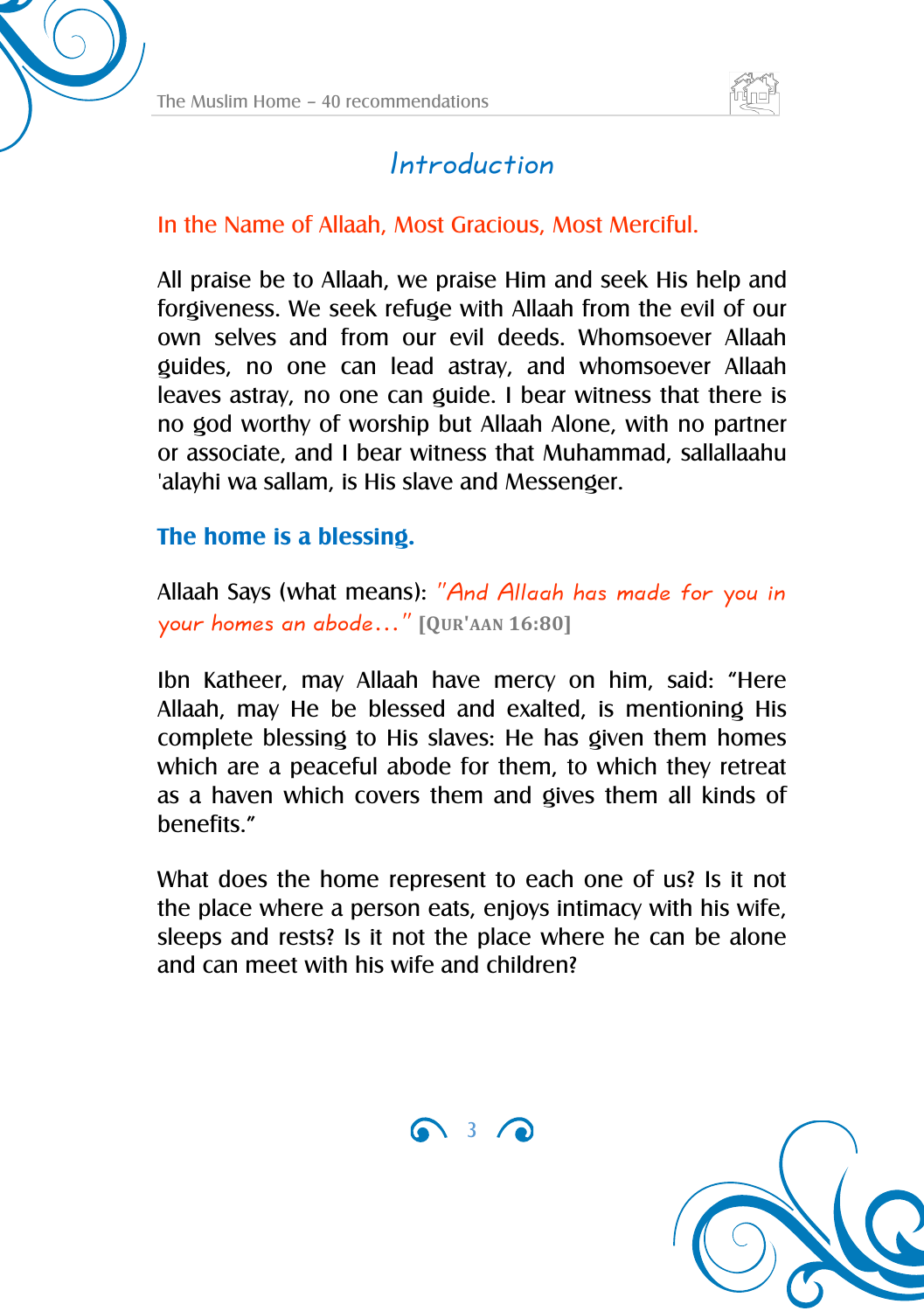



Is the home not the place that offers cover and protection to women? Allaah tells us (what means): "And stay in your houses, and do not display yourselves like that of the times of ignorance…" **[QUR'AAN 33:33]**

If you think about those who are homeless, who live in shelters, or on the streets, or as refugees scattered in temporary camps, then you will realize the blessing of having a home. If you listen to a distressed homeless person saying: "I have nowhere to settle, no fixed place to stay. Sometimes I sleep in so and so's house, sometimes in a café or park or on the sea-front, and I keep my clothes in my car", then you will realize the disruption that results from not having the blessing of a home.

When Allaah punished the Jews of Banu Nadheer, He took away this blessing and expelled them from their homes, as He Says (what means): "He it is Who drove out the disbelievers among the people of the Scripture [i.e. the Jews of the tribe of Banu al-Nadheer] from their homes at the first gathering." Then He said: … they destroyed their own dwellings with their own hands and the hands of the believers. Then take admonition,  $0$  you with eyes [to see]." **[QUR'AAN 59:2].**

There are many motives for the believer to pay attention to putting his house in order.

Firstly: protecting himself and his family from the Fire of Hell, and keeping them safe from the burning punishment, as the Qur'aan says (what means): "O you who believe! Ward off

 $\bigcap_{i=1}^{\infty}$  4  $\bigcap_{i=1}^{\infty}$ 

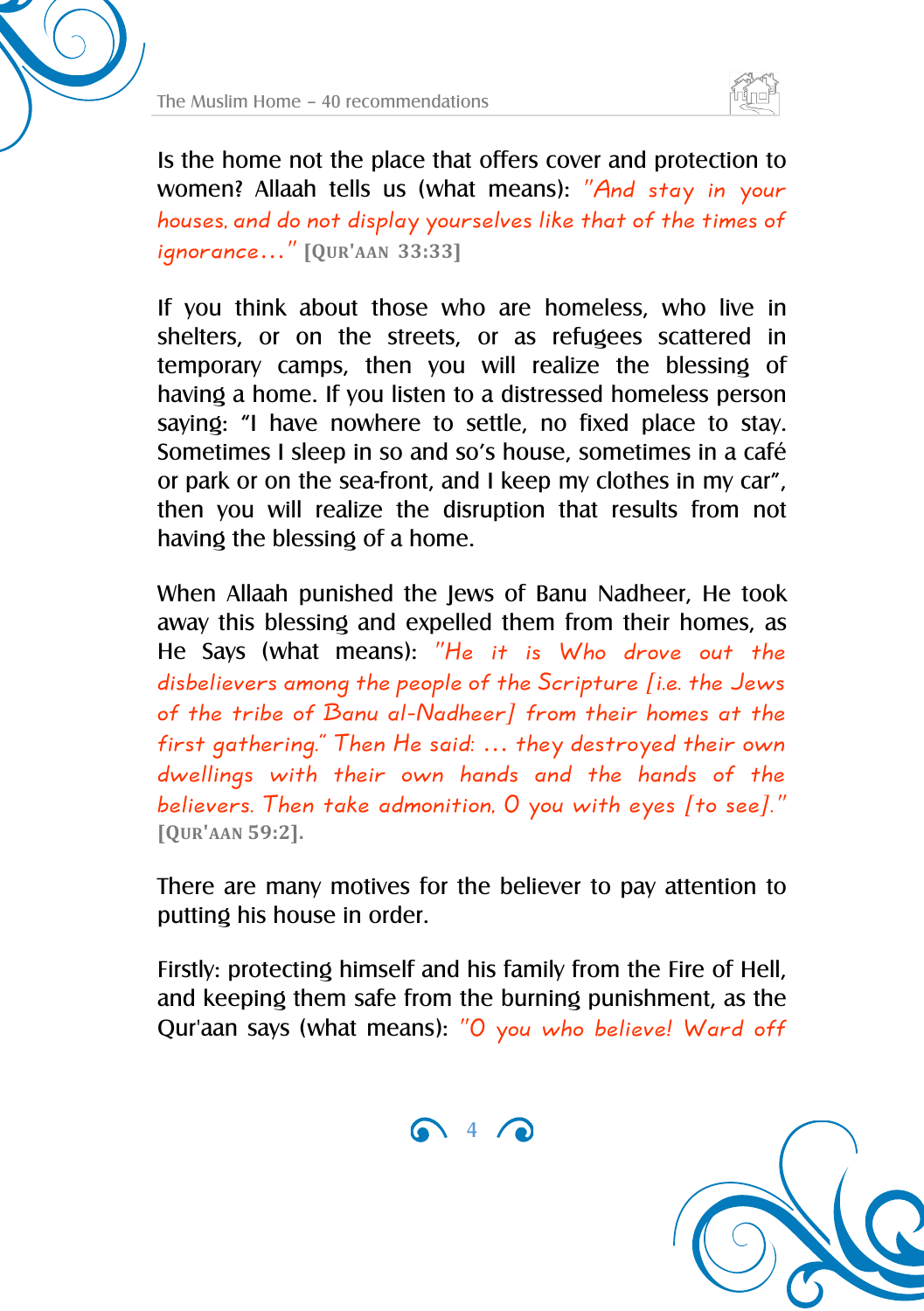



from yourselves and your families a Fire [Hell] whose fuel is men and stones, over which are [appointed] angels stern [and] severe, who disobey not, [from executing] the Commands they receive from Allaah, but do that which they are commanded." **[QUR'AAN 66:6].**

Secondly: the great responsibility borne by the head of the household on the Day of Reckoning.

The Prophet, sallallaahu 'alayhi wa sallam, said**:** "Allaah will ask every shepherd [or responsible person] about his flock  $[$  those for whom he was responsible $]$ , whether he took care of it or neglected it, until He asks a man about his household."

Thirdly: the home is a place to protect oneself, to keep away from evil and to keep one's own evil away from people. It is the refuge prescribed by Islaam at times of Fitnah (strife, tribulation).

The Prophet, sallallaahu 'alayhi wa sallam, said: "Blessed is the one who controls his tongue, whose house is sufficient for him, and who weeps over his mistakes."

The Prophet, sallallaahu 'alayhi wa sallam, said: "There are five things, whoever does one of them, Allaah will be with him: visiting the sick, going out for Jihaad, entering upon his leader with the intention of rebuking and respecting him , or sitting in his home so that the people are safe from him and he is safe from the people."



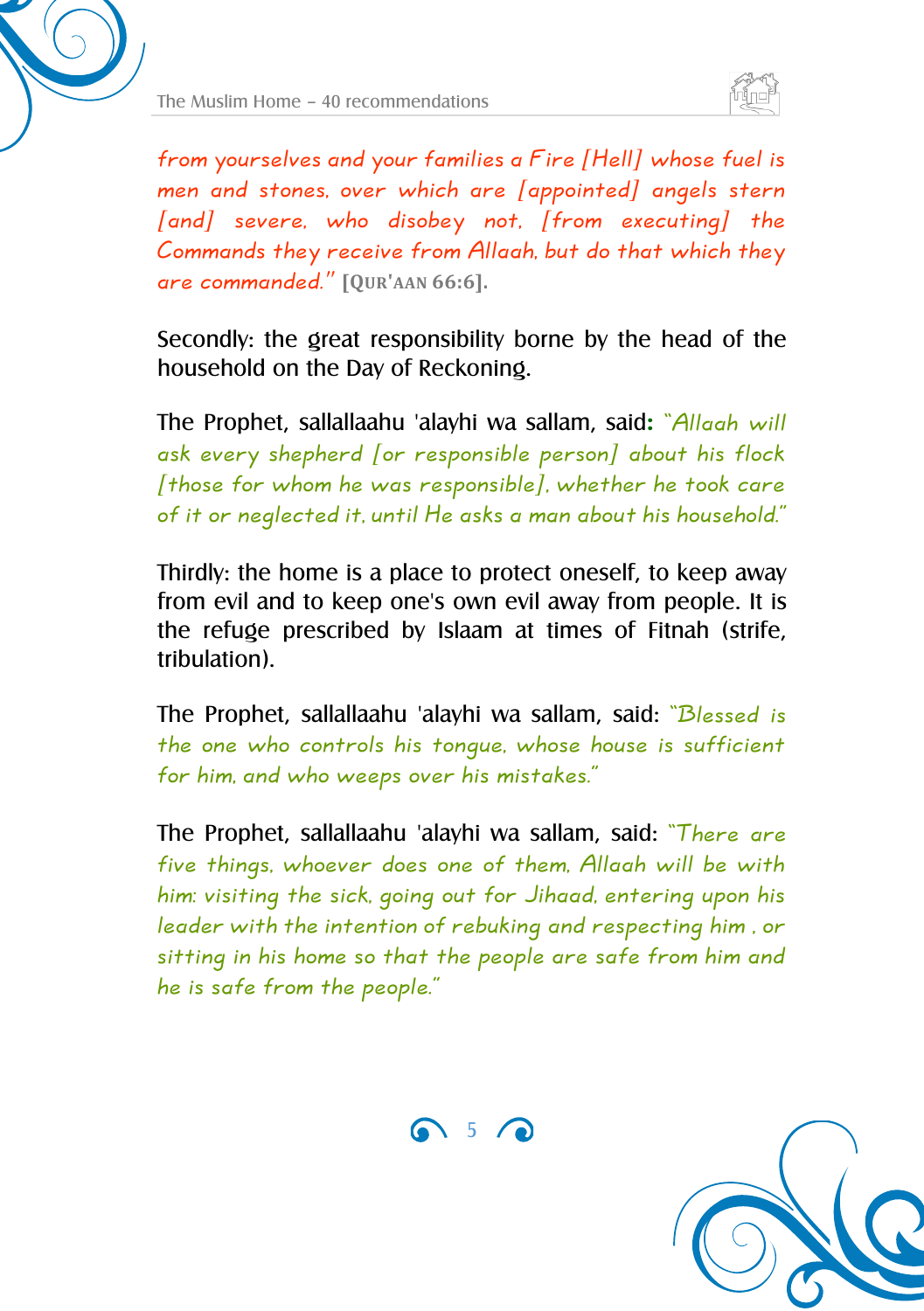



The Prophet, sallallaahu 'alayhi wa sallam, said: "The safety of a man at times of Fitnah is in his staying home."

The Muslim can see the benefit of this advice when he is residing in a foreign land where he is unable to change much of the evil around him. Then he will have a refuge which, when he enters it, will protect him from doing Haraam things or looking at Haraam things, and will protect his wife from wanton display and unveiling, and will protect his children from bad company.

Fourthly: people usually spend most of their time at home, especially when it is very hot or very cold, when it is raining, early or late in the day, and after finishing work or school, so this time should be spent in worship and Halaal pursuits, otherwise it will be spent in wrongdoing.

Fifthly and most importantly, paying attention to the home is the most important means of building a Muslim society, because the society is formed of the households and families that form its building blocks. Households form neighborhoods, and neighborhoods form societies. If the building blocks are sound, the society will be based on the laws of Allaah, standing firm in the face of enemies and filled with goodness that evil cannot penetrate. Then Muslim homes will produce pillars of society who will reform and guide it aright, such as exemplary Dai'yahs (callers to Islaam), seekers of knowledge, sincere Mujaahideen, righteous wives, caring mothers and all other types of reformers.

6 6 2

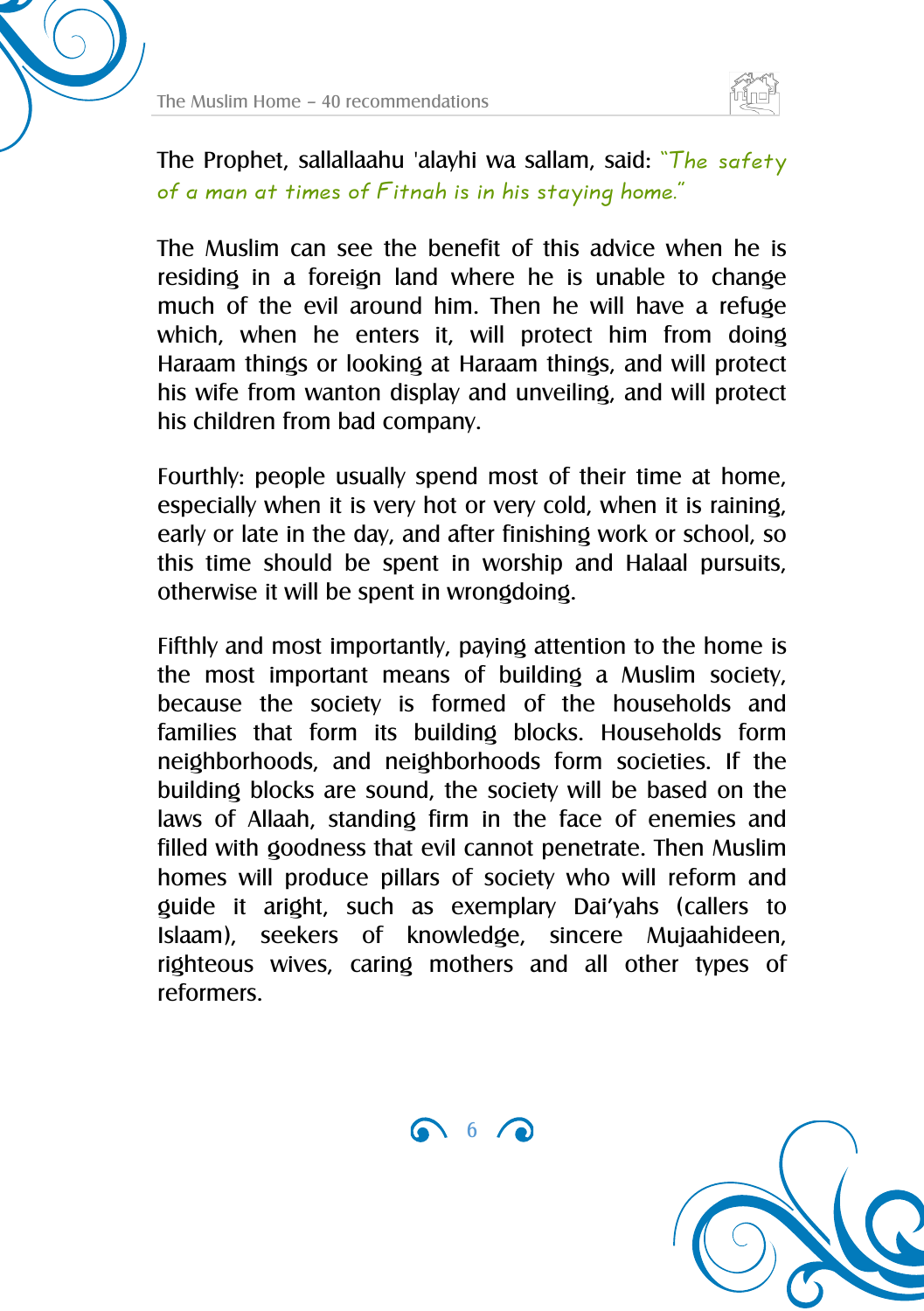



Because this subject is so important, and our homes are full of so many shortcomings and evils and examples of negligence, this begs the very important question:

#### **What are the means of reforming our homes ?**

The following contains advice on this topic. May Allaah benefit us from it, and cause the Muslims to focus their efforts on reviving the Muslim home.

All the following advice revolves around two things: achieving our interests, which is by establishing that which is right and good, and warding off evil, by removing that which can cause it or bring it into our homes.

## Forming the household

#### **(1) Making a good choice when choosing a wife**

"And marry those among you who are single  $(i.e., a man who$ has no wife and a woman who has no husband] and [also marry] the Saalihoon [pious, fit and capable ones] of your [male] slaves and maid-servants [female slaves]. If they be poor, Allaah will enrich them out of His Bounty. And Allaah is All-Sufficient for His creatures' needs, All-Knowing [about the state of the people]." **[QUR'AAN 24:32].**

The head of the household must select a righteous and suitable wife based on the following conditions described in various narrations of the Prophet of Allaah, sallallaahu 'alayhi wa sallam:



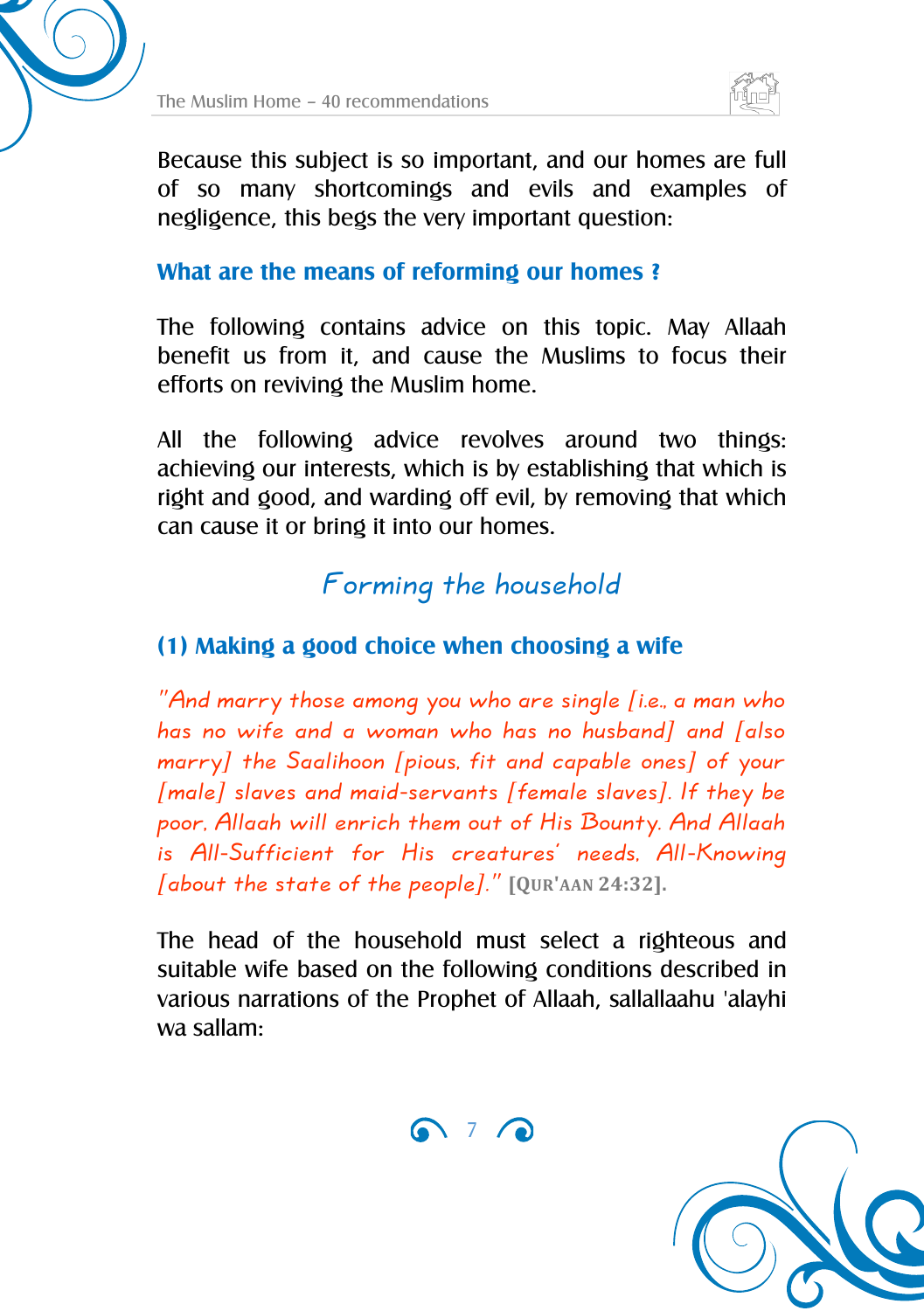

"A woman may be married for four things: her wealth, her lineage, her beauty or her religion. Choose the one who is religious, may your hands be rubbed with dust  $(i.e.,$  may you prosper]!" **(REPORTED BY AL-BUKHAARI AND MUSLIM).**

"This world is all temporary conveniences, and the greatest joy in this life is a righteous wife." **(REPORTED BY MUSLIM, 1468).**

"Let every one of you have a thankful heart, a remembering tongue [remembering Allaah] and a believing wife who will help him with regard to the Hereafter." **(REPORTED BY AHMAD, 5/282, AND AT-TIRMITHI AND IBN MAAJAH FROM THAWBAAN. SAHEEH AL-JAAMI', 5231).**

According to another report the Prophet of Allaah, sallallaahu 'alayhi wa sallam, said: "A righteous wife to help you with your worldly and religious affairs is the best treasure anyone could have." **(REPORTED BY AL-BAYHAQI. SAHEEH AL-JAAMI', 4285).**

"Marry one who is loving and fertile, for I will be proud before the other Prophets of your great numbers on the Day of Resurrection." **(REPORTED BY AHMAD. SAHEEH AL-IRWAA', 6/195).**

"I advise you to marry virgins, for their wombs are fresher, their mouths are sweeter and they are more content with little." According to another report: "… and they are less likely to deceive." **(REPORTED BY IBN MAAJAH. AL-SILSILAH AL-SAHEEH, 623).**



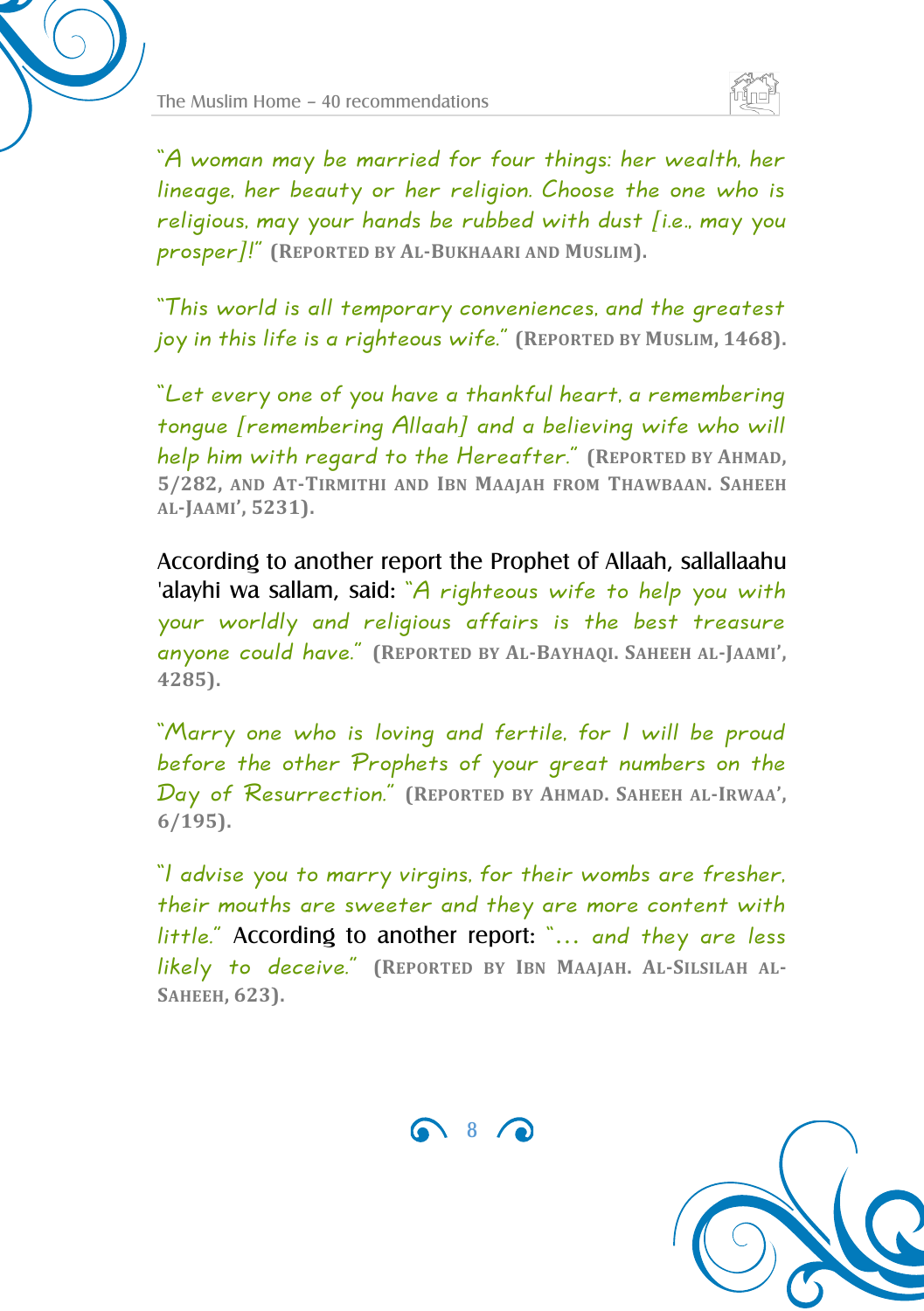



Just as a righteous wife is one of the four elements of happiness, so a bad wife is one of the four elements of misery, as the Prophet of Allaah, sallallaahu 'alayhi wa sallam says in the authentic Hadeeth: "One of [the elements of] happiness is a righteous wife, who when you see her you feel pleased, and when you are away, you feel that you can trust her with regard to herself and your property. And one of  $[$ the elements of $]$  misery is a bad wife who when you see her, you feel upset, she keeps attacking you verbally, and when you are away, you do not feel that you can trust her with regard to herself and your property."

On the other hand, it is also essential to look at the situation of the prospective husband who is proposing marriage to the Muslim woman, and to agree to his proposal in accordance with the following conditions:

The Prophet , sallallaahu 'alayhi wa sallam, said:

"If there comes to you one with whose religion and character you are pleased, then marry your daughter [or sister, etc.] to him, otherwise there will be Fitnah and great corruption in the land."

All of the above must be achieved through asking the right questions, verifying facts, gathering information and checking sources, so that the home will not be corrupted or destroyed.

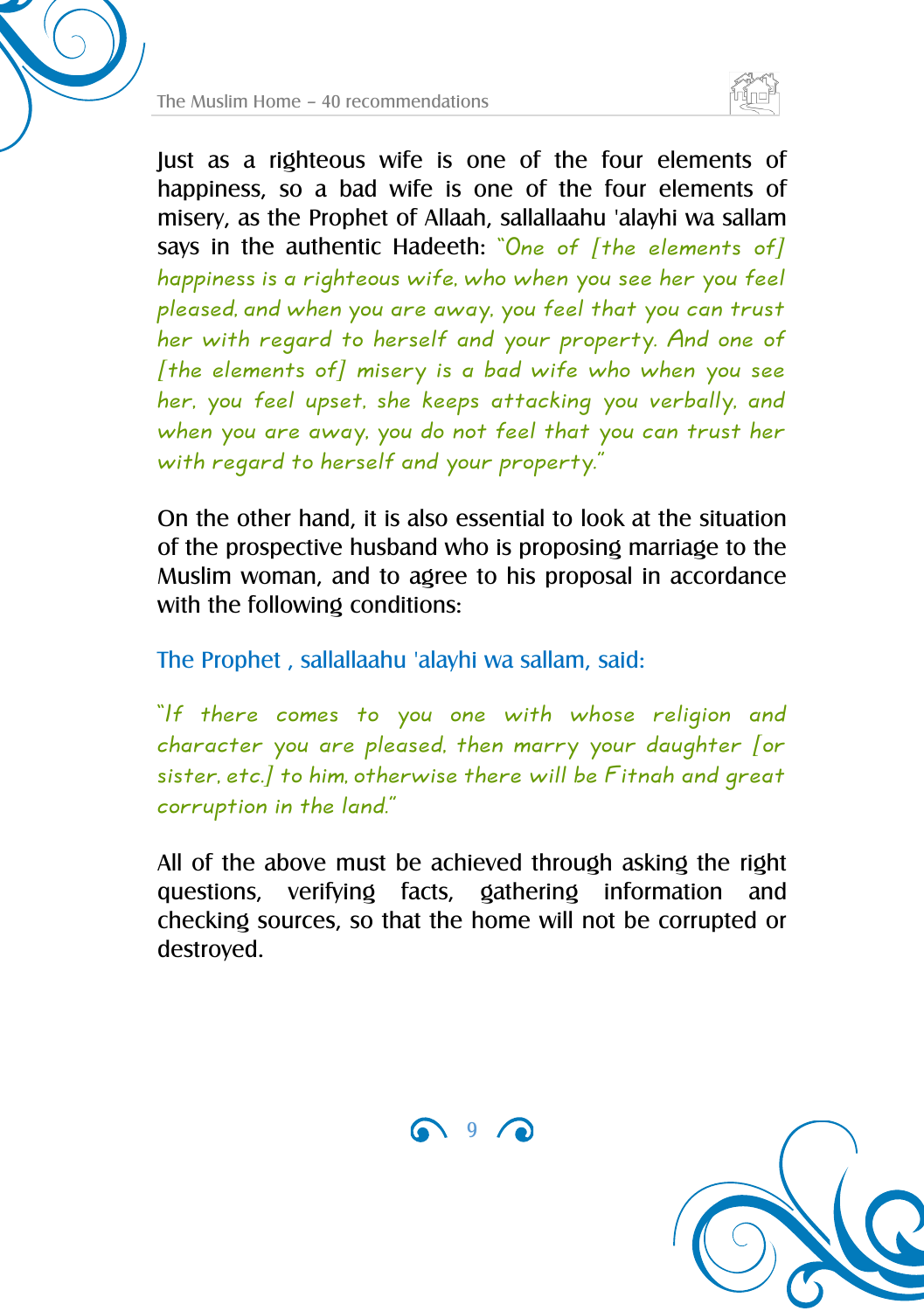

The righteous man and righteous woman together will build a righteous home, because "the vegetation of a good land comes forth [easily] by the Permission of its Lord, and that which is bad, brings forth nothing but a little with difficulty…" **[QUR'AAN 7:58].**

#### **(2) Striving to guide one's wife**

If one's wife is righteous, this is a blessing indeed, and this is from the Bounty of Allaah. If she is not that righteous, then it is the duty of the head of the household to strive to guide her. Any of the following scenarios may apply:

A man may marry a woman who is not religious in the first place, because he himself is not religious at first, or he may have married her in the hope of guiding her, or under pressure from his relatives, for example. In these cases he must strive hard to guide her.

A man must also realize from the outset that guidance comes from Allaah, and that Allaah is the One Who reforms people. One of His blessings to his slave Zakariya, may Allaah exalt his mention, was, as He Says (what means): "… and [We] cured his wife for him…" **[QUR'AAN 21:90].** This curing or reforming may have been physical or religious. Ibn 'Abbaas, may Allaah be pleased with them both, said: "She was barren and could not have children, then she had a child." 'Ataa', may Allaah have mercy on him, said: "She was harsh of tongue, and Allaah reformed her."

 $\bigcap$  10  $\bigcap$ 

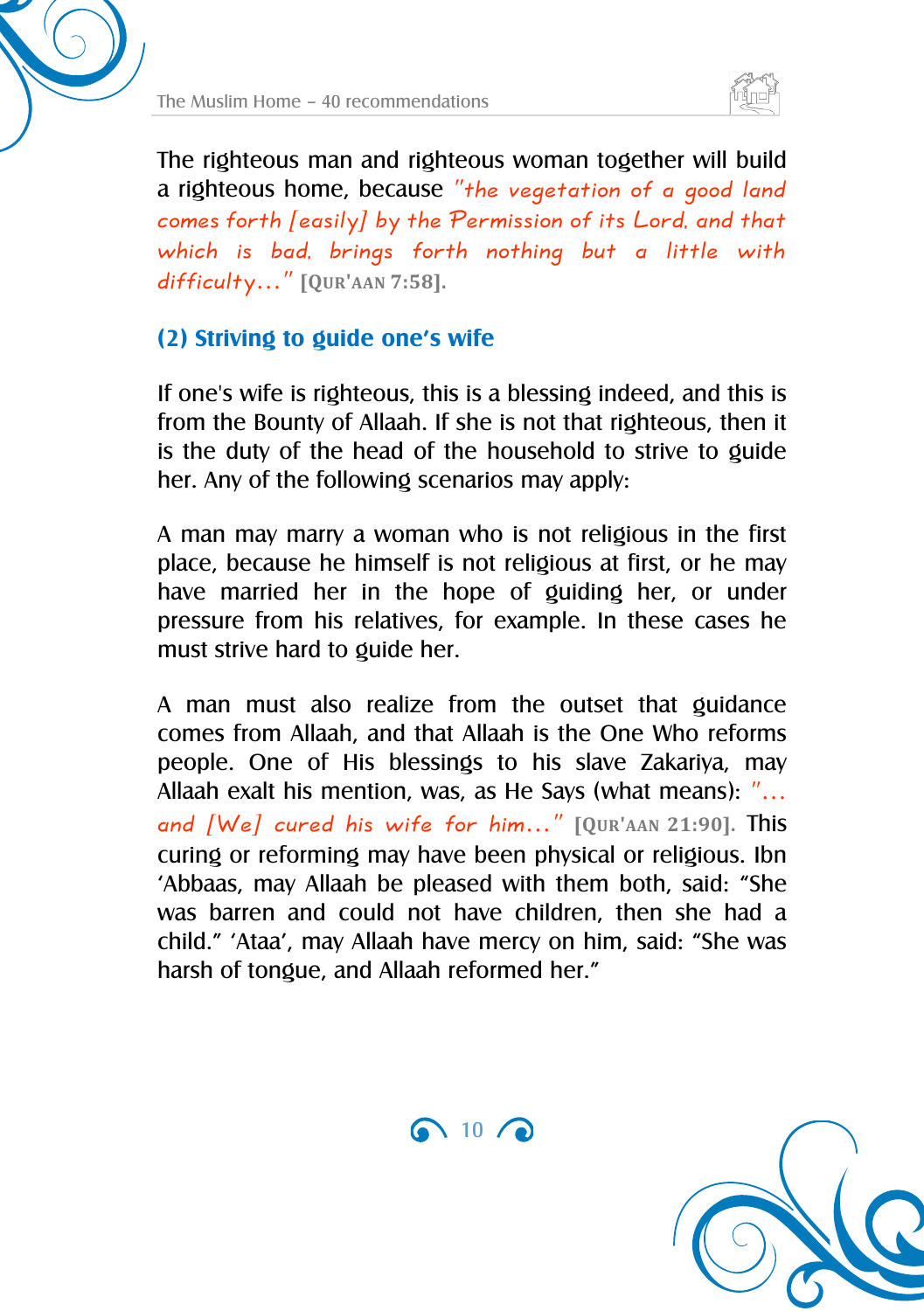

There are various means of guiding or reforming one's wife, such as:

- Paying attention to correcting her worship of Allaah in all its aspects, as will be discussed in detail below.
- Striving to strengthen her Eemaan, such as:
	- encouraging her to pray at night (Qiyaam al-layl)
	- encouraging her to read Qur'aan
	- encouraging her to memorize Athkaar and remember the appropriate times and occasions for saying them
	- encouraging her to give charity
	- encouraging her to read useful Islaamic books
	- encouraging her to listen to useful Islaamic cassettes that can increase knowledge and strengthen Eemaan – and continuing to supply her with them.
	- choosing good, religious friends for her, with whom she can form ties of sisterhood and have good conversations and purposeful visits.
	- protecting her from evil and blocking off all avenues for it to reach her, by keeping her away from bad companions and bad places.
	- creating an atmosphere of faith in the home

#### **(3) Making the home a place for the remembrance of Allaah**

The Prophet, sallallaahu 'alayhi wa sallam, said: "The likeness of a house in which Allaah is remembered and the house in which Allaah is not remembered is that of the living and the dead, respectively."



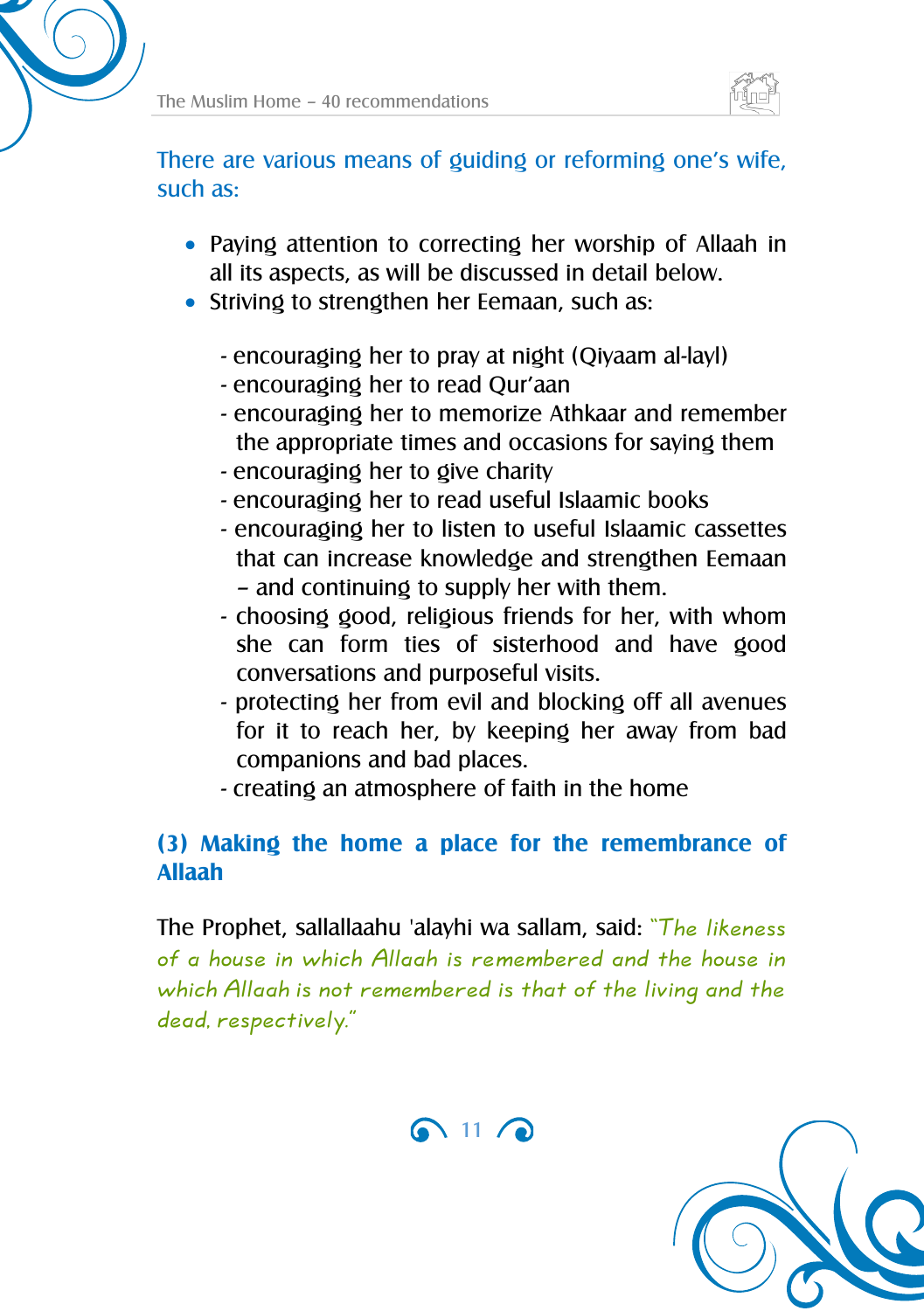



We must make our homes places where Allaah is remembered in all kinds of ways, whether in our hearts, verbally, during prayer, by reading Qur'aan by discussing Islaamic issues, or by reading different kinds of Islaamic books.

How many Muslim homes nowadays are dead because there is no remembrance of Allaah, as mentioned in the Hadeeth. What must they be like when all that is heard therein is the music of Shaytaan with instruments and singing, and backbiting, slander and gossip?

What must they be like when they are filled with evil and sin, such as the Haraam mixing of the sexes and wanton display between relatives who are not Mahram or with neighbors who enter the home?

How can the angels enter a home like this? Revive your homes with all kinds of Thikr, may Allaah have mercy on you!

#### **(4) Make your homes a place of worship**

What is meant by taking the home as a place of worship?

Allaah Says (what means): "And We inspired Moosa and his brother [saying]: 'Take dwellings for your people in Egypt, and make your dwellings as places for your worship, and perform al-salaah, and give glad tidings to the believers.'" **[QUR'AAN 10:87].**



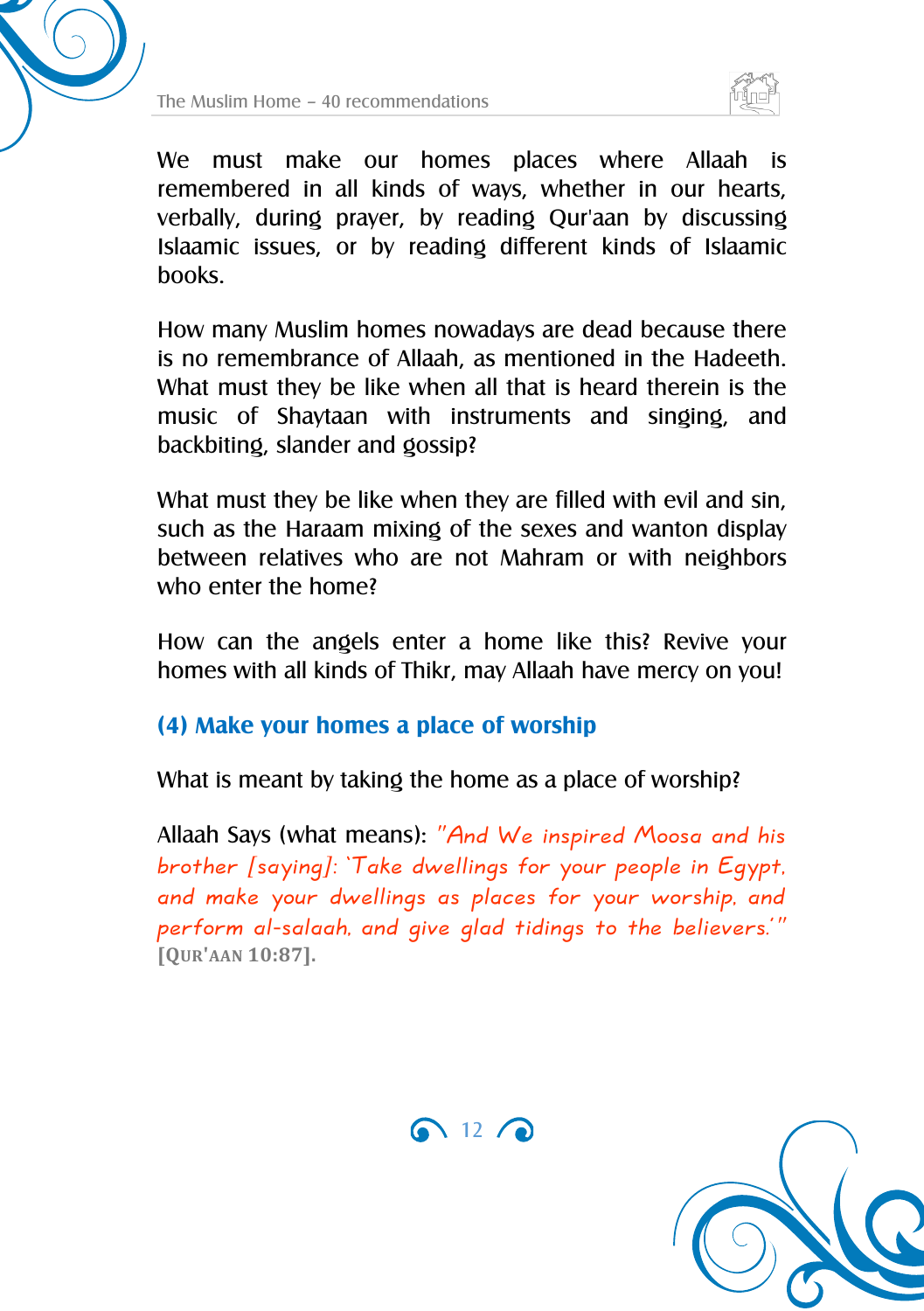



Ibn 'Abbaas, may Allaah be pleased with them both, said: "They were commanded to take their dwellings as places of prayer [lit. mosques]."

Ibn Katheer, may Allaah have mercy on him, said: "This – and Allaah knows best – was because of the intensity of the tribulation that they were facing from Pharaoh and his people. They were commanded to pray much, as Allaah Says (what means): "O you who believe! Seek help with patience and prayer…" **[QUR'AAN 2:153],** and as it was reported in the Hadeeth that the Messenger of Allaah, sallallaahu 'alayhi wa sallam, when he was distressed by something, would pray."

This explains the importance of worshipping at home, especially at times when the Muslims are in a position of weakness, as happens in some places where the Muslims cannot pray openly in front of the non-believers. In this context we may think of the Mihraab (prayer niche) of Maryam, may Allaah exalt her mention, which was her place of worship, as Allaah Says (what means): "… Every time Zakariya entered the mihraab to visit her, he found her supplied with sustenance…" **[QUR'AAN 3:37]**

The Companions, may Allaah be pleased with them, used to be keen to pray at home – apart from the Fardh or obligatory prayers (which they prayed in congregation in the mosque) – and there is a moving story concerning this. Mahmood ibn al-Rabee' al-Ansaari reported that 'Utbaan ibn Maalik, may Allaah be pleased with him – who was one of the Companions of the Messenger, sallallaahu 'alayhi wa sallam, and was one of the Ansaar who had been present at Badr –

 $\bigcap$  13  $\bigcap$ 

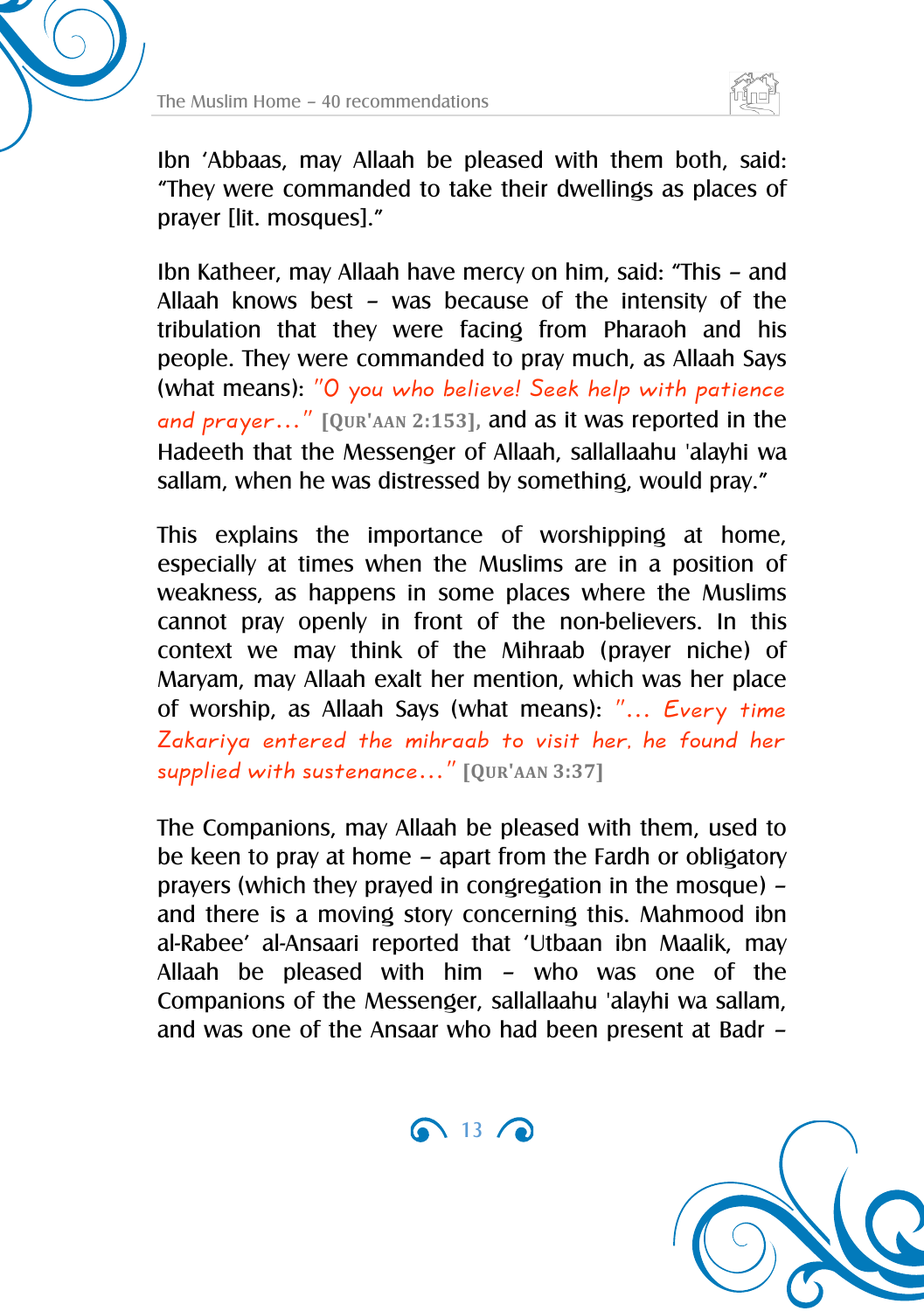



came to the Messenger of Allaah , sallallaahu 'alayhi wa sallam, and said: "I am losing my sight, and I lead my people in prayer. When it rains, the valley between me and them gets flooded and I cannot get to their mosque to lead them in prayer. O Messenger of Allaah, I would like you to come to come and pray in my house so that I can take it as a place for prayer." The Messenger of Allaah, sallallaahu 'alayhi wa sallam, said: "/ will do that, in shaa' Allaah." 'Utbaan, may Allaah be pleased with him, said: "The next day the Messenger of Allaah, sallallaahu 'alayhi wa sallam, and Abu Bakr came in the morning. The Messenger of Allaah, sallallaahu 'alayhi wa sallam, asked for permission to enter, and I gave him permission. He did not sit down until he entered the house, then he said: 'Where would you like me to pray in your house?' I showed him a corner of the house, then the Messenger of Allaah , sallallaahu 'alayhi wa sallam, stood up, said Takbeer, and we stood in a row behind him, and he prayed two Rak'ahs and gave the salaam at the end of the prayer." (Reported by Al-Bukhaari, al-Fath, 1/519)

#### **(5) Spiritual training for the members of the household**

'Aa'ishah, may Allaah be pleased with her, said: "The Messenger of Allaah, sallallaahu 'alayhi wa sallam, used to pray Qiyaam at night, and when he prayed Witr he would say: 'Get up and pray Witr, O 'Aa'ishah'" **(REPORTED BY MUSLIM, MUSLIM BI SHARH AL-NAWAWI, 6/23).**

The Prophet, sallallaahu 'alayhi wa sallam, said: "May Allaah have mercy on a man who gets up at night and prays, then he wakes up his wife to pray, and if she refuses he throws



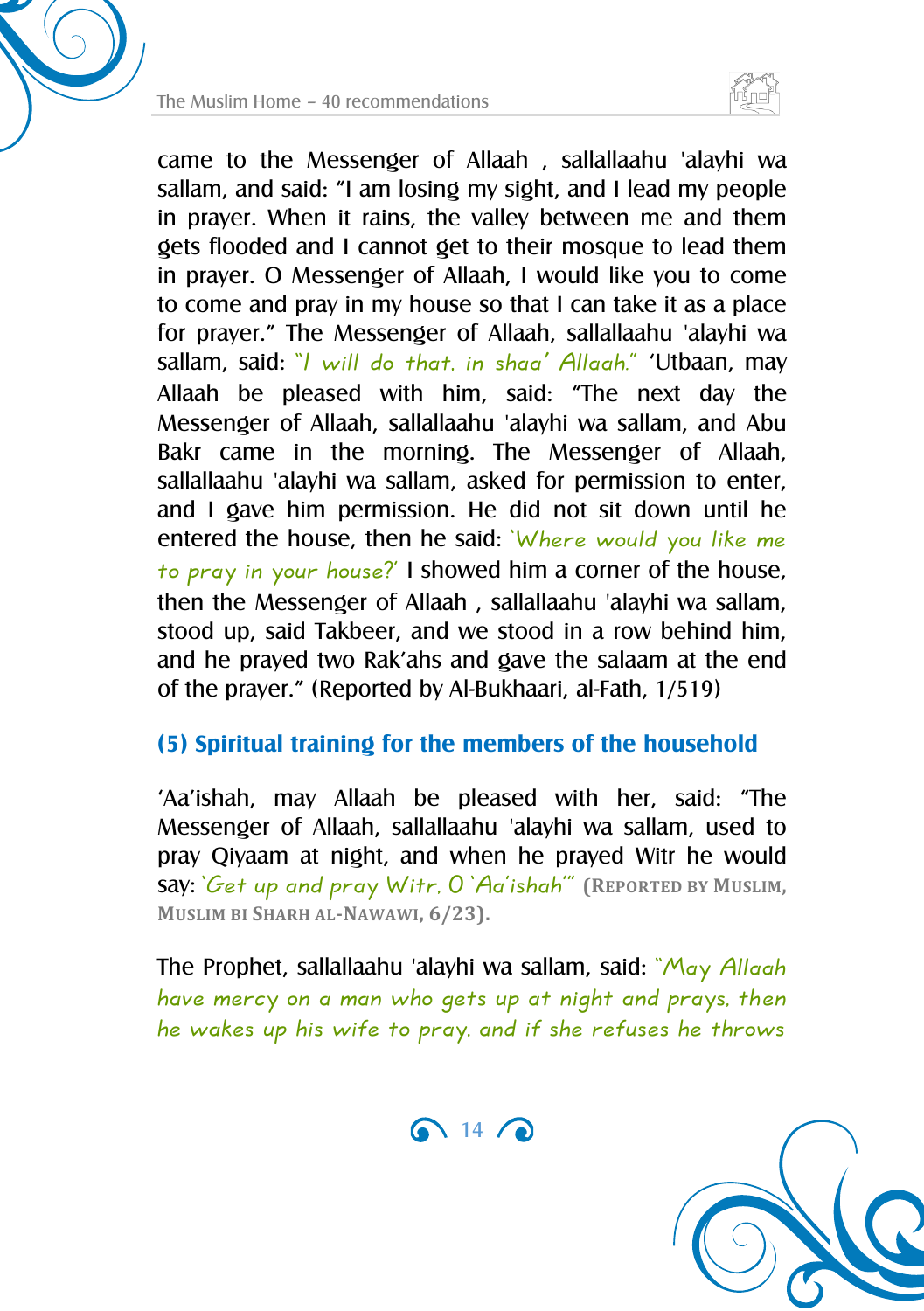



water in her face." **(REPORTED BY AHMAD AND ABU DAAWOOD. SAHEEH AL-JAAMI', 3488).**

Encouraging the women of one's household to give charity is another means of increasing faith. This is something very important which the Prophet, sallallaahu 'alayhi wa sallam, encouraged, when he said: "O women! Give in charity, for I have seen that you form the majority of the inhabitants of Hell." **(REPORTED BY AL-BUKHAARI, AL-FATH, 1/405).**

One of the new ideas is to have a box at home for donations to the poor and needy: whatever is put in the box belongs to them, because it is their vessel in the Muslim home.

If the family members see an example among them fasting on al-Ayyaam al-Beed (the 13<sup>th</sup>, 14<sup>th</sup> and 15<sup>th</sup> of each Hiiri (lunar) month), Mondays and Thursdays, Taasoo'aa' and 'Aashooraa' (the  $9<sup>th</sup>$  and 10<sup>th</sup> of Muharram), 'Arafah, and frequently in Muharram and Sha'baan, this will be a motive for them to do likewise.

#### **(6) Paying attention to Athkaar and supplications from the Sunnah that have to do with the home**

Atkhaar for entering the home: Muslim reported in his Saheeh that the Messenger of Allaah, sallallaahu 'alayhi wa sallam, said: "When any one of you enters his home and mentions the Name of Allaah when he enters and when he eats, the Shaytaan says: 'You have no place to stay and nothing to eat here.' If he enters and does not mention the name of Allaah when he enters, [the Shaytaan] says: 'You

 $\bigcap$  15  $\bigcap$ 

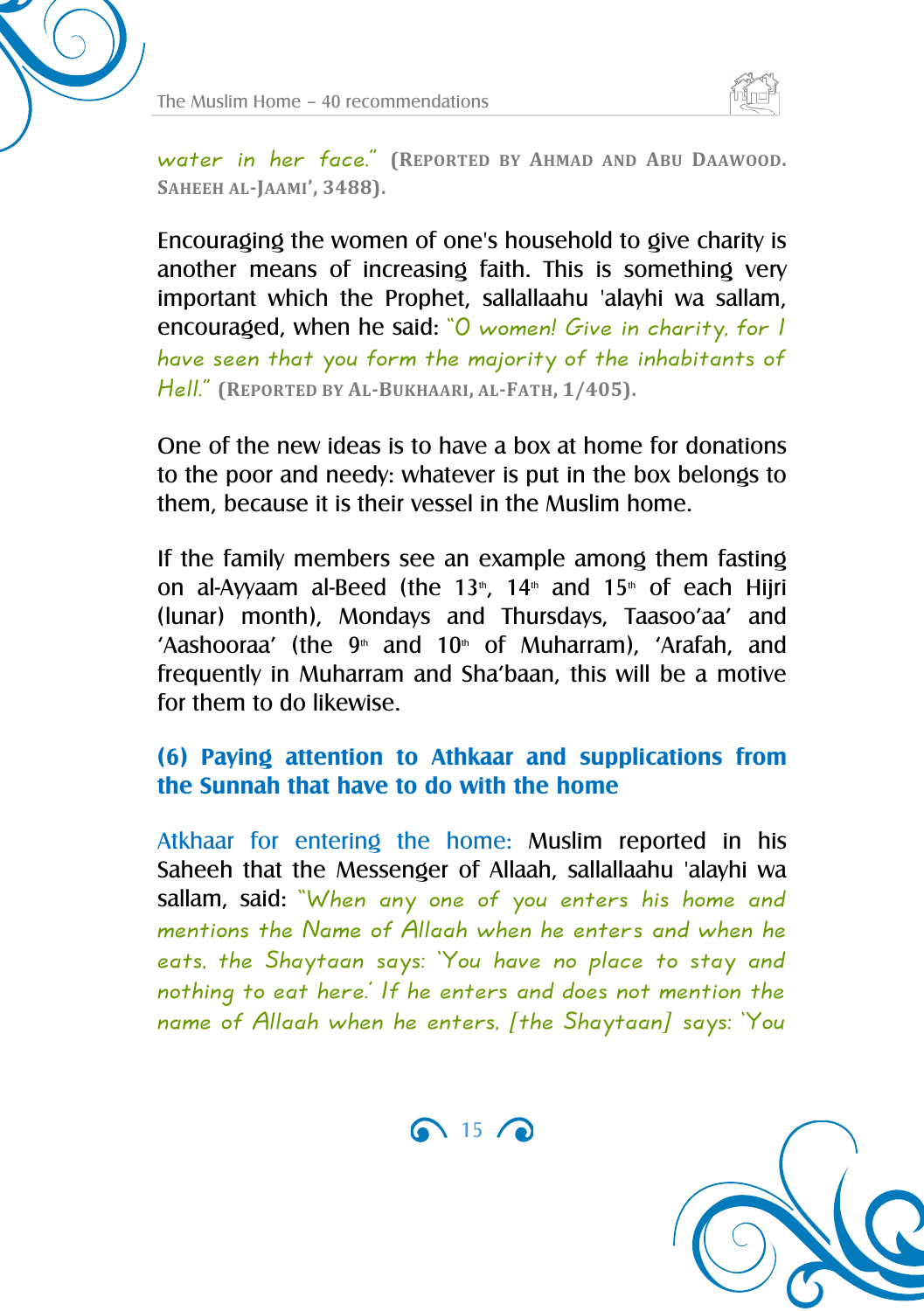



have a place to stay.' If he does not mention the name of Allaah when he eats, [the Shaytaan says], 'You have a place to stay and something to eat.'" **(REPORTED BY IMAAM AHMAD, AL-MUSNAD, 3/346; MUSLIM, 3/1599).**

Abu Daawood, may Allaah have mercy on him, reported in his Sunan that the Messenger of Allaah, sallallaahu 'alayhi wa sallam, said: "If a man goes out of his house and says: 'Bismillaah, tawakkaltu 'ala Allaah, la hawla wa la quwwata illa Billaah [In the name of Allaah, I put my trust in Allaah, there is no help and no strength except in Allaah],' it will be said to him, 'This will take care of you, you are guided, you have what you need and you are protected.' The Shaytaan will stay away from him, and another Shaytaan will say to him: 'What can you do with a man who is guided, provided for and protected?'" **(REPORTED BY ABU DAAWOOD AND AT-TIRMITHI. SAHEEH AL-JAAMI', NO. 499)**

Siwaak : Imaam Muslim reported in his Saheeh that 'Aa'ishah, may Allaah be pleased with her, said: "When the Messenger of Allaah, sallallaahu 'alayhi wa sallam, entered his house, the first thing he would do was use Siwaak." **(REPORTED BY MUSLIM, KITAAB AT-TAHAARAH, CHAPTER 15, NO. 44).**

#### **(7) Continuously reciting Chapter Al-Baqarah in the house to ward off the Shaytaan**

There are a number of narrations concerning this, such as:

The Messenger of Allaah, sallallaahu 'alayhi wa sallam, said: "Do not make your houses into graves. The Shaytaan flees



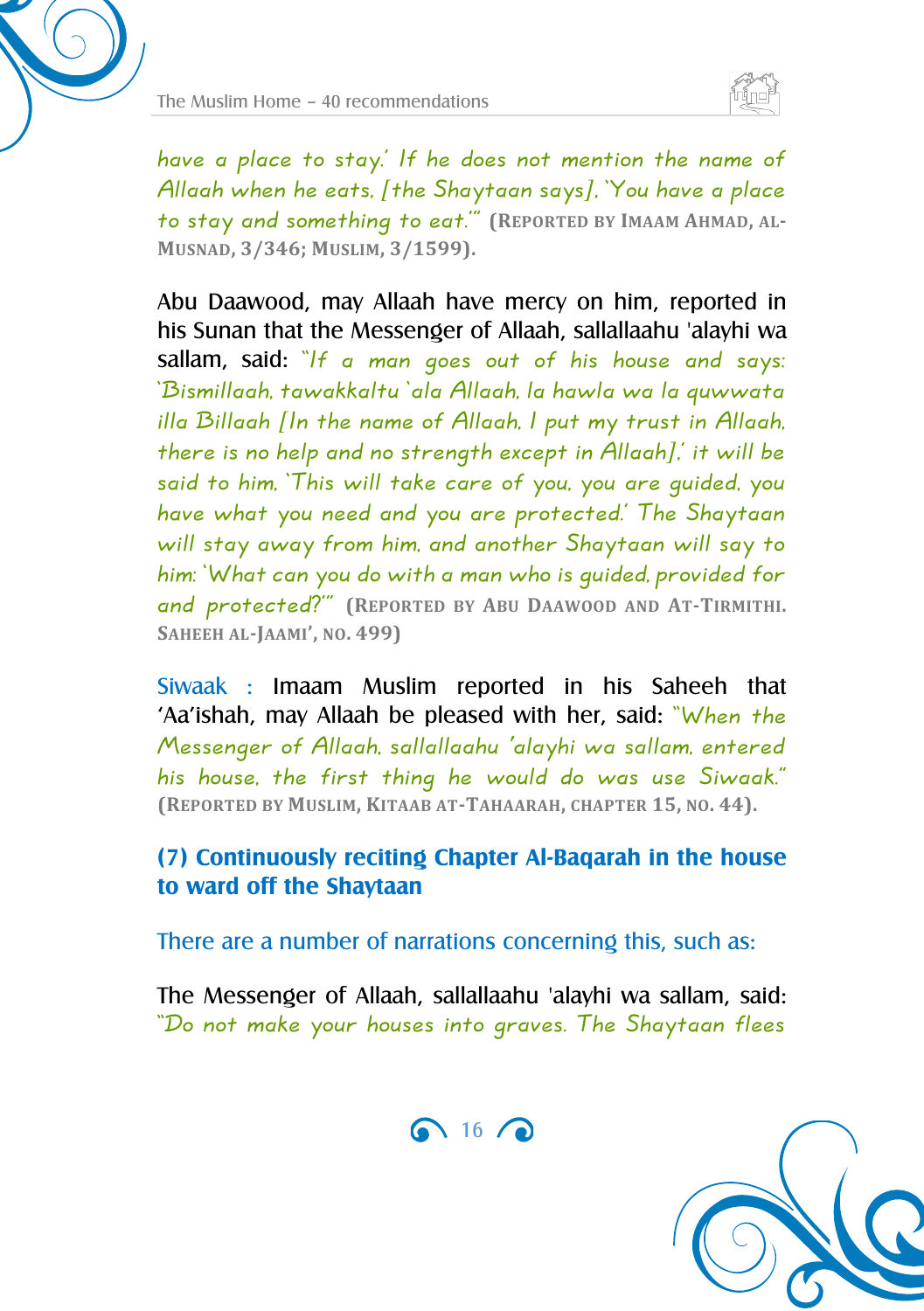

from a house in which Soorat Al-Baqarah is recited." **(REPORTED BY MUSLIM, 1/539)**

The Messenger of Allaah, sallallaahu 'alayhi wa sallam, said: "Recite Soorat Al-Baqarah in your houses, for the Shaytaan does not enter a house in which Soorat al-Baqarah is recited." **(REPORTED BY AL-HAAKIM IN AL-MUSTADRAK. 1/561; SAHEEH AL-JAAMI', 1170).**

Concerning the virtues of the last two Aayaat of this Chapter, and the effect of reciting them in one's house, he, sallallaahu 'alayhi wa sallam, said: "Allaah wrote a document two thousand years before He created the heavens and the earth, which is kept near the Throne, and He revealed two Aayaat of it with which He concluded Soorat al-Baqarah. If they are recited in a house for three consecutive nights, the Shaytaan will not approach it." **(REPORTED BY IMAAM AHMAD IN AL-MUSNAD, 4/274, AND OTHERS. SAHEEH AL-JAAMI', 1799).**

### Islaamic Knowledge in the home

#### **(8)Teaching the family**

This is an obligation which the head of the household must undertake, in obedience to the command of Allaah (which means): "O you who believe! Ward off from yourselves and your families a Fire [Hell] whose fuel is men and stones…" **[QUR'AAN 66:6].** This Aayah is the basic principle regarding the teaching and upbringing of one's family, and enjoining them to do what is good and forbidding them to do what is evil. There follow some of the comments of the Mufassireen on

 $\bigcap$  17 $\bigcap$ 

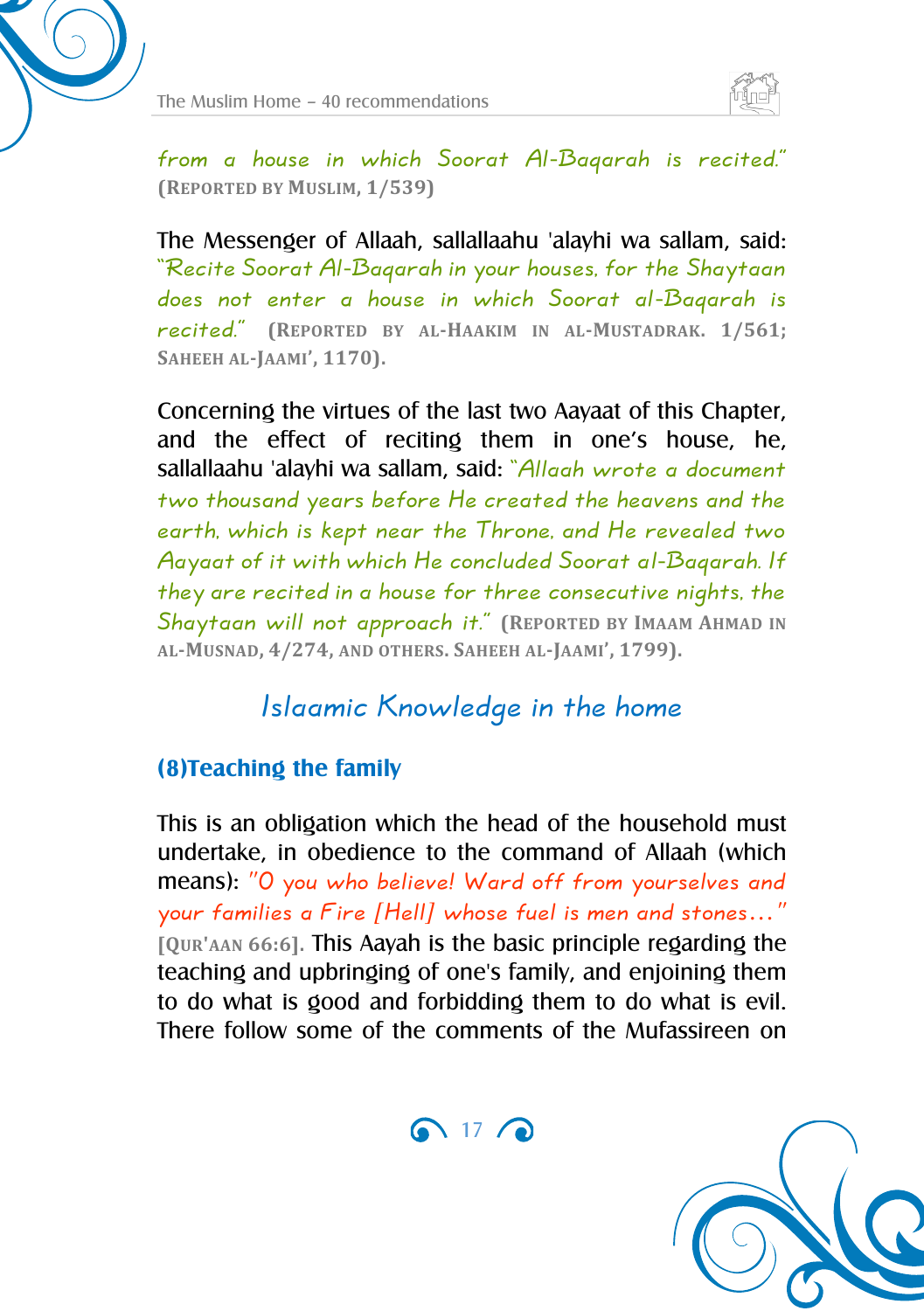

this Aayah, in so far as it pertains to the duties of the head of the household.

*Qataadah, may Allaah have mercy on him, said: "He should command them to obey Allaah, and forbid them to disobey Him, and direct them in accordance with the commands of Allaah, and help them to do that."*

Dhahhaak and Muqaatil, may Allaah have mercy on them, said: "It is the Muslim's duty to teach his family, including relatives and female slaves, what Allaah has enjoined upon them and what He has forbidden."

'Ali, may Allaah be pleased with him, said: "Teach them and discipline them."

At-Tabari, may Allaah have mercy on him, said: "We must teach our children and wives the religion and goodness, and whatever they need of good manners. If the Messenger of Allaah, sallallaahu 'alayhi wa sallam, used to urge the teaching of female servants, who were slaves, what do you think about your children and wives, who are free?"

Al-Bukhaari, may Allaah have mercy on him, quoted in his Saheeh, in the chapter headed 'A man's teaching his female slaves and wife,' the Hadeeth of the Prophet, sallallaahu 'alayhi wa sallam: "There are three who will have two rewards: … a man who has a female slave whom he teaches good manners and teaches her well, and teaches her

 $\bigcap$  18  $\bigcap$ 

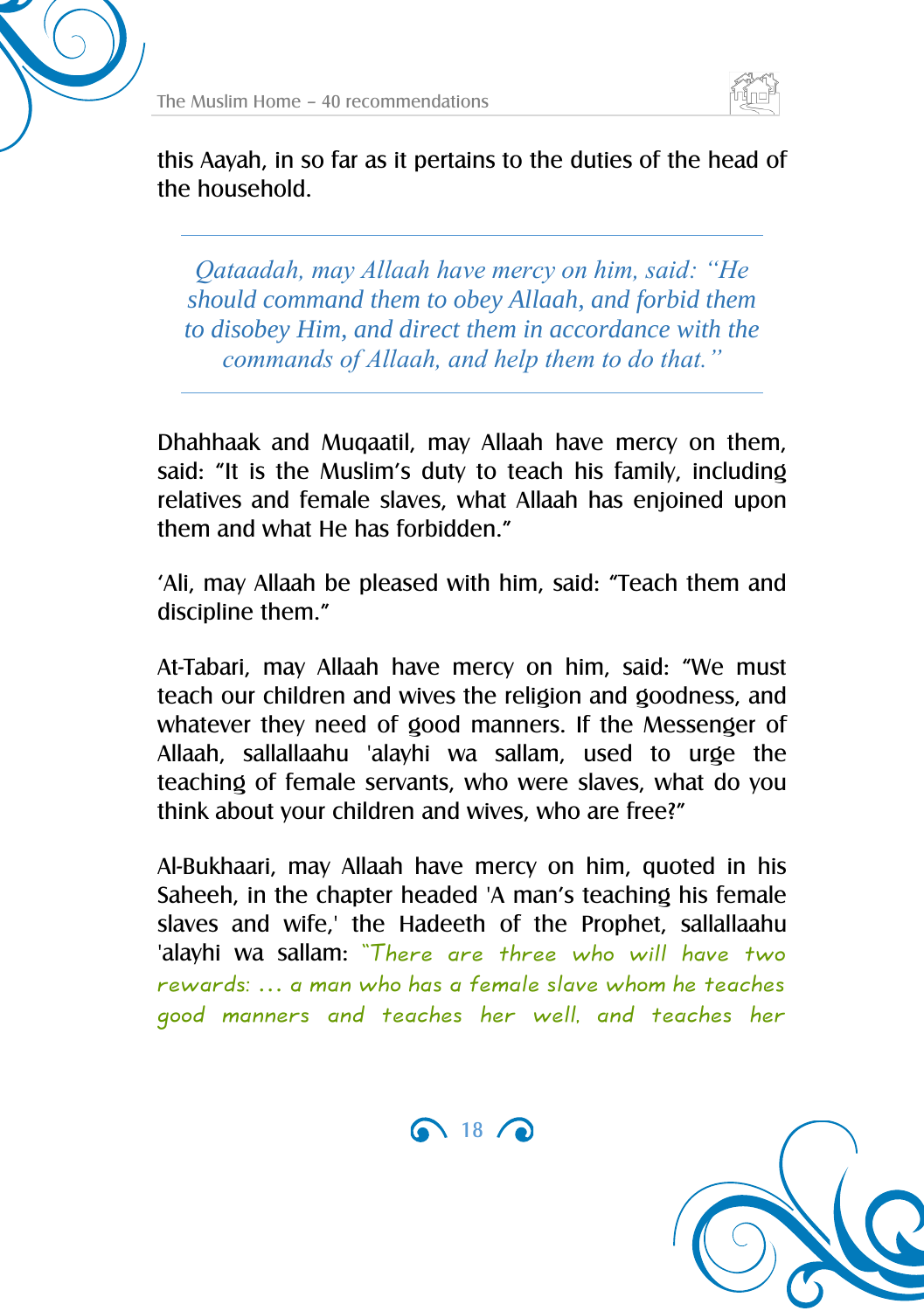



knowledge, and teaches her well, then he frees her and marries her: he will have two rewards."

Ibn Hajar, may Allaah have mercy on him, said, commenting on this Hadeeth: "The chapter heading refers specifically to female slaves, and to wives by analogy, i.e., teaching one's free wife about her duties towards Allaah and the Sunnah of His Messenger is more clearly essential than teaching one's female slaves."

In the midst of all a man's activities, work and other commitments, he may forget to allow himself time for teaching his wife. One solution to this is to allocate some time for the family, and even for others such as relatives, to hold a study-circle at home. He can let everyone know the time and encourage them to come regularly, so that it will be an ongoing commitment for him and for them. Something similar happened at the time of the Prophet, sallallaahu 'alayhi wa sallam.

Al-Bukhaari, may Allaah have mercy on him, quoted in his book's chapter headed 'Can the women be given a day exclusively for them to seek knowledge?' the Hadeeth of Abu Sa'eed al-Khudri, may Allaah be pleased with him: "The women said to the Prophet, sallallaahu 'alayhi wa sallam: 'The men always crowd us out and we cannot reach you, so set aside a day for us when we can come to you.' So he set aside a day when he would meet them and teach them."

Ibn Hajar, may Allaah have mercy on him, said: "A similar report was narrated by Sahl ibn Abu Saalih from Abu



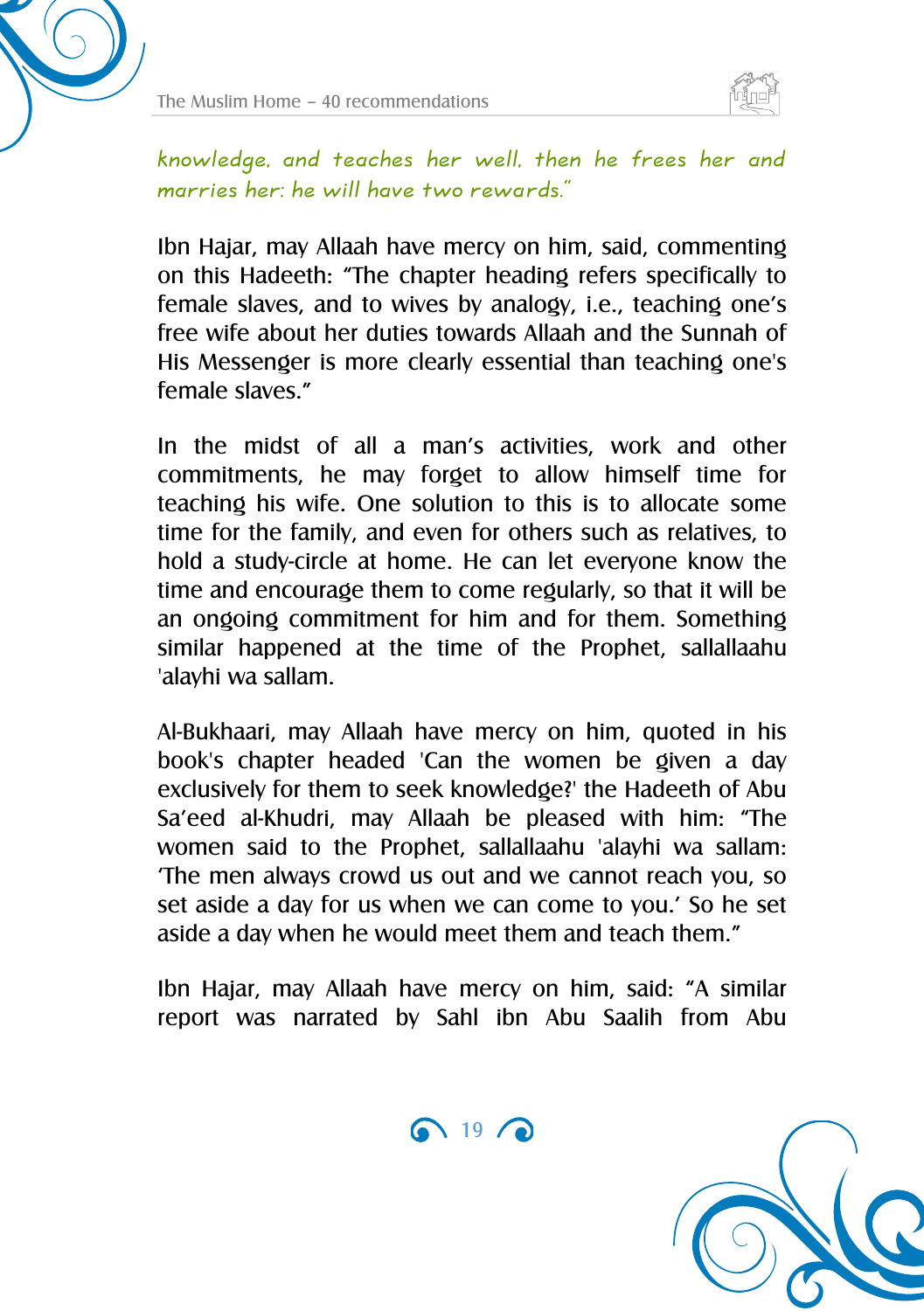



Hurayrah, according to which [the Prophet, sallallaahu 'alayhi wa sallam] said: 'Your appointment is in the house of so and so,' and he came to them and spoke to them.'"

What we learn from this is that women should be taught in their houses, and we see how keen the women of the Companions were to learn. Directing teaching efforts to men alone, and not to women, is a serious shortcoming on the part of Dai'yahs and heads of households.

Some readers may ask, suppose we set aside a day, and tell our families about it – what should we study in these gatherings? Where do we begin?

I suggest that you begin with a simple program to teach your family in general, and the women in particular, using the following books:

- The Tafseer of Ibn as-Si'di, may Allaah have mercy on him, entitled Tayseer al-Kareem al-Rahmaan fi Tafseer Kalaam al-Mannaan, which is published in seven volumes and is written in an easy style; you can read it or teach some Chapters and passages from it.

- Riyaadh as-Saaliheen – you could discuss the narrations quoted, along with the footnotes and the lessons learned from them. You could also refer to the book Nuzhat al-Muttaqeen.

- Hasan al-Uswah bimaa thubita 'an Allaahi wa Rasoolihi fi'l-Nuswah, by al-'Allaamah Siddeeq Hasan Khaan.



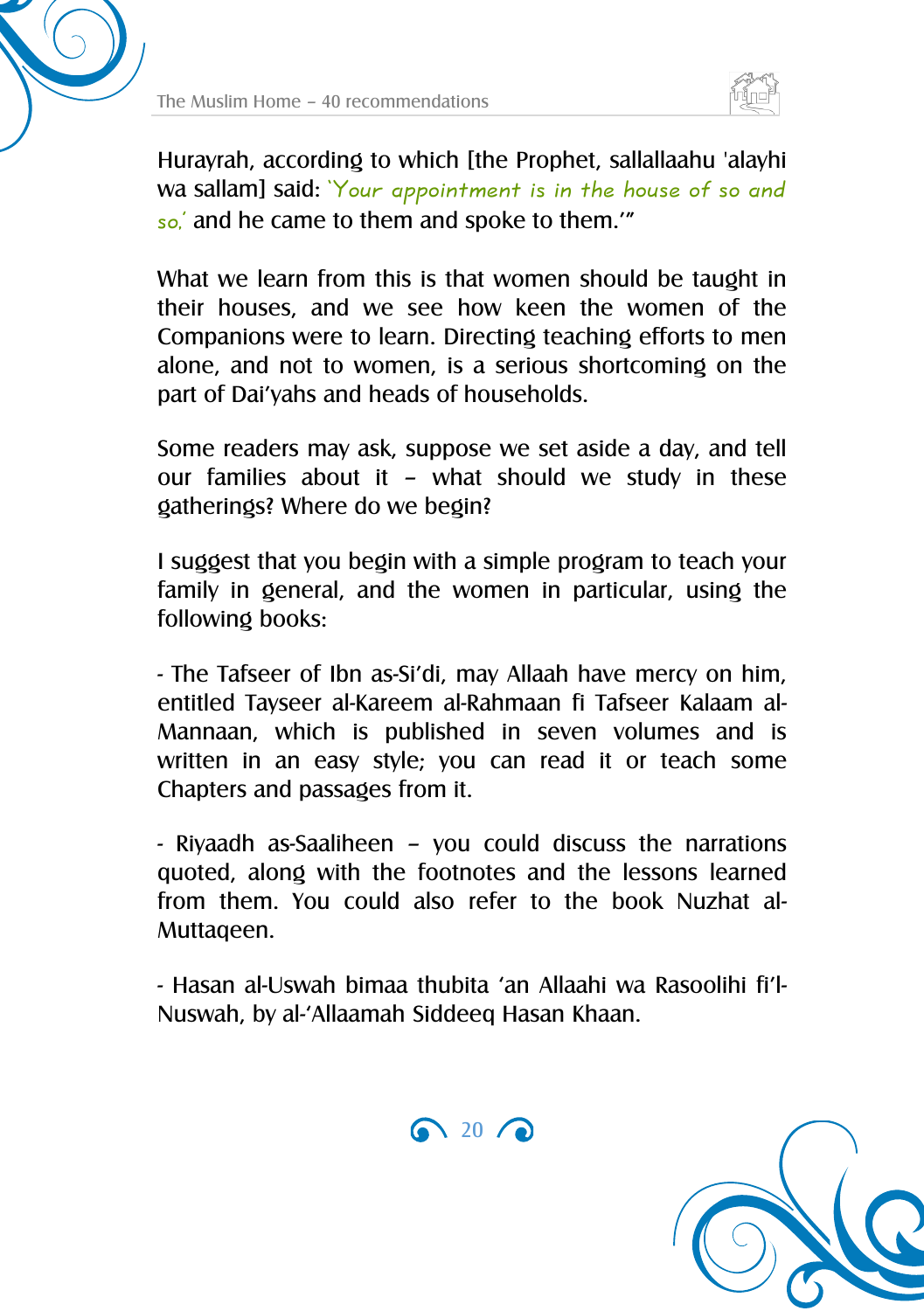



It is also important to teach women some of the Ahkaam of Fiqh, such as the rulings on Tahaarah (purity) and menstrual and post-partum bleeding, Salaah, Zakaah, Siyaam (fasting) and Hajj, if she is able to go; some of the rulings on food and drink, clothing and adornment, the Sunan al-fitrah, rulings on Mahaarim (who is a Mahram relative and who is not), rulings on singing and photography, and so on. Among the important sources of such information are the Fatwas (rulings or edicts) of the scholars, such as the collections of Fatwas by Shaykh 'Abd al-'Azeez ibn Baaz and Shaykh Muhammad ibn Saalih al-'Uthaymeen, may Allaah have mercy on them, and other scholars, whether they are written Fatwas or Fatwas recorded on tapes.

Another matter that may be included in a syllabus for teaching women and family members is reminding them of lessons or public lectures given by trustworthy scholars and seekers of knowledge which they can attend, so they can have a variety of excellent sources for learning. We should not forget either the radio programs of Idhaa'at al-Qur'aan al-Kareem; another means of teaching is reminding family members of the particular days when women can attend Islaamic bookstores, and taking them there, within the guidelines of Sharee'ah [i.e., proper Hijaab, etc.]

#### **(9)Start building an Islaamic "library" in your home**

Another thing that will help in teaching your family and letting them develop a understanding of their religion and help them adhere to its rules, is having one's own Islaamic library at home. It does not have to be extensive; what

 $\bigcap$  21  $\bigcap$ 

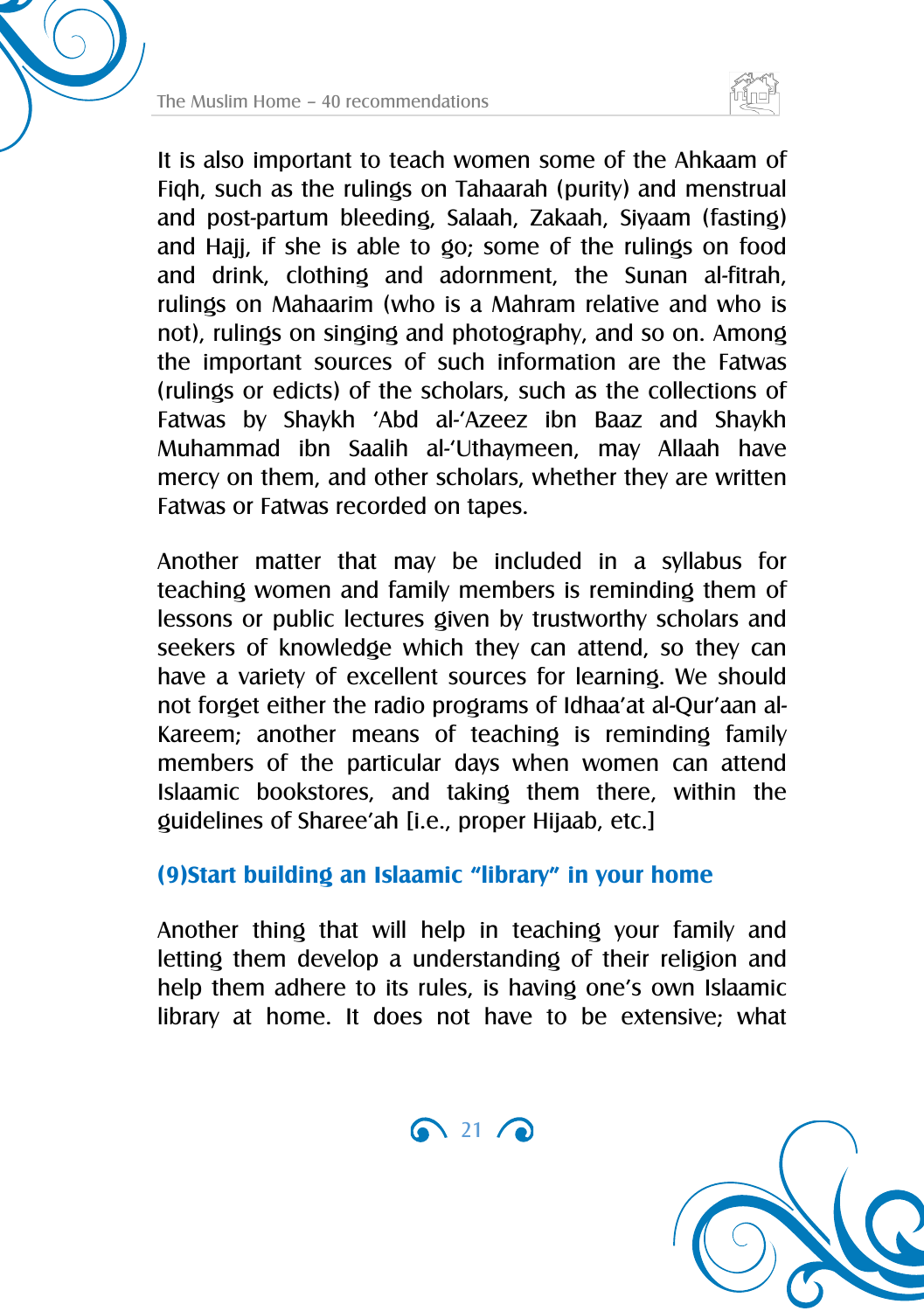



matters is choosing good books, putting them in a place where they are readily accessible, and encouraging family members to read them.

You could put books in a clean and tidy corner of the living room, and in a suitable place in a bedroom or guest room; this will make it easy for any member of the family to read constantly.

In order to build a library properly – and Allaah loves things to be done properly – you should include references so that family members can research various matters and children can use them for their studies. You should also include books of varying levels, so that old and young, men and women can all use them. You should also have books for giving to guests, children's friends and family visitors, but try to get books that are attractively presented, edited properly and with the sources and classification of the narrations properly given. You can make the most of Islaamic bookstores and exhibitions to build a home library, after consulting and seeking advice from those who have experience in the field of books. One way in which you can help family members to find a book when they want it is to organize the books according to subject, with books of Tafseer on one shelf, books of Hadeeth on another, fiqh on a third, and so on. One of the family members could also compile alphabetical or subject indexes of the library, to make it easier to look for books.

Many of those who want to start a home library may ask for titles of Islaamic books. Here are a few suggestions:



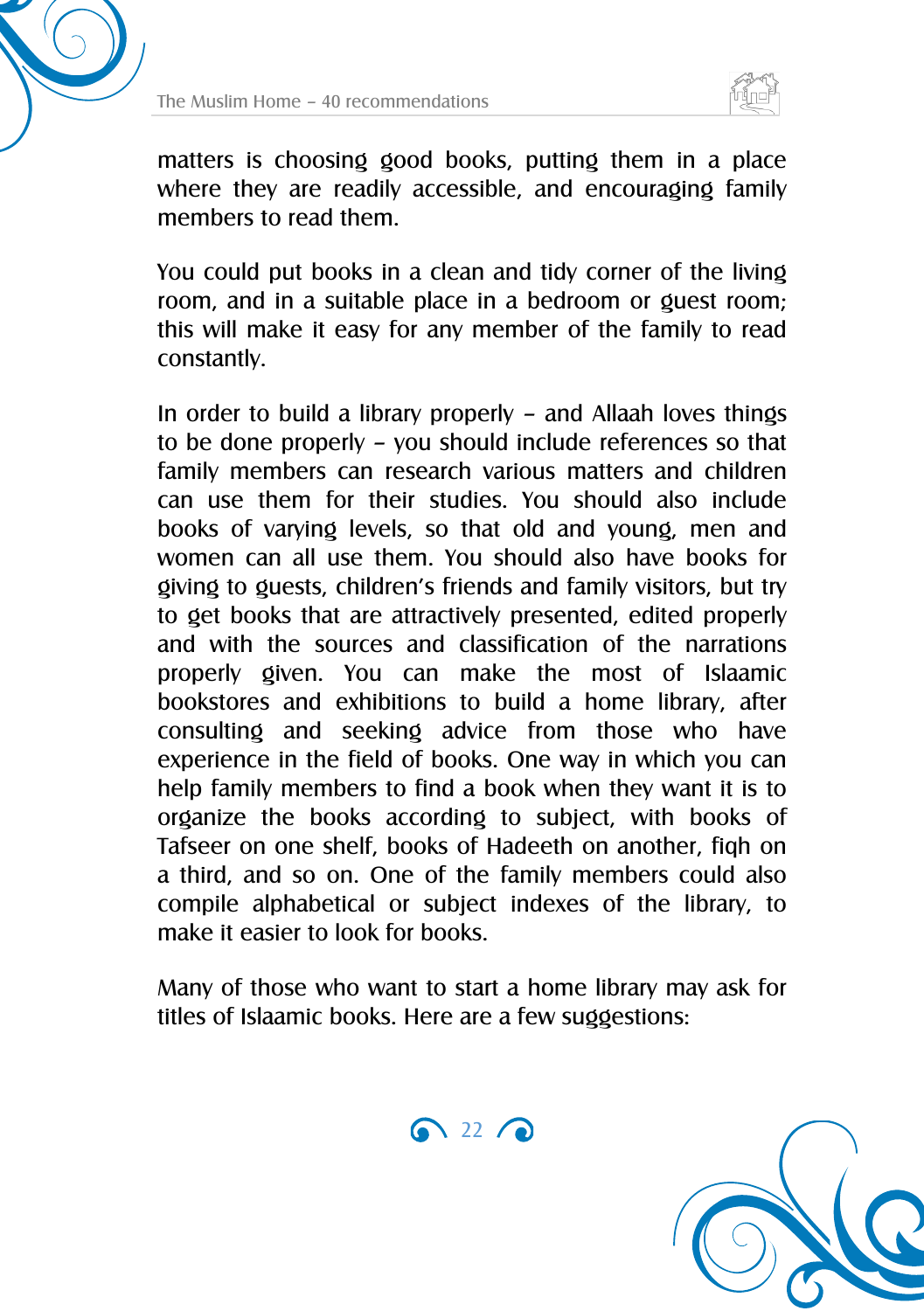



#### **Tafseer:**

- Tafseer Ibn Katheer
- Tafseer Ibn Si'di
- Zubdat al-Tafseer by al-Ashkar
- Badaa'i' al-Tafseer by Ibn al-Qayyim
- Usool al-Tafseer by Ibn 'Uthaymeen
- Lamahaat fi 'Uloom al-Qur'aan by Muhammad al-Sabbaagh

#### **Hadeeth**

- Saheeh al-Kalim al-Tayyib
- 'Aml al-Muslim fi al-Yawm wa al-Laylah (or: Al-Saheeh al-Musnad min Athkaar al-Yawm wa'l-Laylah)
- Riyaadh as-Saaliheen and its commentary Nuzhat al-Muttaqeen
- Mukhtasar Saheeh Al-Bukhaari by al-Zubaydi
- Mukhtasar Saheeh Muslim by al-Munthiri and al-Albaani
- Saheeh al-Jaami' al-Sagheer
- Dha'eef al-Jaami' al-Sagheer
- Saheeh al-Targheeb wa at-Tarheeb
- Al-Sunnah wa Makaanatuhaa fi at-Tashree'
- Qawaa'id wa fawaa'id min al-Arba'een an-Nawawiyyah by Naazim Sultaan



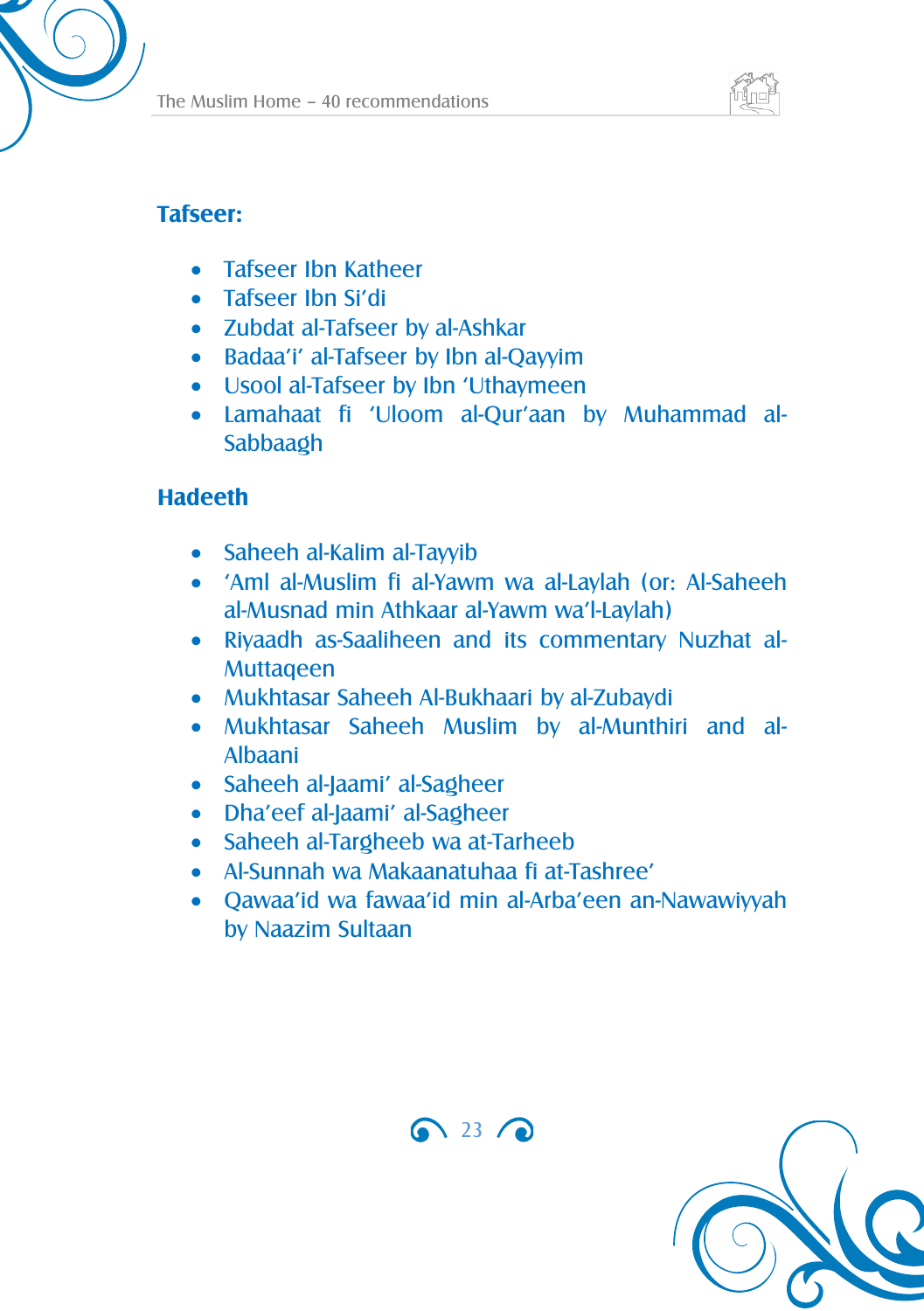

#### **'Aqeedah**

- Fat-h al-Majeed Sharh Kitaab at-Tawheed (edited by al-Arnaa'oot)
- A'laam as-Sunnah al-Manshoorah by al-Hakami (ed.)
- Sharh al-'Aqeedah at-Tahhaawiyyah, edited by al-Albaani
- The series on 'Aqeedah by Umar Sulaymaan al-Ashqar in 8 parts
- Ashraat as-Saa'ah by Dr. Yoosuf al-Waabil

#### **Fiqh**

- Manaar as-Sabeel by Ibn Duwiyyaan
- Irwaa' al-Ghaleel by al-Albaani
- Zaad al-Ma'aad
- Al-Mughni by Ibn Qudaamah
- Figh as-Sunnah [also available in English translation]
- Al-Mulakhkhas al-Fiqhi by Saalih al-Fawzaan
- Collections of Fatwas by different scholars ('Abd al- 'Azeez ibn Baaz, Muhammad Saalih al-'Uthaymeen, 'Abdullaah ibn Jibreen)
- Sifat Salaatu an-Nabi, sallallaahu 'alayhi wa sallam, by Shaykh al-Albaani and Shaykh 'Abd al-'Azeez ibn Baaz [available in English under the title The Prophet's Prayer Described]

 $\bigodot$  24  $\bigodot$ 

Mukhtasar Ahkaam al-Janaa'iz by al-Albaani

#### **Good manners and purification of the soul:**

Tahtheeb Madaarij as-Saalikeen

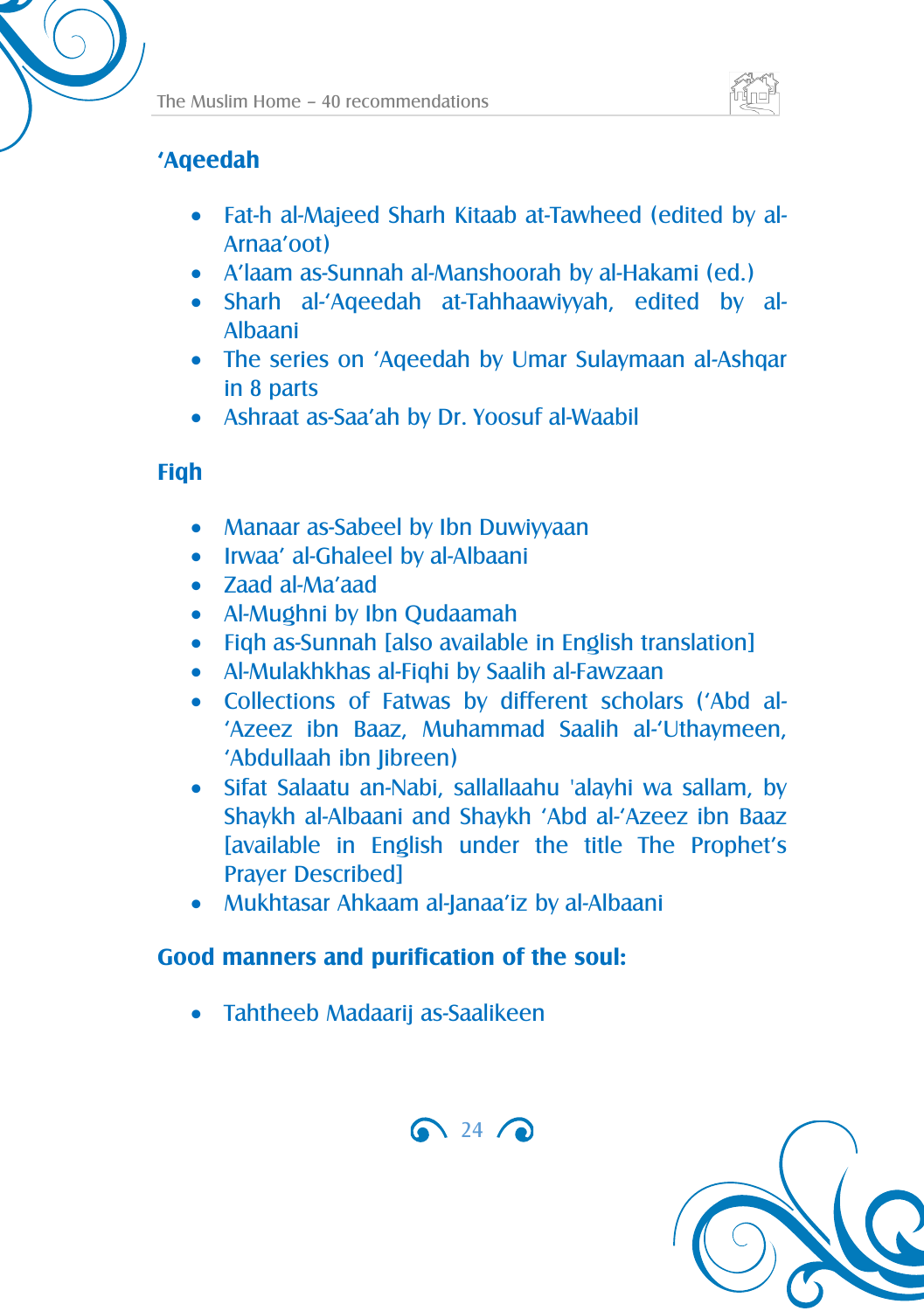



- Al-Fawaa'id
- Al-Jawaab al-Kaafi
- Tareeq al-Hijratayn wa Baab as-Sa'aadatayn
- Al-Waabil as-Sayib
- Raafi' al-Kalim at-Tayyib by Ibn al-Qayyim
- Lataa'if al-Ma'aarif by Ibn Rajab
- Tahtheeb Maw'izat al-Mu'mineen
- Ghadhaa' al-Albaab

#### **Seerah and biographies**

- Al-Bidaayah wa'l-Nihaayah by Ibn Katheer
- Mukhtasar al-Shamaa'il al-Muhammadiyyah by At-Tirmithi, abridged by al-Albaani
- Al-Raheeq al-Makhtoom by al-Mubaarakpoori [available in English translation]
- Al-'Awaasim min al-Qawaasim by Ibn al-'Arabi, ed. by al-Khateeb and al-Istanbooli
- Al-Mujtama' al-Madani (2 vols.) by Shaykh Akram al- 'Umari [available in English under the title Madinan Society at the Time of the Prophet, sallallaahu 'alayhi wa sallam)]
- Siyar A'laam an-Nubala'
- Minhaaj Kitaabat at-Taareekh al-Islaami by Muhammad ibn Saamil al-Salami

There are many other good books on various topics, such as those by:

- Shaykh Muhammad ibn 'Abd al-Wahhaab
- Shaykh 'Abd al-Rahmaan ibn Naasir al-Sa'di



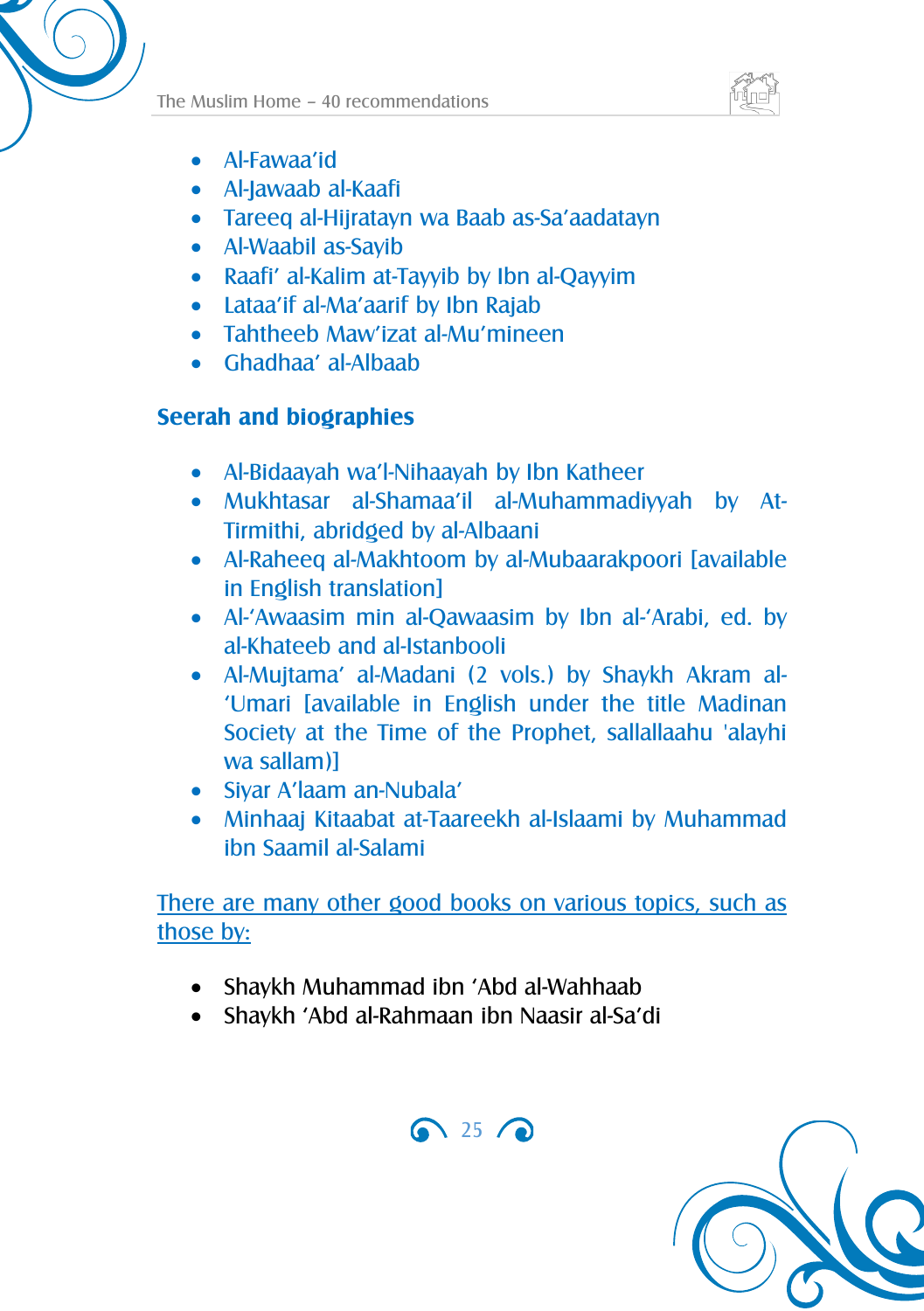



- Shaykh 'Umar Sulaymaan ibn Ashqar
- Shaykh Muhammad ibn Ahmad ibn Ismaa'eel al-Muqaddam
- Prof. Muhammad Muhammad Husayn
- Shaykh Muhammad Jameel Zayno
- Prof. Husayn al-'Awayishah's books on ar-Raqaa'iq (topics to soften the heart and strengthen Eemaan)
- Al-Eemaan by Muhammad Na'eem Yaaseen
- Al-Walaa' wa al-Baraa' by Shaykh Muhammad Sa'eed al-Qahtaani [available in English translation]
- Al-Inhiraafaat al-'Aqdiyyah fi al-Qarnayn ath-Thaani 'Ashara wa ath-Thaalith 'Ashara by 'Ali ibn Bukhayt az-Zahraani
- Al-Muslimoon wa Zaahirat al-Hazeemah an-Nafsiyyah by 'Abd-Allaah al-Shabaanah
- Al-Mar'ah bayn al-Fiqh wa al-Qaanoon by Mustafa al-Sibaa'i
- Al-Usrah al-Muslimah amaam al-video wa at-tilifiziyon by Marwaan Kijik
- Al-Mar'ah al-Muslimah I'daadaatuha wa mas'ooliyaatuha by Ahmad Abu Bateen
- Mas'ooliyat al-Abb al-Muslim fi Tarbiyat Waladihi by 'Adnaan Baahaarith
- Hijaab al-Muslimah by Ahmad al-Baaraazi
- Wa Jaa'a Dawr al-Maajoos by 'Abd-Allaah Muhammad al-Ghareeb
- Books by Shaykh Bakr Abu Zayd
- Abhaath al-Shaykh Mashoor Hasan Salmaan

There are many other useful, good books – what we have mentioned is only by way of example, and is by no means a



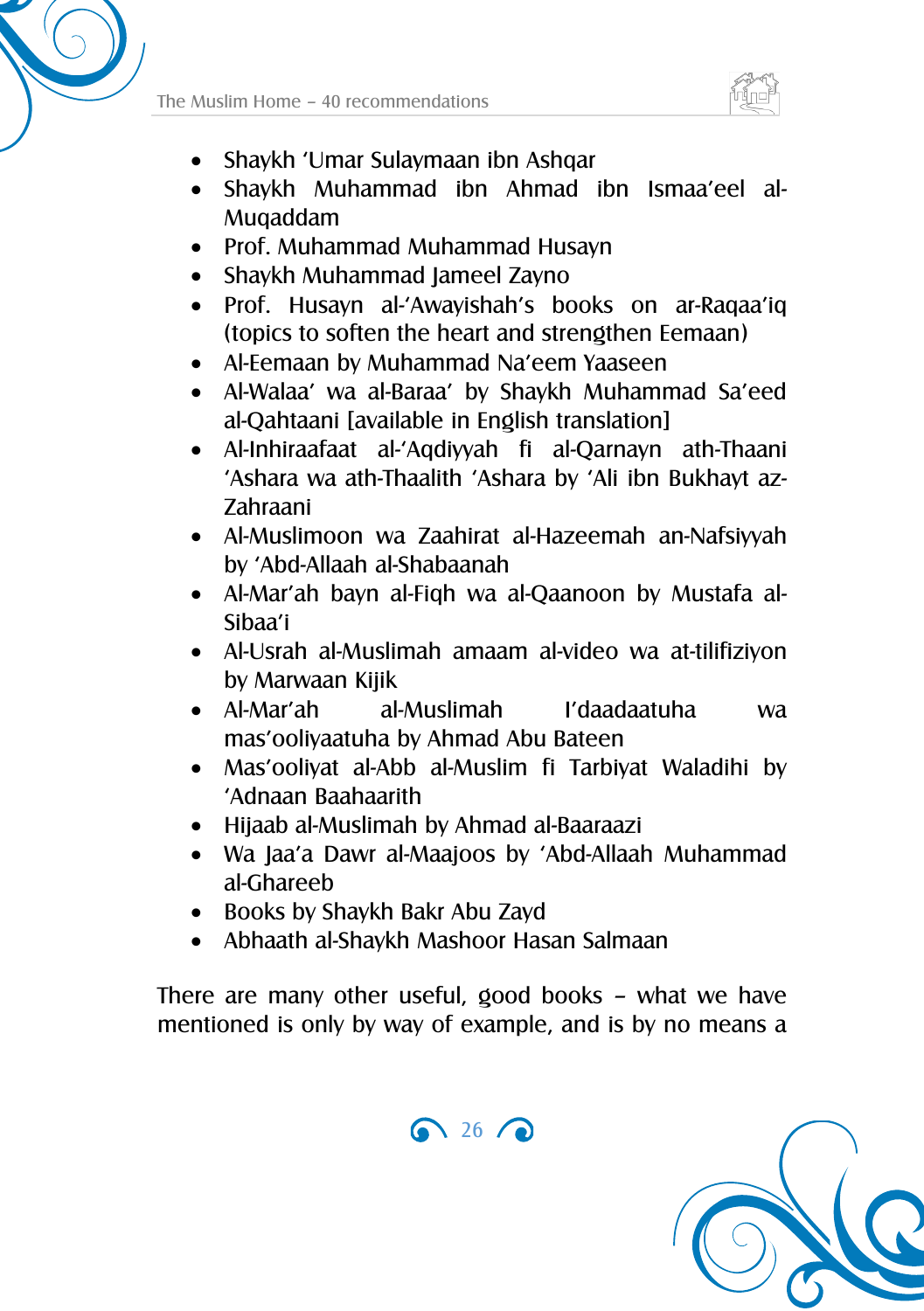



complete list. There are also many useful pamphlets and booklets, but it would take too long to list everything. The Muslim should consult others and think hard. Whomever Allaah wishes good for, He helps him to understand His religion.

#### **(10)Home audio library**

Having a cassette player in every home may be used for good or for evil. How can we use it in a manner that is pleasing to Allaah?

One of the ways in which we can achieve this is to have a home audio library containing good Islaamic tapes by scholars, Fuqaha', lecturers, Khateebs and preachers.

Listening to tapes of Qur'aan recitation by some Imaams, for example those recorded during Taraaweeh prayers, will have a great impact on family members, whether by impressing upon them the meanings of the Revelation, or by helping them to memorize Qur'aan because of repeated listening. It will also protect them by letting them hear Qur'aanic recitation rather than the music and singing of the Shaytaan, because it is not right for the words of Ar-Rahmaan (Allaah) to be mixed with the music of the Shaytaan in the heart of the believer.

Tapes of Fatwas may have a great effect on family members and help them to understand various rulings, which will have an impact on their daily lives. We suggest listening to tapes of Fatwas given by scholars such as Shaykh 'Abd al-'Azeez

 $\bigcap$  27  $\bigcap$ 

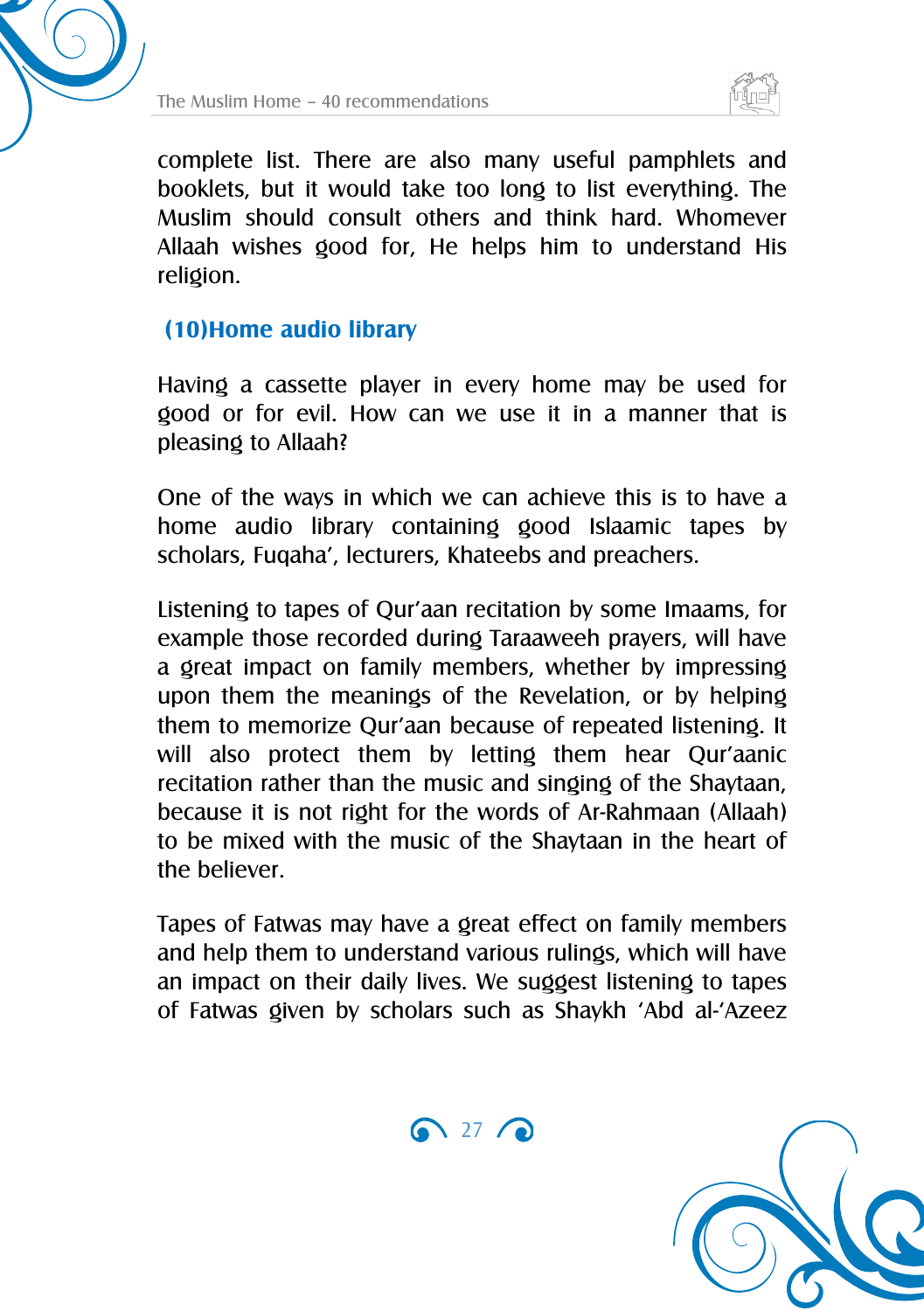



ibn Baaz, Shaykh Muhammad Naasir ad-Deen al-Albaani, Shaykh Muhammad al-'Uthaymeen, Shaykh Saalih al-Fawzaan, and other trustworthy scholars.

Muslims must also pay attention to the sources from which they take Fatwas, because this is the matter of religion, so look to where you take your religion from. You should take it from someone who is known to be righteous and pious, who bases his Fatwas on sound narrations, who is not fanatical in his adherence to a Math-hab, who follows sound evidence and adheres to a middle path without being either extreme or too lenient. Ask an expert. "… Allaah, Most Gracious: ask, then about Him of any acquainted [with such things])." **[QUR'AAN 5:59].**

Listening to lectures by those who are striving to raise the awareness of the Ummah, establish proof and denounce evil, is very important for establishing individual personalities in the Muslim home.

There are many tapes and lectures, and the Muslim needs to know the features of the sound methodology so as to distinguish sound lecturers from others and look for their tapes, which they can listen to with confidence. Among these features are:

 The lecturer should be a believer in the 'Aqeedah of the Saved Group, Ahl al-Sunnah wa al-Jamaa'ah, adhering to the Sunnah and firmly rejecting Bid'ah. The speaker should be moderate, neither extremist nor lenient.

 $\bigcap$  28  $\bigcap$ 

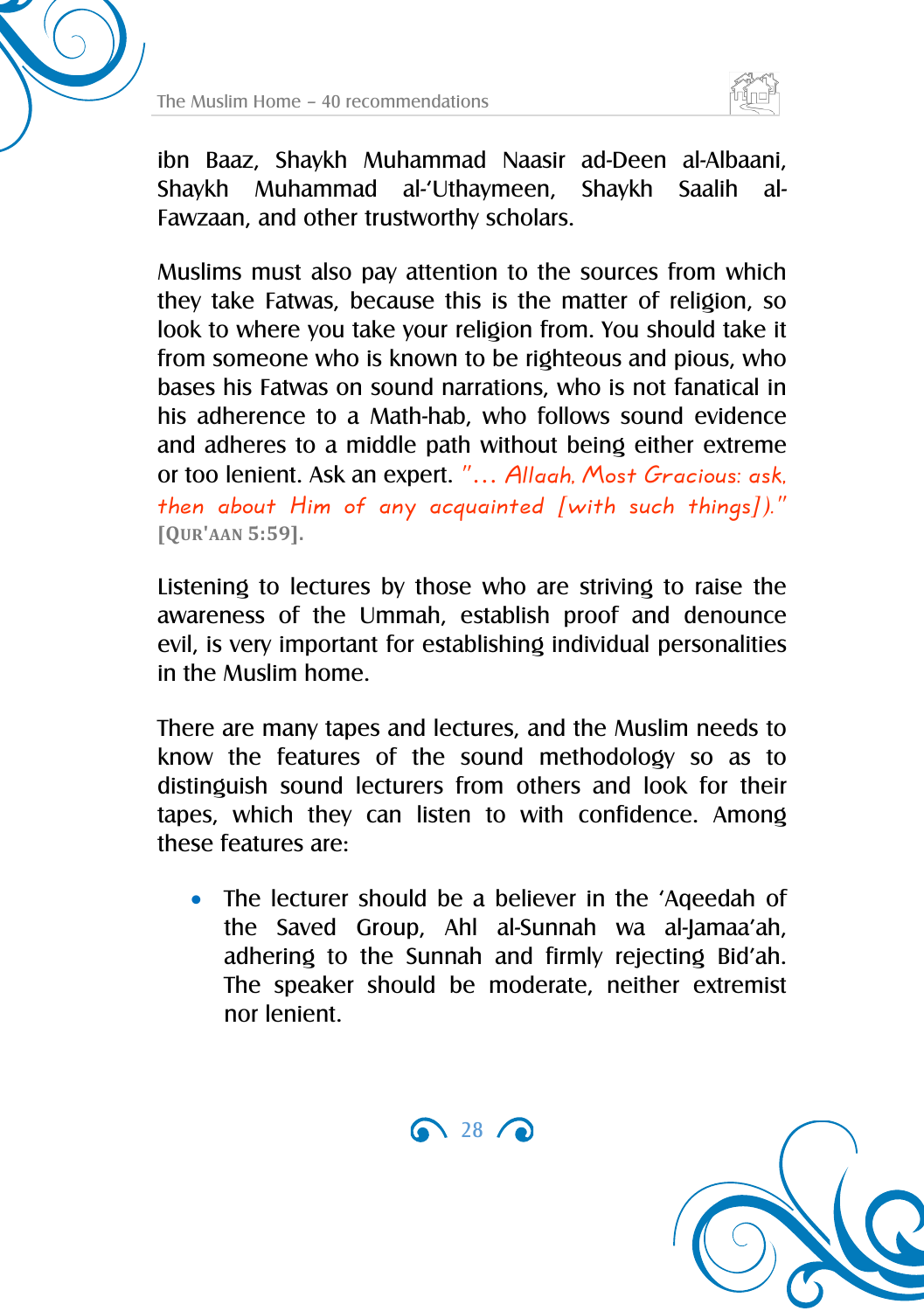



- He should base his talks on sound narrations, and beware of weak and fabricated narrations.
- He should have insight into people's situations and the realities of the Ummah, and should offer the appropriate remedy for any problem, giving the people what they need.
- He should speak the truth as much as he can, and not utter falsehood or please the people by angering Allaah.
- We often find that tapes for children have a great influence on them, whether by helping them to memorize Qur'aan by listening to a young reader, or Du'aa's to be recited at various times of day and night, or Islaamic manners, or Nasheeds (religious "songs" with no instrumental accompaniment) with a useful message, and so on.
- Putting tapes in drawers in an organized fashion will make it easier to find them, and will also protect them from getting damaged or from being played with by young children. We should distribute good tapes by giving or lending them to others after listening to them. Having a recorder in the kitchen will be very useful for the lady of the house, and having a recorder in the bedroom will help a person make good use of time until the last moments of the day.

#### **(11) Inviting good and righteous people and seekers of knowledge to visit the home.**

Allaah The Exalted Says (what means): " $M_y$  Lord! Forgive me, and my parents, and him who enters my home as a

 $\bigcap$  29  $\bigcap$ 

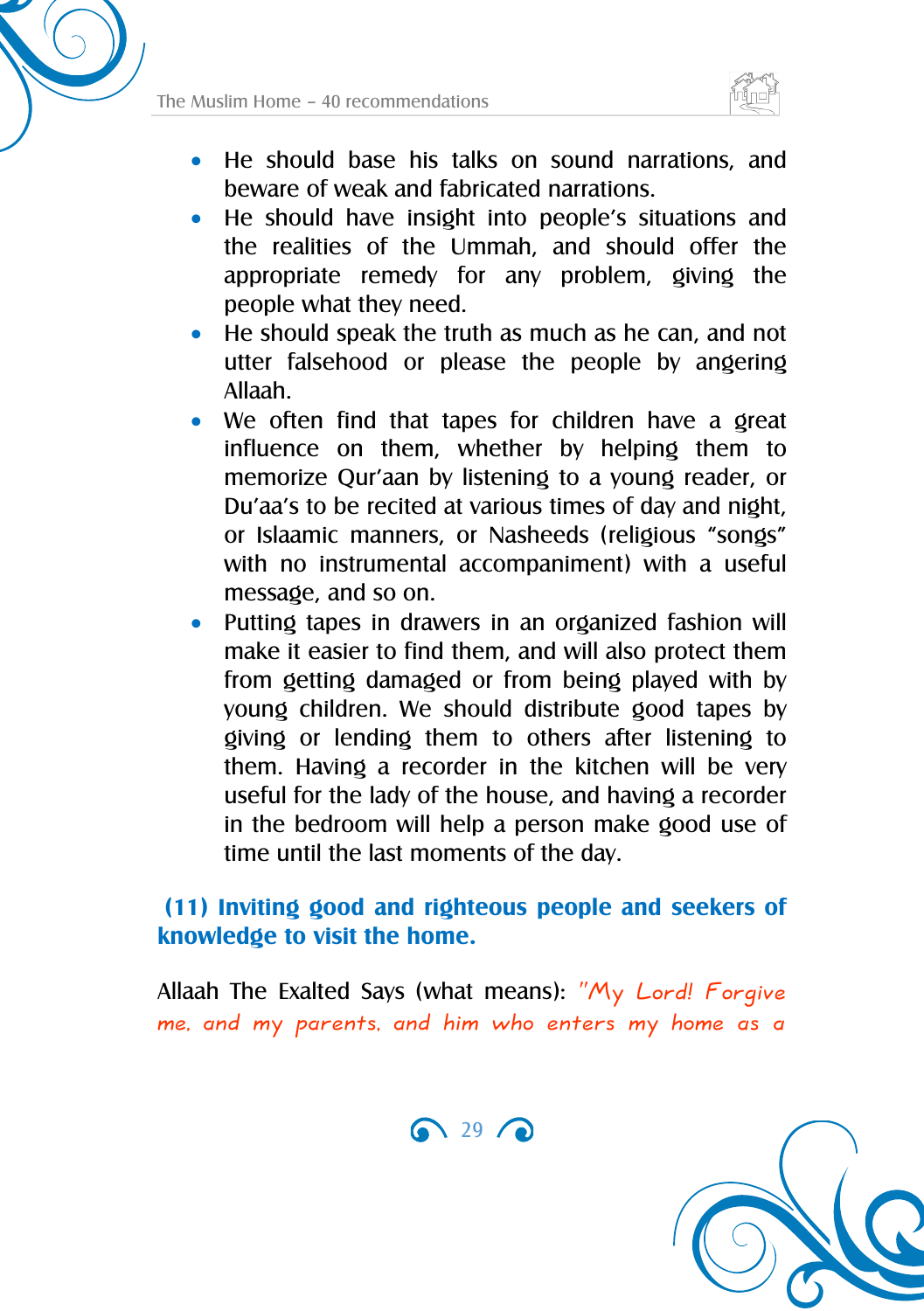



believer, and all the believing men and women…" **[QUR'AAN 71:28].**

If people of faith enter your home, it will increase in light (Noor), and will bring many benefits because of your conversations and discussion with them. The bearer of musk will either give you some, or you will buy from him, or you will find that he has a pleasant scent. When children, brothers and parents sit with such visitors, and women listen from behind a curtain or screen to what is said: this offers an educational experience to all. If you bring good people into your home, by doing so you keep bad people from coming in a wreaking havoc.

#### **(12) Learning the Islaamic rulings with regard to houses.**

These include:

#### **Praying in the house**

With regard to men, the Prophet, sallallaahu 'alayhi wa sallam, said: "The best prayer is a man's prayer in his house – apart from the prescribed prayers." **(REPORTED BY AL-BUKHAARI, AL-FATH, NO. 731).**

It is obligatory to pray (the five daily prayers) in the mosque, except if there is a valid excuse. The Messenger of Allaah, sallallaahu 'alayhi wa sallam, also said: " $A$  man's voluntary prayers in his house will bring more reward than his voluntary prayers at other people's places, just as his obligatory prayers with the people are better than his



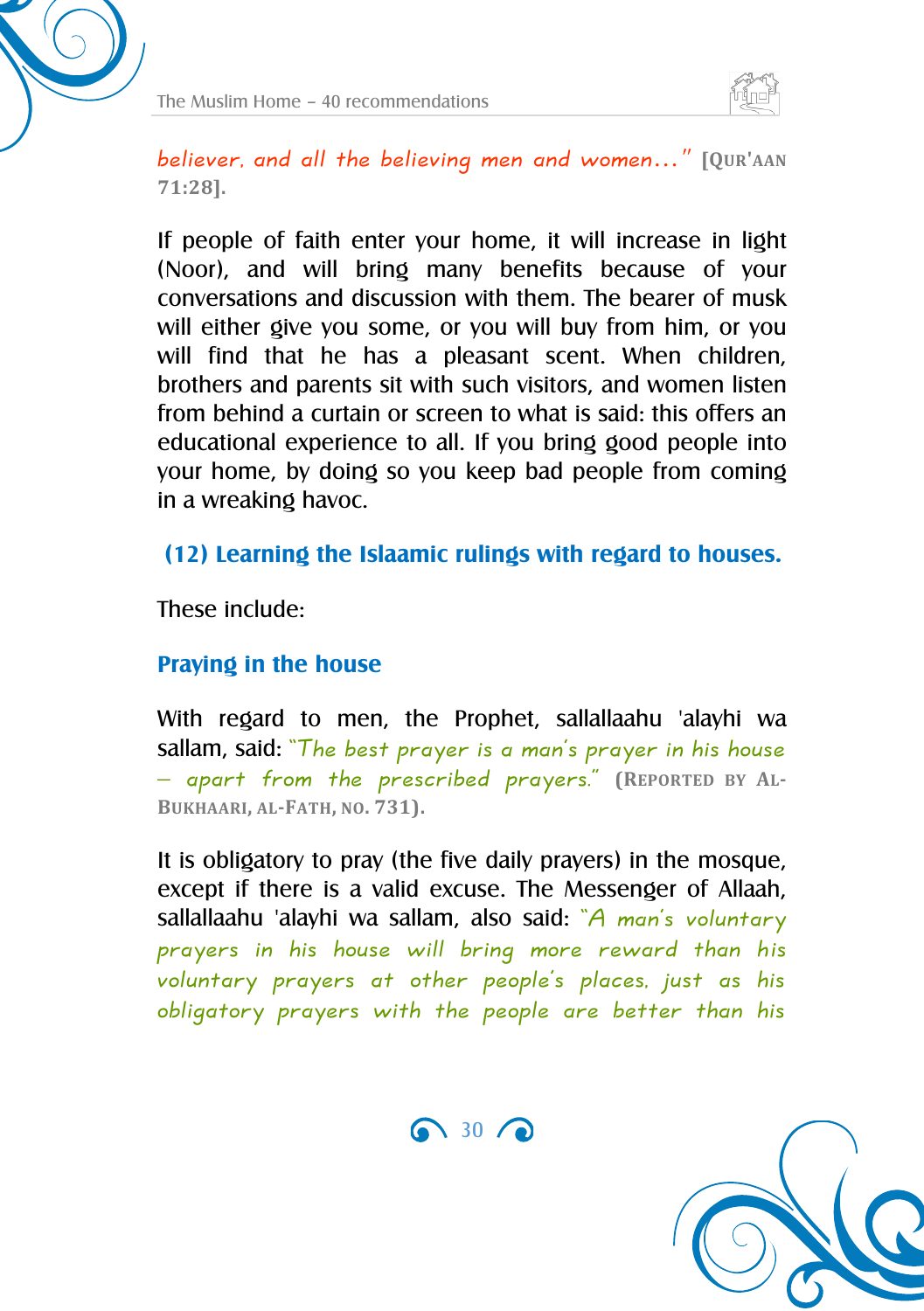



obligatory prayers alone." **(REPORTED BY IBN ABU SHAYBAH. SAHEEH AL-JAAMI', 2953).**

With regard to women, the deeper inside her home her place of prayer is, the better, because the Prophet, sallallaahu 'alayhi wa sallam, said: "The best prayer for women is [that is offered] in the furthest part of their houses." **(REPORTED BY AT-TABARAANI. SAHEEH AL-JAAMI', 3311).**

A man should not be led in prayer in his own home, and no one should sit in the place where the master of the house usually sits, except with his permission. The Messenger of Allaah, sallallaahu 'alayhi wa sallam, said: "A man should not be led in prayer in his place of authority, and no one should sit in his place in his house, except with his permission." **(REPORTED BY AT-TIRMITHI, NO. 2772).** I.e., no one should go forward to lead him in prayer, even if they recite Qur'aan better than he does, in a place that he owns or where he has authority, such as a householder in his home, or an Imaam in a mosque. Similarly, it is not permitted to sit in the private spot of the head of the master of the house, such as a bed or mattress, etc., except with his permission.

#### **Seeking permission to enter**

Allaah The Exalted Says (what means): "O you who believe! Enter not houses other than your own, until you have asked permission and greeted those in them, that is better for you, in order that you may remember. And if you find no one therein, still, enter not until permission has been given. And if



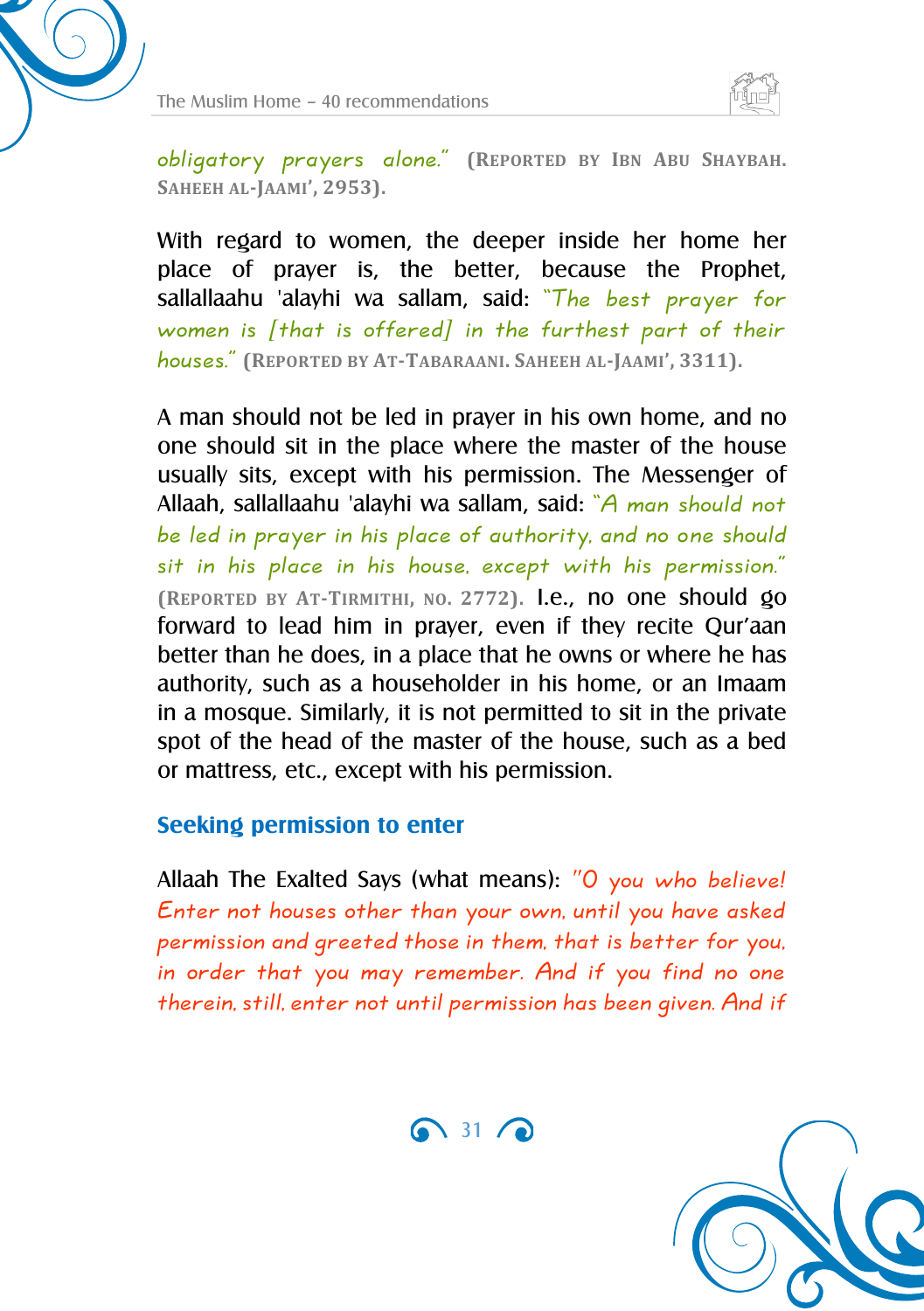



you are asked to go back, go back, for it is purer for you. And Allaah is All-Knower of what you do." **[QUR'AAN 24:27-28].**

And also (what means): "… so enter houses through their proper doors…" **[QUR'AAN 2:189].**

It is permissible to enter houses that are empty if one has some legitimate business there, such as a house prepared for guests. Allaah The Exalted Says (what means): "There is no sin on you that you enter [without taking permission] houses uninhabited [i.e., not possessed by anybody], [when] you have any interest in them. And Allaah has knowledge of what you reveal and what you conceal." **[QUR'AAN 24:29].**

Not feeling too shy to eat in the houses of friends and relatives, and in houses of friends and relatives and others to which one has the keys, if they have no objection to that. Allaah The Exalted Says (what means): "There is no restriction on the blind, nor any restriction on the lame, nor any restriction on the sick, nor on yourselves, if you eat from your houses, or the houses of your fathers, or the houses of your mothers, or the houses of your brothers, or the houses of your sisters, or the houses of your father's brothers, or the houses of your father's sisters, or the houses of your mother's brothers, or the houses of your mother's sisters, or [from that] whereof you hold keys, or [from the house] of a friend. No sin on you whether you eat together or apart…" **[QUR'AAN 24:61].**



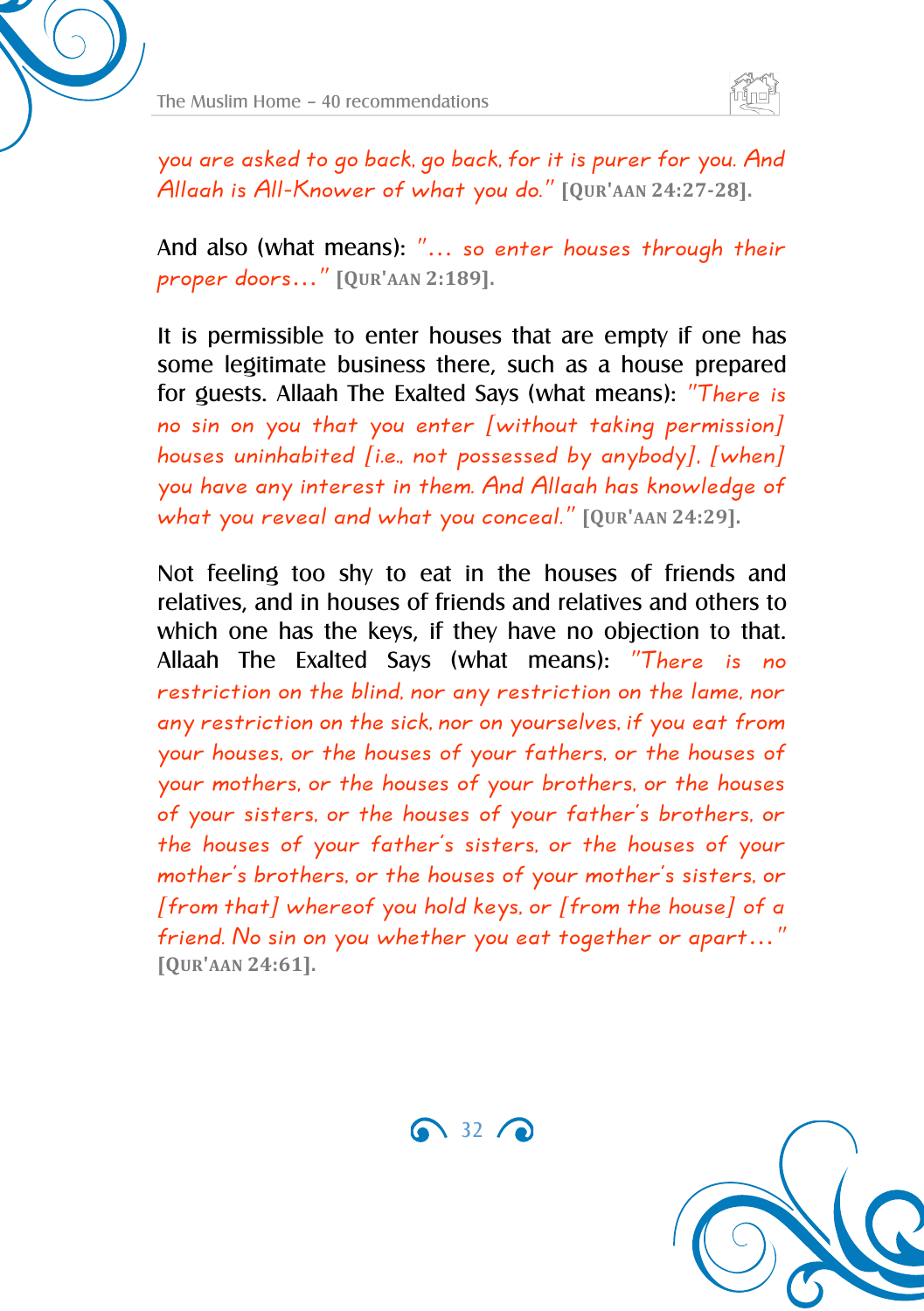



Telling children and servants not to barge in to the parents' bedroom without permission at the times when people usually sleep, i.e., before Fajr, at siesta time and after 'Isha', lest they see something inappropriate. If they see something accidentally at other times, this is forgivable, because they are Tawwaafeen (those who go about in the house) and it is difficult to stop them. Allaah The Almighty Says (what means): "O you who believe! Let your legal slaves and slavegirls, and those among you who have not come to the age of puberty ask your permission [before they come to your presence] on three occasions: before Fajr prayer, and while you put off your clothes for the noonday (rest), and after the 'Isha prayer. [These] three times are of privacy for you; other than these times there is no sin on you or on them to move about, - attending [helping] you each other. Thus Allaah makes clear the Aayaat [verses of this Qur'aan showing proofs for the legal aspects of permission for visits, etc.] to you. And Allaah is All-Knowing, All-Wise." **[QUR'AAN 24:57].**

It is forbidden to look into the houses of other people without their permission. The Messenger of Allaah, sallallaahu 'alayhi wa sallam, said: "Whoever looks into someone's house without their permission, put his eyes out, and there is no Diyah or Qisaas [blood money or retaliation] in this case." **(REPORTED BY AHMAD, AL-MUSNAD, 2/385; SAHEEH AL-JAAMI, 6046).**

A woman who has been divorced by Talaaq for a first or second time [and could still go back to her husband] should



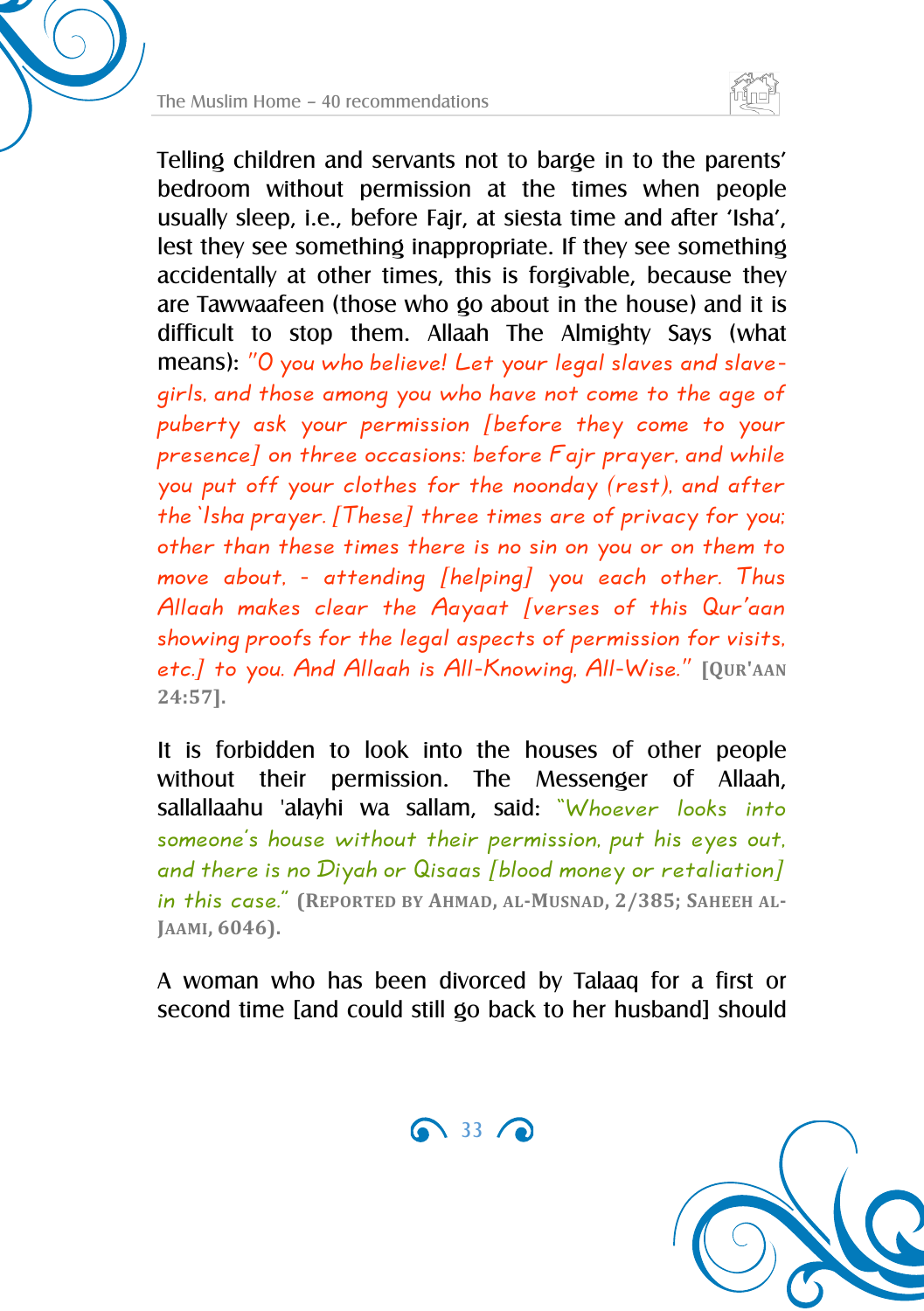

not leave or be made to leave her home during the 'Iddah, and she should still be supported financially. Allaah Says (what means): "O Prophet! When you divorce women, divorce them at their 'iddah [prescribed periods], and count [accurately] their 'iddah [periods]. And fear Allaah your Lord [O Muslims], and turn them not out of their [husband's] homes, nor shall they [themselves] leave, except in case they are guilty of some open illegal sexual intercourse. And those are the set limits of Allaah. And whoever transgresses the set limits of Allaah, then indeed he has wronged himself. You [the one who divorces his wife] know not, it may be that Allaah will afterward bring some new thing to pass [i.e., to return her back to you, if this as the first or second divorce]." **[QUR'AAN 65:1]**

It is permissible for a man to forsake his rebellious wife inside or outside the home, according to the interests prescribed by Sharee'ah in any given case. The evidence for forsaking her inside the home is the aayah (what means): "… refuse to share their beds…" **[QUR'AAN 4:34].**

*With regard to forsaking women outside the home, this is what happened when the Messenger of Allaah, sallallaahu 'alayhi wa sallam, forsook his wives, leaving them in their apartments and staying in a room outside the houses of his wives. (REPORTED BY AL-BUKHAARI, KITAAB AT-TALAAQ, BAAB FI AL-EELAA').*

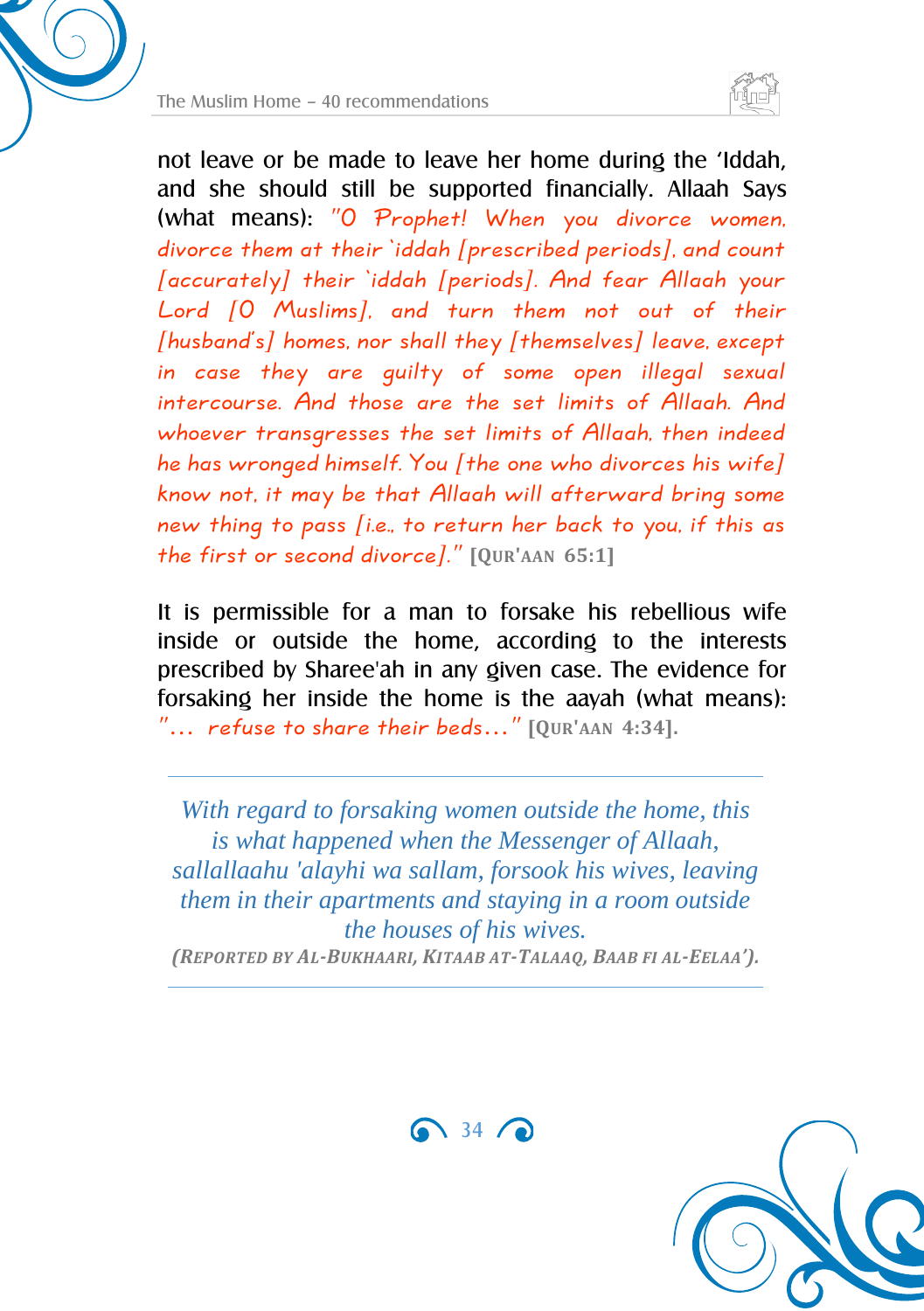



One should not stay alone overnight in the house. Ibn 'Umar, may Allaah be pleased with them both, reported that the Prophet, sallallaahu 'alayhi wa sallam, forbade being alone and said that a man should not stay overnight alone or travel alone. (Reported by Ahmad in al-Musnad, 2/91). This is because of the feelings of loneliness etc., that come from being alone, and also because of the possibility of attacks by enemies or robbers, or the possibility of sickness. If one has a companion, he can help fight off attacks, and can help if one gets sick. **(SEE AL-FAT-H AR-RABBAANI, 5/64).**

Not sleeping on the roof of a house that has no protecting wall, lest one fall. The Messenger of Allaah, sallallaahu 'alayhi wa sallam, said: "Whoever sleeps on the roof of a house that has no protecting wall, nobody is responsible for what happens to him." **(REPORTED BY ABU DAAWOOD, AS-SUNAN, NO. 5041; SAHEEH AL-JAAMI, 6113; ITS COMMENTARY IS IN 'AWN AL-MA'BOOD, 13/384).** This is because one who is asleep may roll over in his sleep, and if there is no wall he may fall off the roof and be killed. In such a case, nobody would be to blame for his death; or his negligence would cause Allaah to lift His protection from him, because he did not take the necessary precautions. The Hadeeth may mean either.

Pet cats do not make vessels Naajis (impure) if they drink from them, or make food Naajis if they eat from it. 'Abd-Allaah ibn Abu Qataadah reported from his father that water was put out for him to make Wudhoo', and a cat came and lapped at the water. He took the water and did Wudhoo' with it, and they said: "O Abu Qataadah! The cat drank from it." He said: "I heard the Messenger of Allaah, sallallaahu

 $\bigcap_{35}$  35

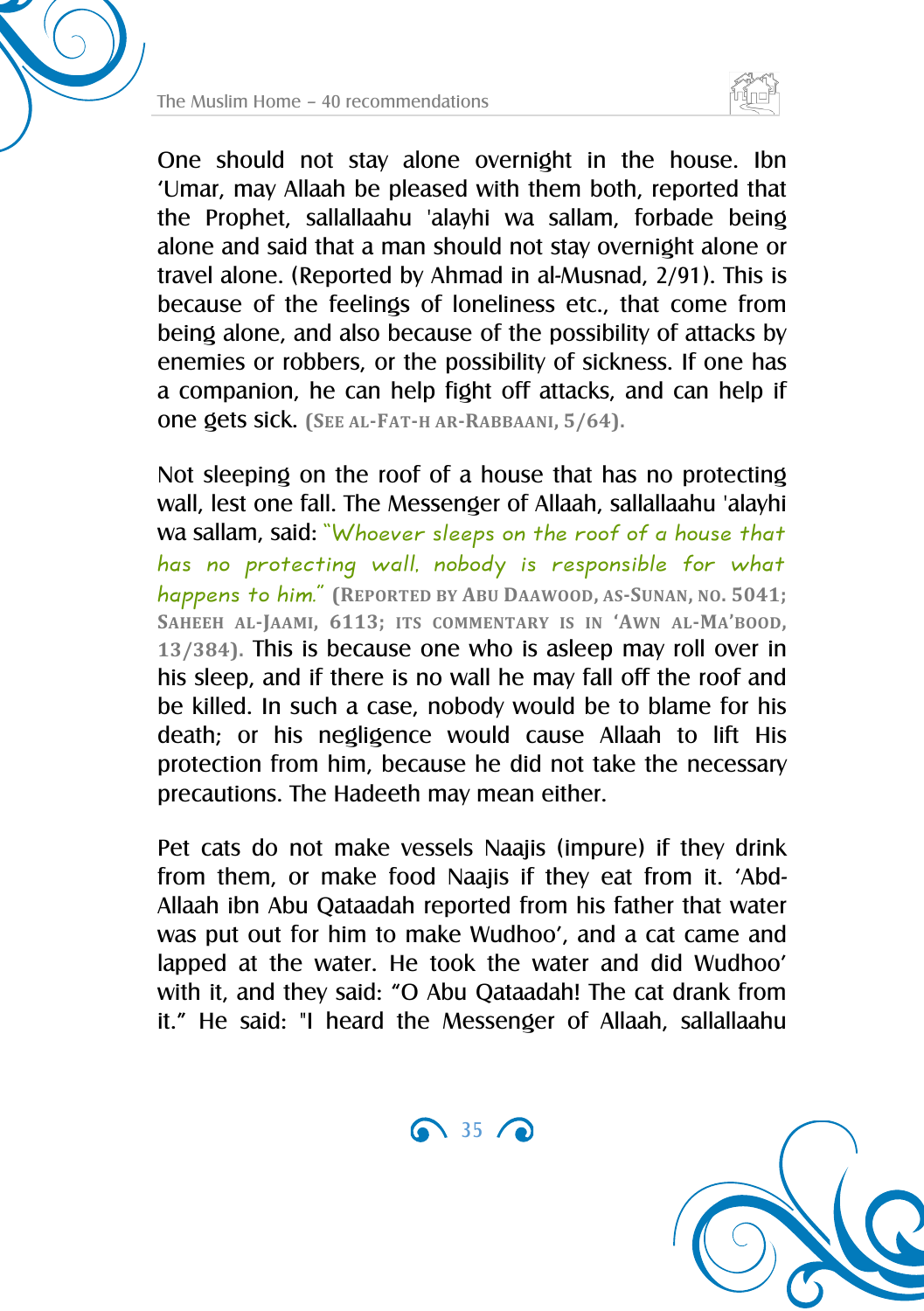

'alayhi wa sallam, say: 'Cats are part of the household, and they are among those who go around in your houses.'" **(REPORTED BY AHMAD IN AL-MUSNAD, 5/309; SAHEEH AL-JAAMI', 3694).** According to another report he, sallallaahu 'alayhi wa sallam, said: "They [cats] are not Naajis; they are among those who go around  $[al-Tawwaafeen wa'l-tawwaafaat$ refers to children, servants, etc.] in your houses." **(REPORTED BY AHMAD IN AL-MUSNAD, 5/309; SAHEEH AL-JAAMI', 2437).**

### Meetings at home

#### **(13) Creating opportunities for meetings to discuss family matters.**

Allaah Says (what means): "… and who [conduct] their affairs by mutual consultation…" **[QUR'AAN 42:38].** This is a time when the family members can sit together in a suitable place to talk about issues within and outside the family that affect them. This is a sign of strong ties, interaction and cooperation within the family. No doubt the man is the one whom Allaah has appointed to be in charge of his "flock's" affairs and he is primarily responsible and is the decision maker, but giving room to others to contribute – especially when the children get older – is good training for them to learn to bear responsibility, as well as giving everyone the confidence of knowing that his or her opinion is valued when they are asked to express their points of view. Examples of this are discussions concerning going for Hajj or for 'Umrah during Ramadhaan, and other trips, travelling to

 $\bigcap$  36  $\bigcap$ 

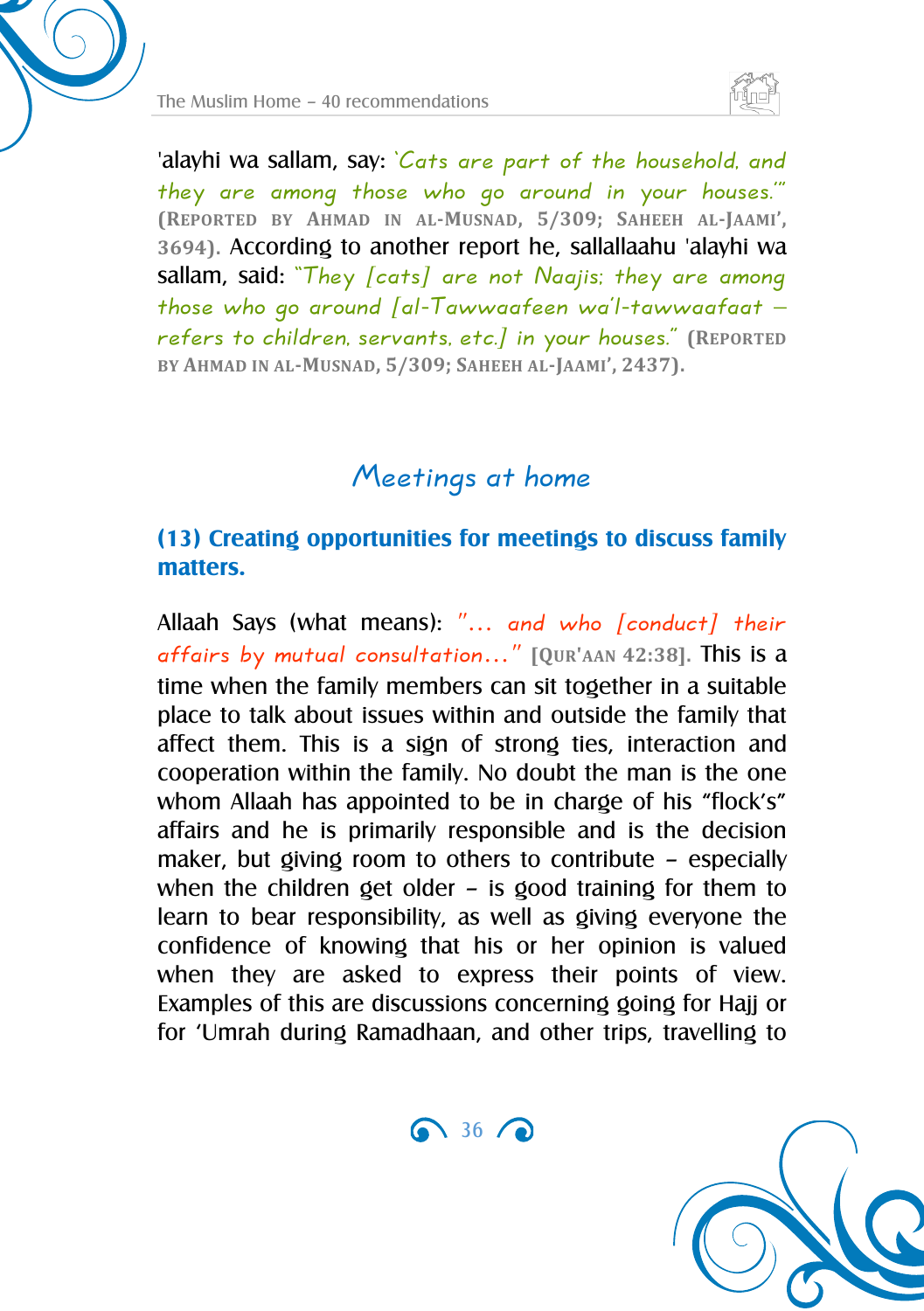



visit relatives and uphold family ties, or for vacations; organizing wedding parties and 'Aqeeqahs for newborns; moving from one home to another; and charitable projects such as finding out about the poor people in one's neighborhood so the family can offer help or send food to them. Families can also discuss problems faced by themselves or by relatives, and talk about how to solve them, and so on.

It is worth pointing out here that there is another important kind of family meeting, which is holding frank discussions between parents and children. Some of the problems of adolescence can only by solved by one-on-one conversations between parents and children, where a father talks, calmly and quietly, with his son about matters that have to do with the problems of youth and the Islaamic rulings pertaining to adolescence, and a mother talks to her daughter and tells her what she needs to know about Islaamic rulings and helps her to solve the problems that she may face at this age. The father or mother may open the discussion with words such as "When I was your age…" This will have a great effect in making what they say acceptable to the youngster. Lack of such frank discussions will force the children to talk to bad companions, which leads to so many other evils.

#### **(14) Not showing family conflicts in front of the children.**

It is rare for people to live together under one roof without any arguments, but reconciliation is better and correcting oneself is a virtue. What shakes the unity of the family and harms its infrastructure is when conflicts are brought out into

 $\bigcirc$  37 $\bigcirc$ 

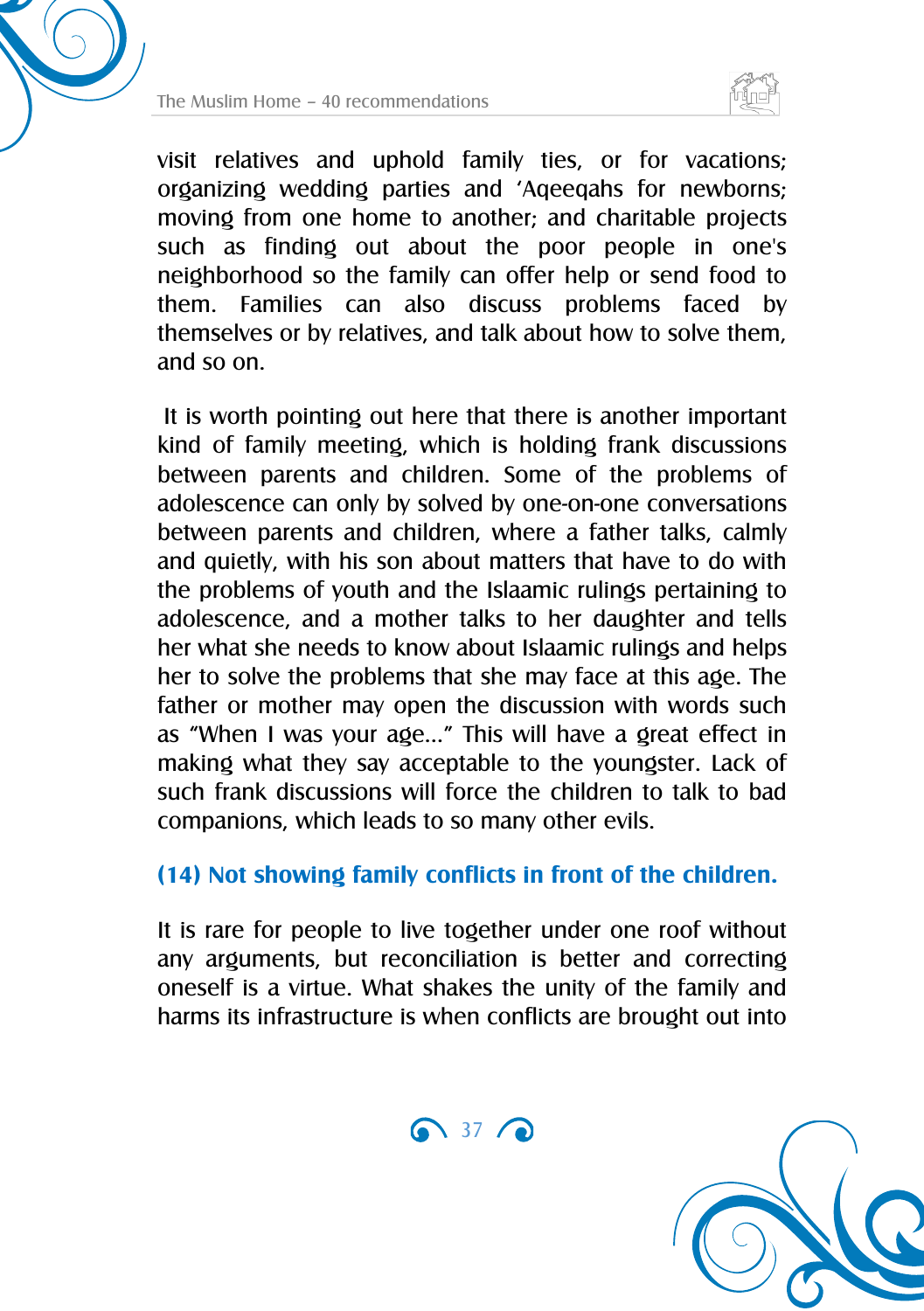



the open before the members of the family, who then split into two or more opposing camps, not to mention the psychological harm that is done to children, especially little ones. Think about a home where the father says to the child: "Do not speak to your mother," and the mother says to him, "Do not speak to your father." The child is confused and filled with turmoil, and the entire family lives in an atmosphere of hostility. We should try to avoid conflict, but if it happens, we should try to hide it. We ask Allaah to create love between our hearts.

#### **(15) Not letting into the house anyone whose commitment to Islaam is not pleasing to you.**

The Messenger of Allaah, sallallaahu 'alayhi wa sallam, said: "The likeness of a bad companion is like the one who works the bellows" **(FROM A REPORT NARRATED BY ABU DAAWOOD, 4829).** According to a report narrated by Al-Bukhaari, he said: "the one who works the bellows will burn your house or your clothes, or you will smell a bad odor from him." **(REPORTED BY AL-BUKHAARI, AL-FAT-H, 4/323).** Indeed, he will burn your home with all kinds of corruption and evil. How often has the entry of corrupt and suspicious people into a home been the cause of enmity among the family members, or of division between husband and wife. Allaah curses the one who turns a wife against her husband, or a husband against his wife, or causes enmity between a father and his children. This is how Sihr (magic, witchcraft) is brought into people's homes, why things are sometimes stolen, and why so often morals are corrupted: it is because a person whose commitment to Islaam is no good is admitted into the home.

 $\bigcap$  38  $\bigcap$ 

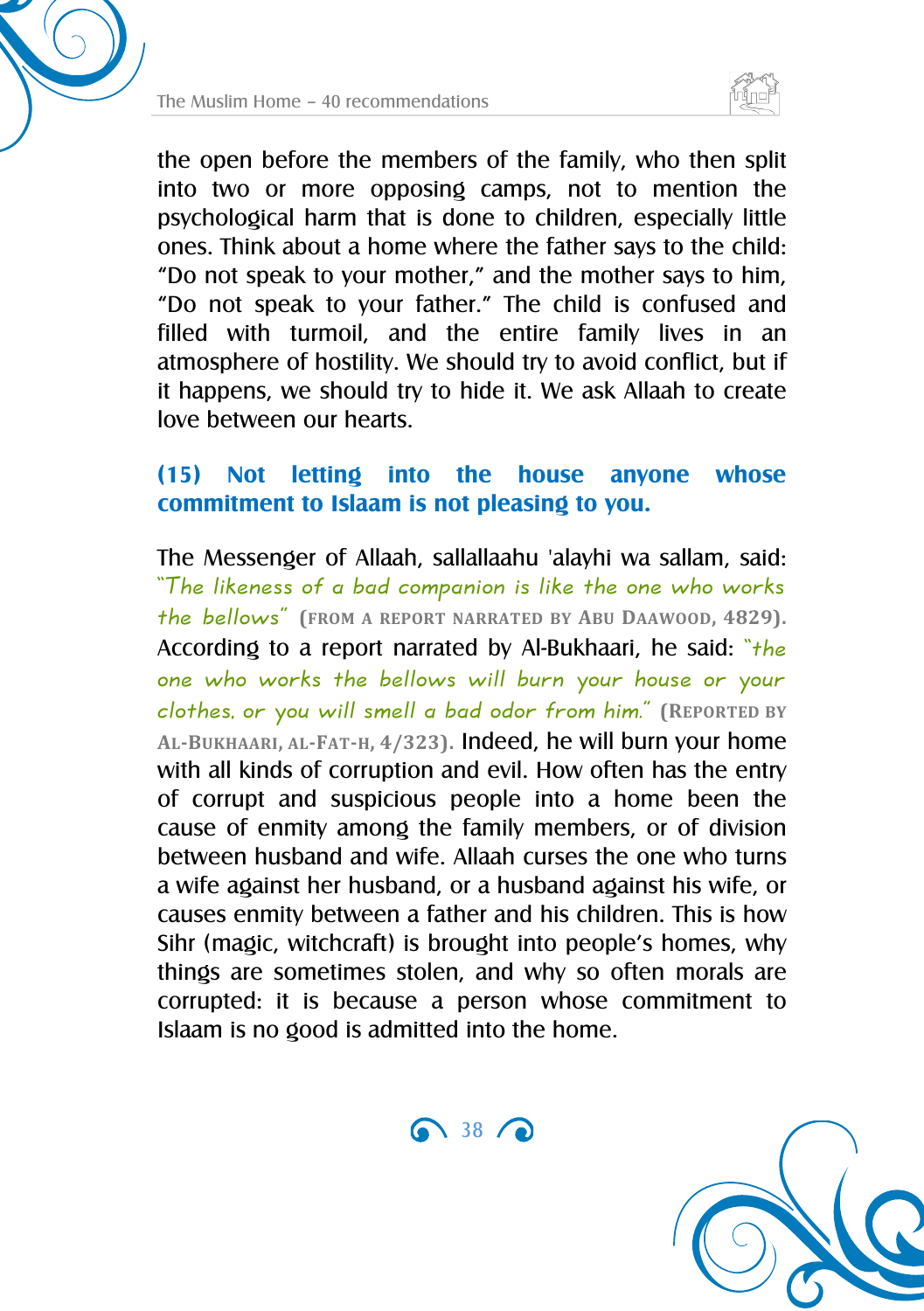



We must not let such people in, even if they are neighbors, men or women, and even if they appear to be friendly. Some people keep quiet out of embarrassment, and if they see such a person at the door, they let him in, even though they know this is one of the corrupt people. In this matter, women bear a great deal of responsibility. The Messenger of Allaah, sallallaahu 'alayhi wa sallam, said: "O people, which day is most sacred? Which day is most sacred? Which day is most sacred?" They said: "The greatest day of Hajj." Then he, sallallaahu 'alayhi wa sallam, said in his Friday Khutbah on that day: "Your rights over your women are that they should not allow anyone to sit on your beds whom you dislike, or allow anyone into your homes whom you dislike." **(REPORTED BY AT-TIRMITHI, 1163, AND OTHER FROM 'AMR IBN AL-AHWAS; SAHEEH AL-JAAMI', 7880).**

Muslim women, you should not feel upset if your husband or father does not let one of the female neighbors into the house because he sees that she is trying to cause trouble. Be smart and be strong if someone tries to make comparisons between her husband and yours, lest that pushes you to demand things from your husband that he cannot afford. It is also your obligation to advise your husband if you notice that he has close friends who are making evil appear attractive to him.

§ Advice to men: try to be at home as much as you can, because the guardian's presence at home keeps things under control and enables him to supervise the upbringing of the family and to put things right by watching and following up. For some people, the basic



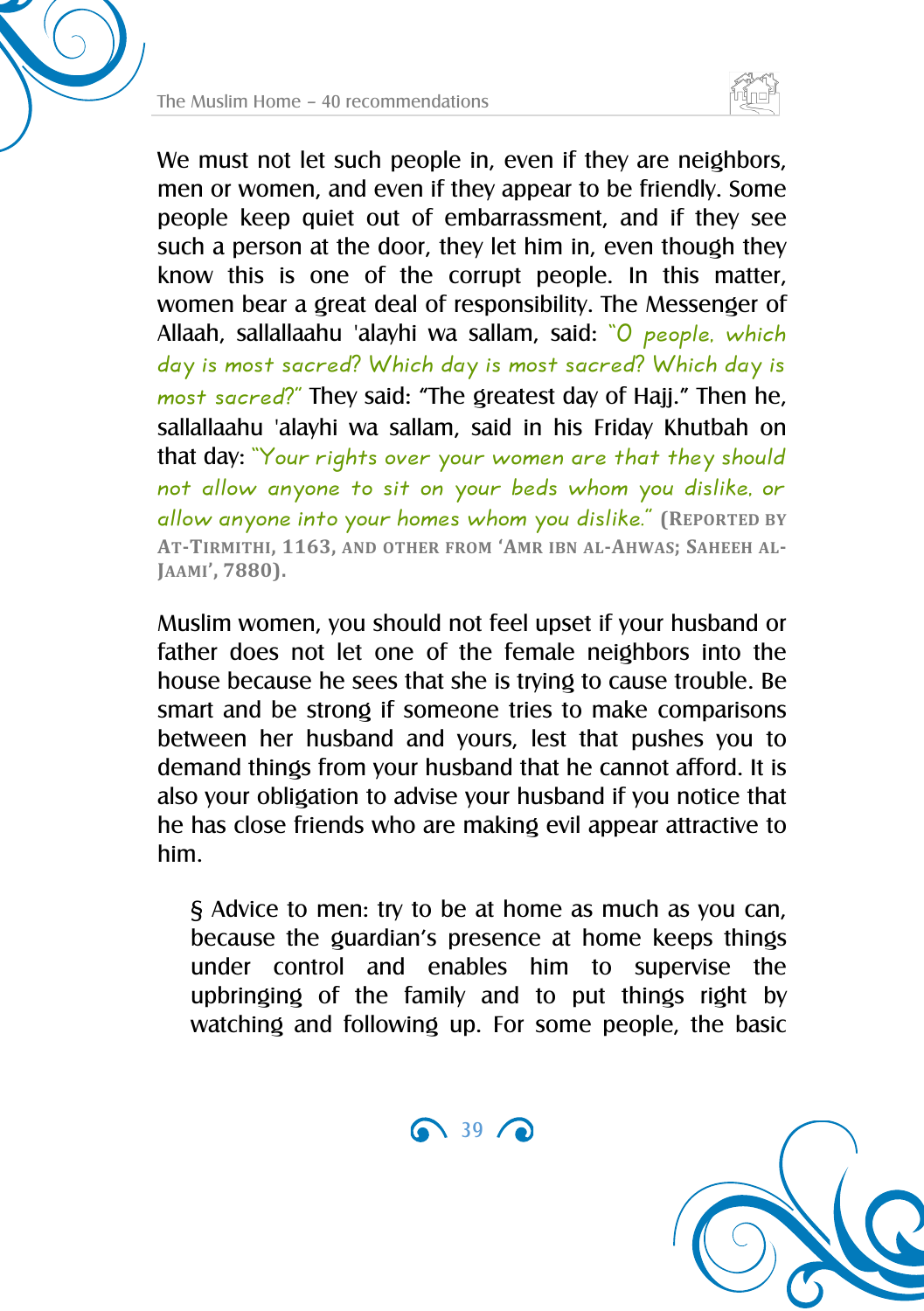



thing is to be always outside of the home, and only if they cannot find some place to go do they come home. This is wrong. If a man is constantly going out for purposes of worship, he must still strike a balance; if he is going out for the purposes of sin and wasting time, or because he is too busy with matters of this world, he must reduce his work and business commitments, and put an end to idle meetings. And how evil are those people who neglect their families and stay in nightclubs…! We do not want to fall in with the plans of the enemies of Allaah; we can learn a lot from the following paragraph of the minutes of the French Eastern Masonic lodge held in 1923:

"For the purpose of separating the individual from his family, you must eliminate morals at their root, because people are inclined to cut off their family ties and do things that are forbidden, they prefer to chat idly in cafés rather than carry out their duties towards their families."

#### **(16) Taking careful note of what family members are up to.**

- Who are your children's friends?
- Have you met them before?
- What do your children bring home from outside?
- Where does your daughter go, and with whom?



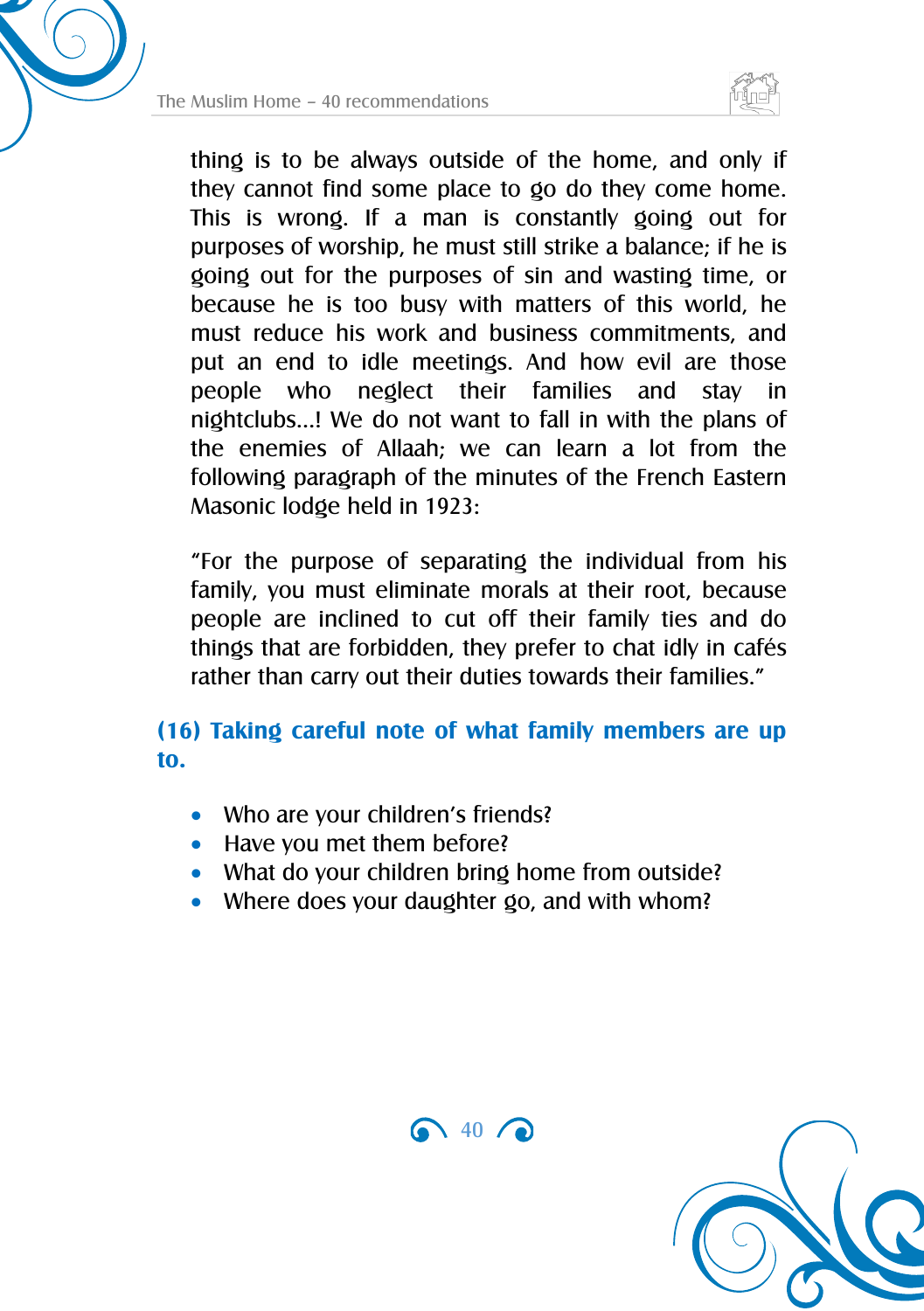



Some parents do not know that their children have in their possession bad pictures, pornographic movies and even drugs. Some of them do not know that their daughter goes with the (female) servant to the market, then asks the servant to wait with the driver whilst she goes to her appointment or "date" with one of the Shayaateen (devils), or to smoke and mess about with her bad friends. Those who neglect their children will not be let off on that terrible Day, nor will they be able to flee from the horrors of the Day of Reckoning. The Prophet, sallallaahu 'alayhi wa sallam, said: "Allaah will ask every shepherd [or responsible person] about his flock [those for whom he was responsible], whether he took care of it or neglected it, until He asks a man about his household." **(REPORTED BY AN-NASAA'I, 292, AND IBN HIBBAAN FROM ANAS; SAHEEH AL-JAAMI', 1775; AS-SILSILAH AS-SAHEEHAH, 1636).**

#### There are some important points to note here:

- 1. This supervision must be subtle.
- 2. The atmosphere should not be intimidating.

3. The child must not be made to feel that he or she is not trusted.

4. Advice and/or punishments must be measured against the ages of the children, their levels of understand and the extent of the wrongful behavior.

5. Beware of negative methods of checking on children and making them feel that their every move is being



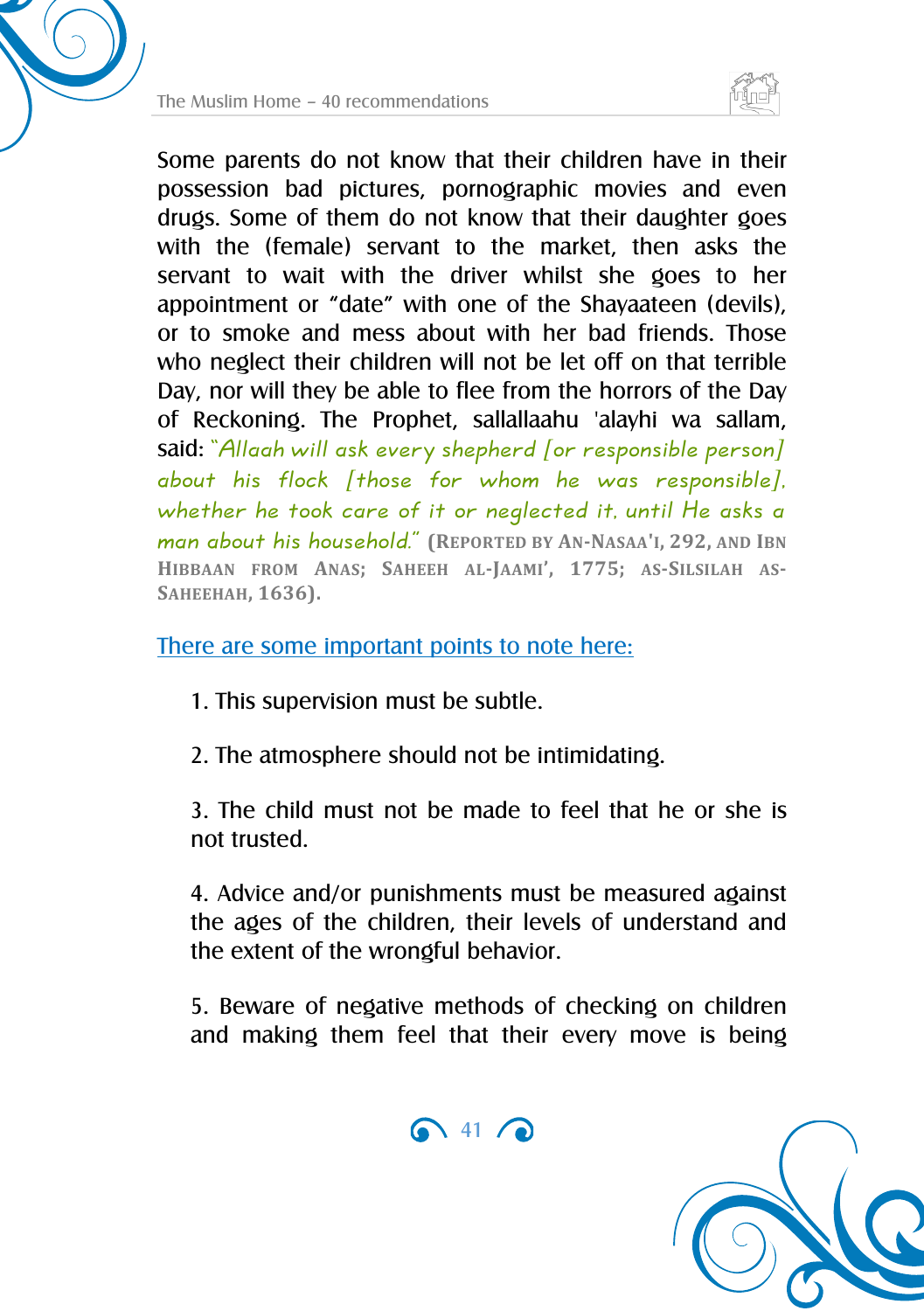



watched. I have been told of a person who has a computer in which he records every mistake his children make in detail. If one of his children does something wrong, he sends him a memo requesting his presence, then he opens the child's file in the computer and tells him all his previous mistakes, as well as the current misdemeanor.

Note: we are not talking about a company here. The father is not the angel whose job it is to write down bad deeds. This father needs to read more about the principles of Islaamic upbringing and education.

I also know of people at the other extreme, who refuse to get involved in their children's affairs at all, claiming that the child will not be convinced that a mistake is a mistake or a sin is a sin unless he does it and then finds out for himself that it is a mistake. This deviant idea comes from being weaned on ideas of western philosophy and notions of absolute freedom. Some of them give their child free rein, fearing that the child may start to hate them, saying: "I will earn his love whatever he does." Some of them give the child free rein as a reaction to their own over-strict upbringings, thinking that they have to do the absolute opposite with their own children. Some of them take this stupid attitude to extremes by saying: "Let our sons and daughters enjoy their youth as they wish." Do these people not think that their children might pull on their clothes on the Day of Resurrection and say: "O my father, why did you leave me in sin?"

 $\bigodot$  42  $\bigodot$ 

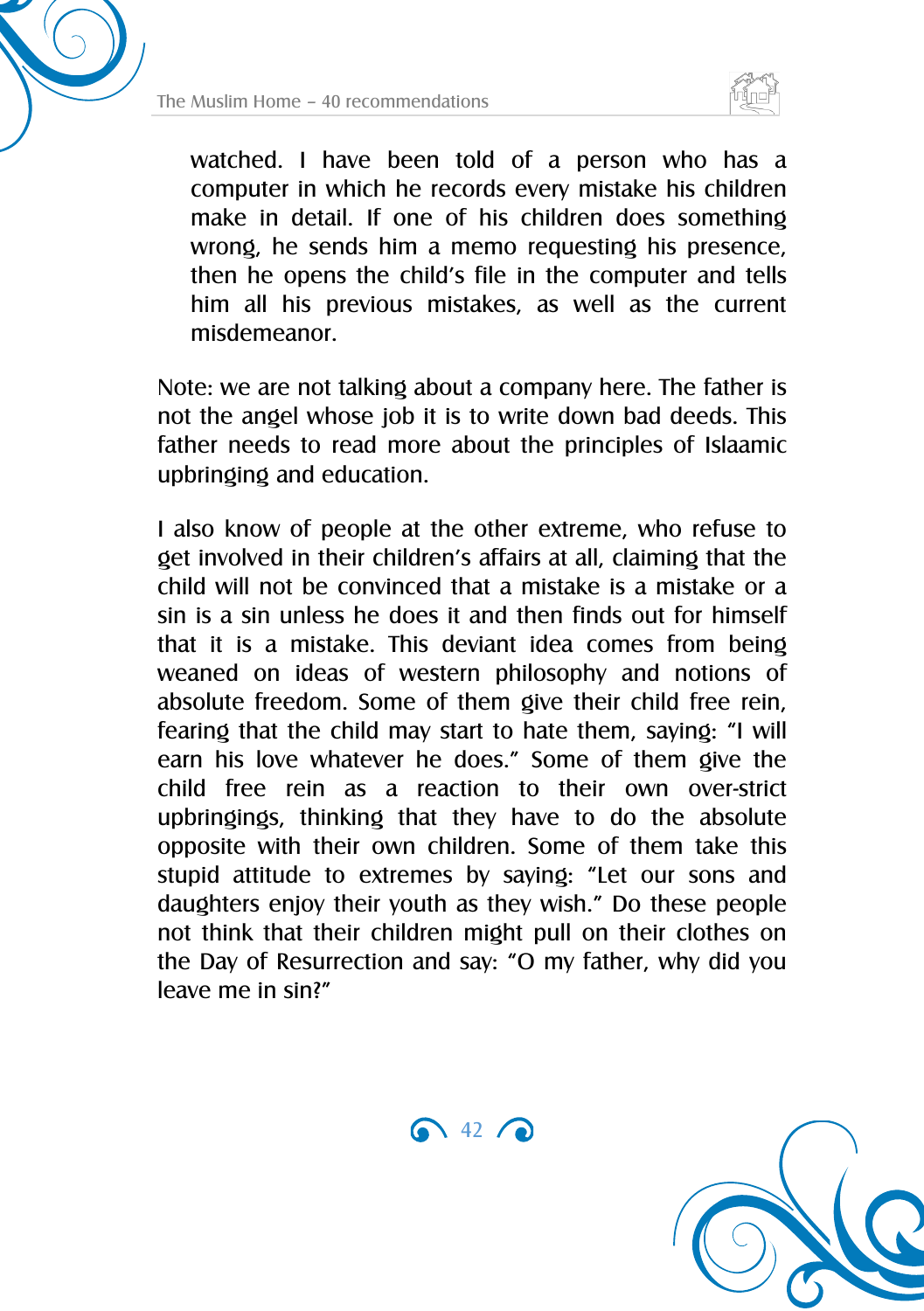

#### **(17) Paying attention to children at home.**

- Teaching them to memorize the Qur'aan and Islaamic stories. There is nothing more beautiful than a father and his children coming together to read Qur'aan with a simple commentary, offering rewards for memorizing passages. Young children have memorized Chapter al-Kahf from hearing it recited repeatedly by their fathers every Friday. You can teach children the basics of Islaamic 'Aqeedah, for example as mentioned in the Hadeeth in which the Prophet of Allaah, sallallaahu 'alayhi wa sallam, said: "Heed Allaah's commandments and He will protect you." You can teach children good manners and the Athkaar prescribed by Islaam, for example for eating, sleeping, sneezing, greeting, asking permission to enter.

- There is nothing more attractive or effective for children than telling them Islaamic stories, such as the story of Nooh, may Allaah exalt his mention, and the Flood; the story of Ibraaheem, may Allaah exalt his mention, and how he broke the idols and was thrown into the fire; the story of Moosa, may Allaah exalt his mention, being saved from Pharaoh, who was drowned; the story of Yoonus, may Allaah exalt his mention, in the belly of the whale; the story of Yoosuf, may Allaah exalt his mention in brief.

The biography of Muhammad, sallallaahu 'alayhi wa sallam, such as the beginning of his mission and his Hijrah; some of the Islaamic battles such as Badr and al-Khandaq; other stories from the Prophet's life such as the story of the man and the camel which he did not feed

 $\bigodot$  43  $\bigodot$ 

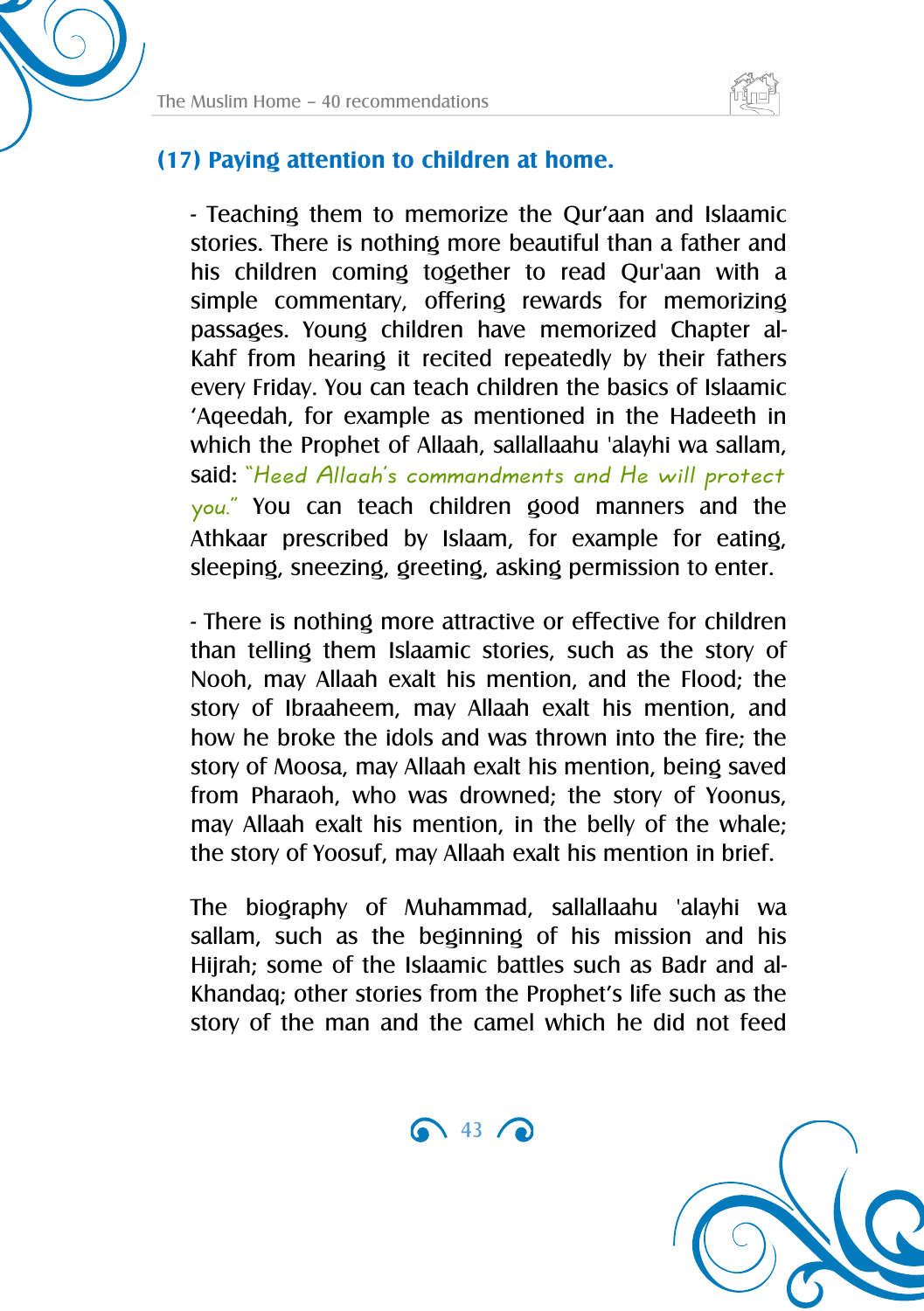



properly but abused it by making it work too hard; stories of righteous people, such as the story of 'Umar ibn al-Khattaab, may Allaah be pleased with him, and the woman and her hungry children in the tent; the story of the people of al-Ukhdood (the ditch); the story of the people of the garden in Chapter al-Qalam [68], and the three companions of the cave. There are many good stories which you can tell in a brief and simple manner, with a few comments. These are better for us and we have no need of the many stories that go against 'Aqeedah, or frightening myths that distort children's concept of reality and make them cowardly and afraid.

- Beware of letting your children go out with just anybody, lest they come back home uttering bad words and behaving badly. Be selective when choosing children of relatives and neighbors to invite to come and play with your children at home.

- Make sure that your children's play is both entertaining and purposeful. Give them a special playroom, or at least a cupboard for their toys, where they can keep their toys tidy. Avoid toys that go against Sharee'ah, like musical instruments, or toys that have crosses or them, or games containing dice.

- It is also a good idea to make a corner where children can practice hobbies such as carpentry, electronics and mechanics, or play some permissible computer games. With regard to the latter, we should be alert to the fact that some computer games show the worst types of

 $\bigodot$  44  $\bigodot$ 

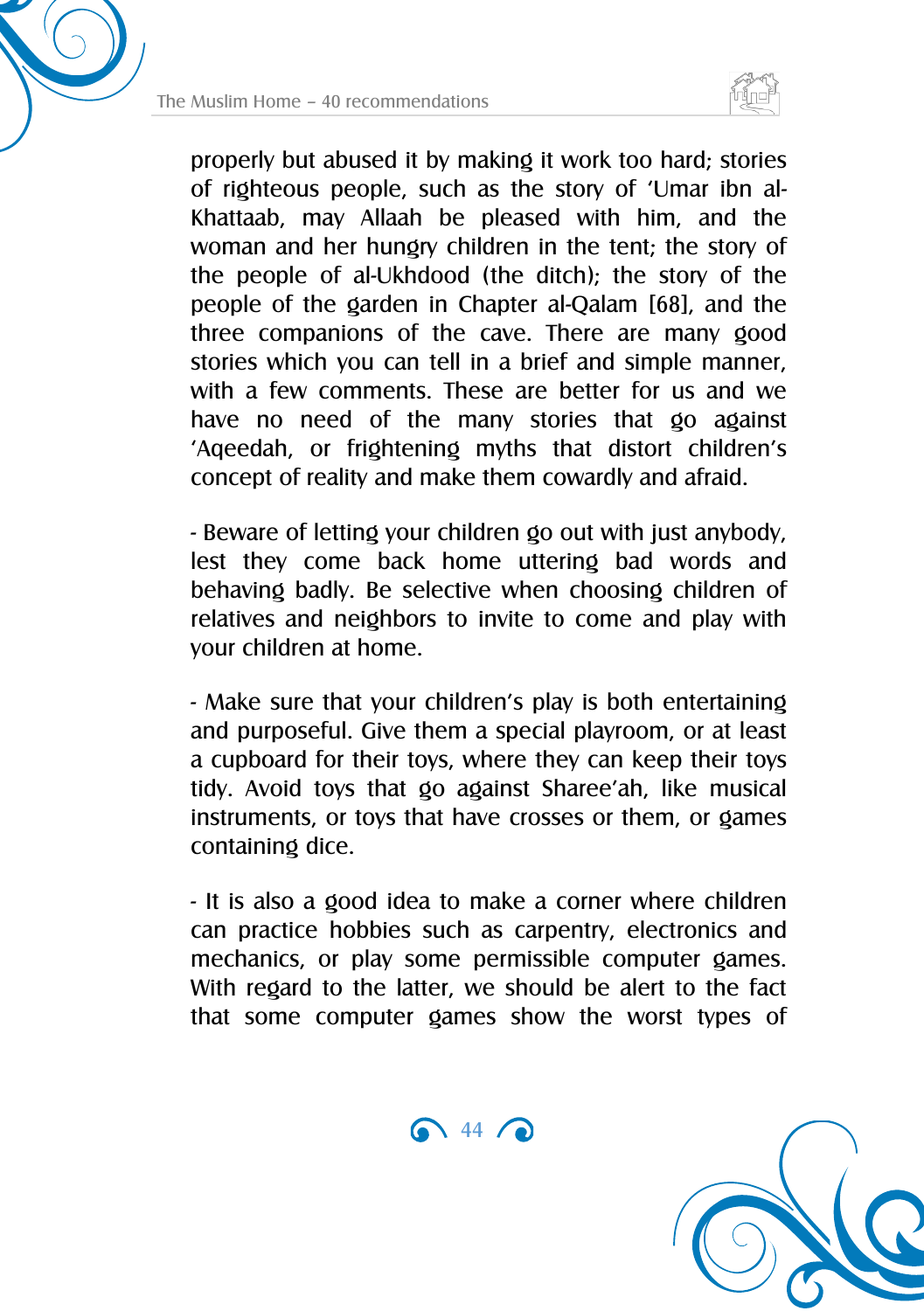



pictures of women on the screen, and other games have crosses in them; one person has even told me that there is a game that involves gambling against the computer – the player chooses one of four girls whose pictures appear on the screen to represent the other player, and if he wins, his prize is to see the worst kind of picture of the girl.

- Separating boys and girls in their beds or sleeping arrangements. This is one of the things that distinguish those who are committed to their religion from those who do not care.

- Joking and showing affection. The Messenger of Allaah, sallallaahu 'alayhi wa sallam, used to play with children and pat their heads; he would speak to them in a kind and gentle manner, giving the littlest one the first fruit, and even letting them ride on his back sometimes.

The following are two examples of how he, sallallaahu 'alayhi wa sallam, played with al-Hasan and al-Husayn, may Allaah be pleased with them:

*Abu Hurayrah, may Allaah be pleased with him, said: "The Messenger of Allaah, sallallaahu 'alayhi wa sallam, used to stick his tongue out at Hasan ibn 'Ali, and the child would see the redness of his tongue, and would like it and come running to him." (REPORTED BY ABU ASH-SHAYKH IN AKHLAAQ AN-NABI, SALLALLAAHU 'ALAYHI WA SALLAM, WA AADAABUHU; SEE AS-SILSILAH AS-SAHEEHAH, NO. 70).*

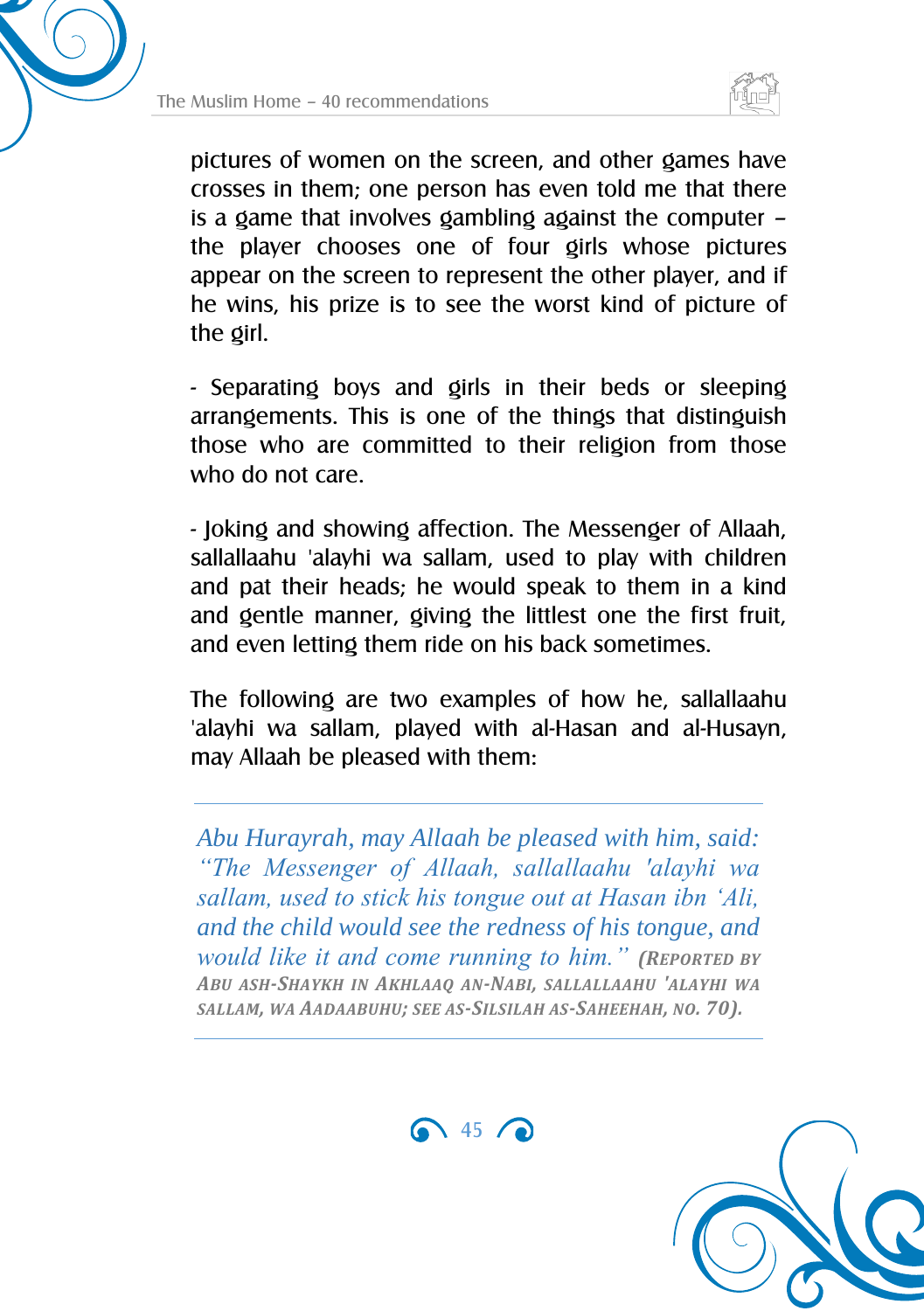

Ya'la ibn Murrah, may Allaah be pleased with him, said: "We went out with the Prophet, sallallaahu 'alayhi wa sallam, and we were called to eat, when we saw Husayn playing in the street. The Prophet, sallallaahu 'alayhi wa sallam, rushed ahead of the people, holding out his arms, and the child was running hither and thither; the Prophet, sallallaahu 'alayhi wa sallam, was laughing with him until he caught him, then he put one of the child's hands under his chin and the other on top of his head, and kissed him." (Reported by Al-Bukhaari in al-Adab al-Mufrad, no. 364; Saheeh Ibn Maajah, 1/29).

#### **(18) Being strict in adhering to a schedule for meals and bedtime.**

Some houses are like hotels where the people who live there hardly know one another and hardly ever meet.

Some children eat whenever they want and sleep whenever they want, which leads to them staying up late and wasting their time, or eating on a full stomach. This chaos leads to a weakening of family ties and a waste of time and energy, and exacerbates the lack of discipline among family members. You could excuse those who have legitimate reasons, because students, male and female, may have different times of leaving schools and universities, and those who are employed or who run stores do not have the same work schedules, but still there is nothing nicer than a family gathering together at the table and making the most of this opportunity to ask how everyone is and to discuss useful topics. The head of the household has to be strict in setting a

 $\bigcap$  46  $\bigcap$ 

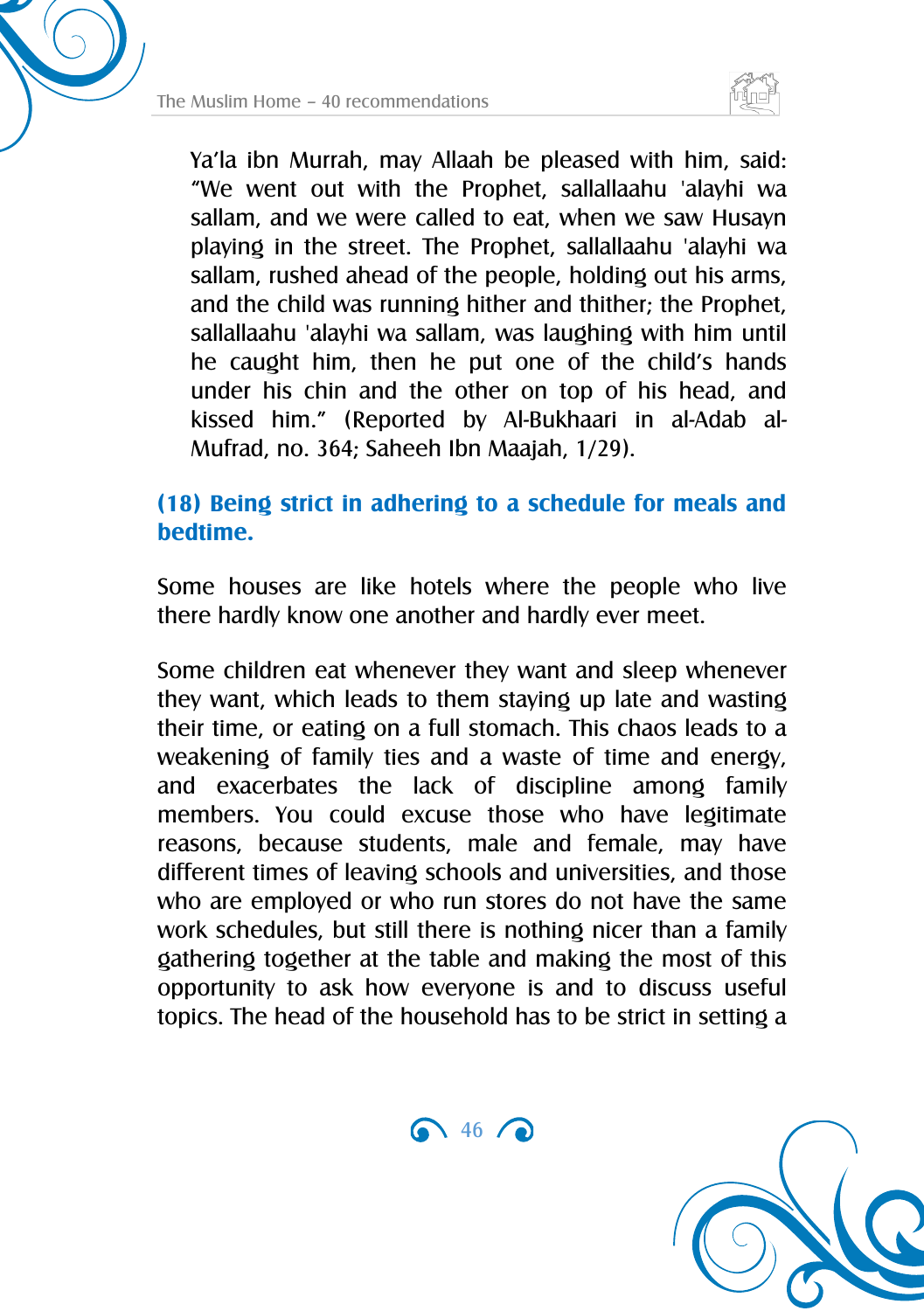

time for everyone to be back home, and in insisting that everyone asks permission before going out, especially those who are young, whether in terms of chronological age or mental age, as it were, for whom one might have fears.

#### **(19) Re-evaluating women's work outside the home.**

The laws of Islaam complement one another. When Allaah commanded women to remain home Saying (what means): "…stay in your houses…" **[QUR'AAN 33:33],** He also decreed that men, their fathers and husbands, etc., should be obliged to spend on them.

The basic principle is that women should not work outside the home unless they have to. When Moosa, may Allaah exalt his mention, saw the two daughters of the righteous man keeping back their flocks and waiting to water them, he asked them (what means): "… 'What is the matter with you?' They said: 'We cannot water [our flocks] until the shepherds take [their flocks], and our father is a very old man.'" **[QUR'AAN 28:23].** They were apologetic about the fact that they had come out to water their flocks, because the guardian [their father] was unable to do so due to old age. So they were keen to do away with the need to work outside the home as soon as the opportunity arose; Allaah Says (what means): "And said one of them [the two women]: 'O my father! Hire him! Verily the best of men for you to hire is the strong, the trustworthy.'" **[QUR'AAN 28:26].**

 $\bigodot$  47  $\bigodot$ 

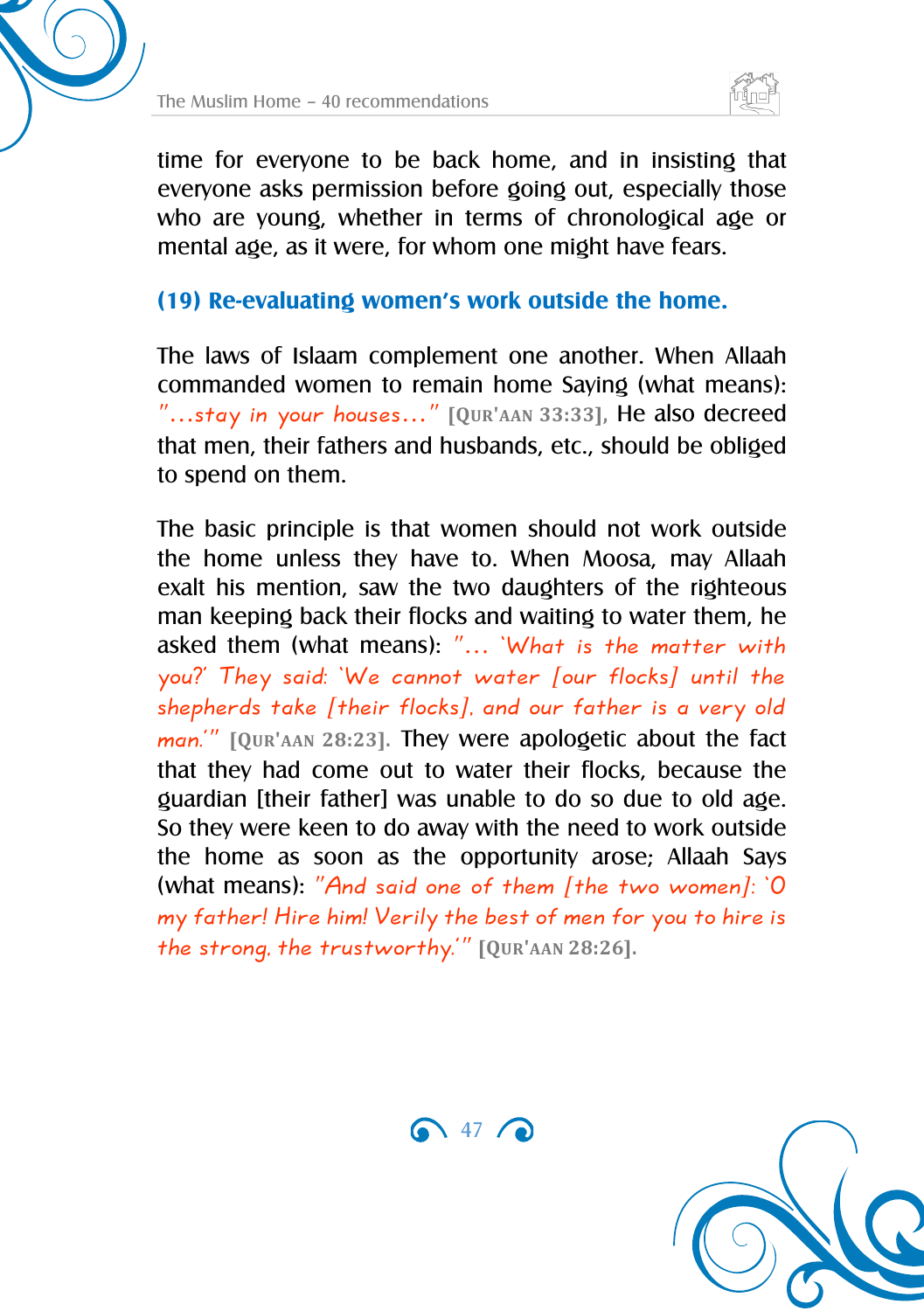



This woman made clear her desire to go back to staying at home to protect herself from the vulgarity to which she could be exposed if she worked outside the home.

In modern times, when the non-believers needed women's labor after the two world wars, to make up for the resulting lack of men in the workforce, and there was a critical need to rebuild their economies, this coincided with the Jewish plots to "liberate" women and advocate their rights with the aim of corrupting them and consequently corrupting society as a whole. Thus the idea of women going out to work was established.

In spite of the fact that the same motives were not present in our lands, and that Muslim men protect their womenfolk and spend on them, the women's liberation movement developed in the Muslim world too, and even reached such an extent that women are sent abroad to study, then are expected to work so that these degrees will not go to waste. The Muslim societies are not in need of such a thing on such a grand scale as is the case, and one of the signs of this is the fact that there are men who are without work whilst fields are still being opened up to women.

When we say "not on such a grand scale", we mean that there is a need for women to work in some fields, such as teaching, nursing and medicine, within the conditions set out by Sharee'ah, and when there is a need for them to do so. But we started by saying that there is no great need, because of the fact that we notice some women going out to work when there is no need, and sometimes they work for

 $\bigcap$  48  $\bigcap$ 

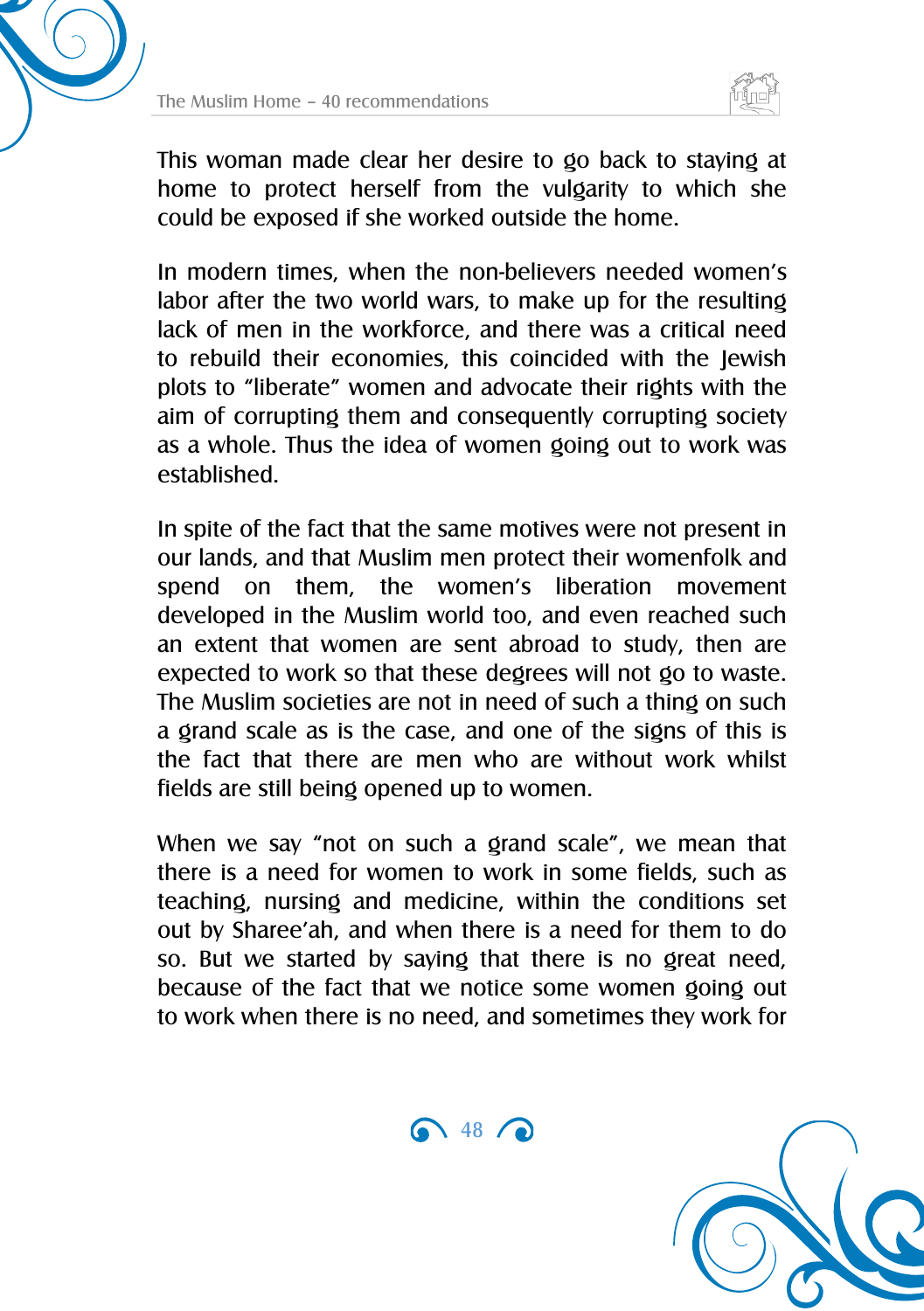



very low wages, because they feel that they have to go out to work even when there is no need to do so, or they work in places that are not suitable, which leads to much Fitnah and trouble.

One of the main differences between the Islaamic view on women's work and the secular view is that the basic principle in Islaam is to "…stay in your houses…" **[QUR'AAN 33:33],** although women may go out when they need to – "And permission has been given to you to go out for your needs" (Hadeeth). The secular principle, on the other hand, is to go out no matter what the circumstances.

To be fair, we should say that there may indeed be a need for women to work, such as a woman who is the breadwinner for her family after her husband has died or her father has become too old to work, and so on.

Indeed, in some societies which are not based on Islaamic principles, a woman may find herself forced to work to help her husband cover the living expenses of the family. A man may not propose to a woman unless she is working, and some men may even make it a condition of the marriage contract that the wife work!

In conclusion: a woman may work if she needs to or for some Islaamic purpose, such as calling others to Allaah in the field of teaching, or to make use of her time, as some women do who do not have children.



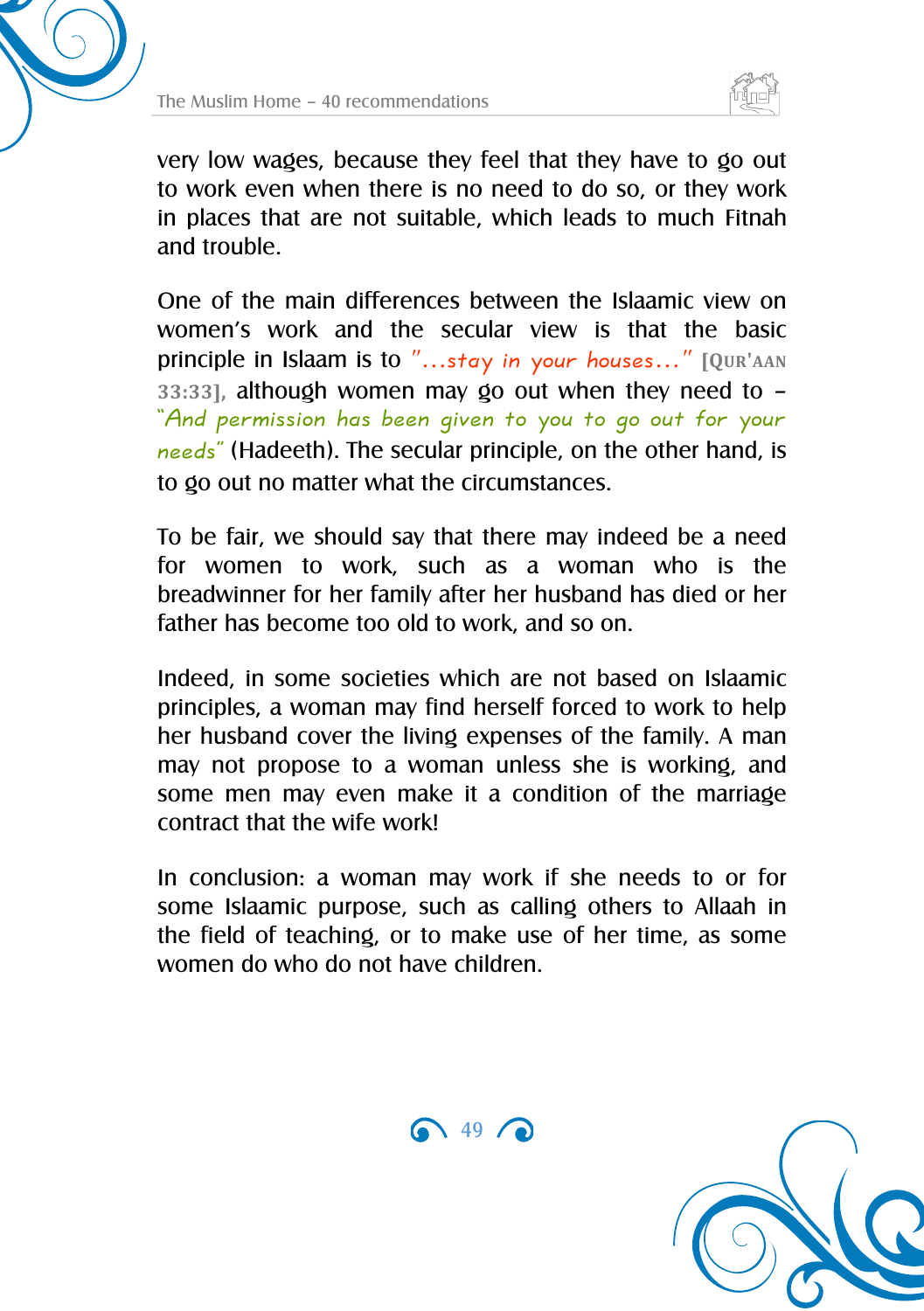

With regard to the negative aspects of women working outside the home, these include:

- What often happens of things that are forbidden in Islaam, such as mixing with men, getting to know them and being alone with them, wearing perfume for them and starting to show one's adornment to strangers (non-Mahram men), which can ultimately lead to immoral conduct.
- Not giving the husband his rights, neglecting the house, not giving the children their proper rights. (This is our basic point here).
- Undermining the feeling in some women's minds that the husband is the Qawwaam (protector and maintainer). Let us take the case of a woman whose qualifications are equal to those of her husband, or even higher (although there is nothing wrong with that in and of itself), and who works and earns more than he does. Will she feel the proper need towards her husband and obey him properly, or will she feel that she is independent of him, which could rock the household on its foundations, unless Allaah wills good for her? These arguments about spending on the working wife and how much she should spend on the family may never end.
- Physical exhaustion and psychological and nervous pressure which do not befit the nature of women.

Having briefly discussed the pros and cons of women's work, we conclude that we have to fear Allaah, and to weigh the matter up according to Sharee'ah, and to know the

 $\bigcap_{50}$  50

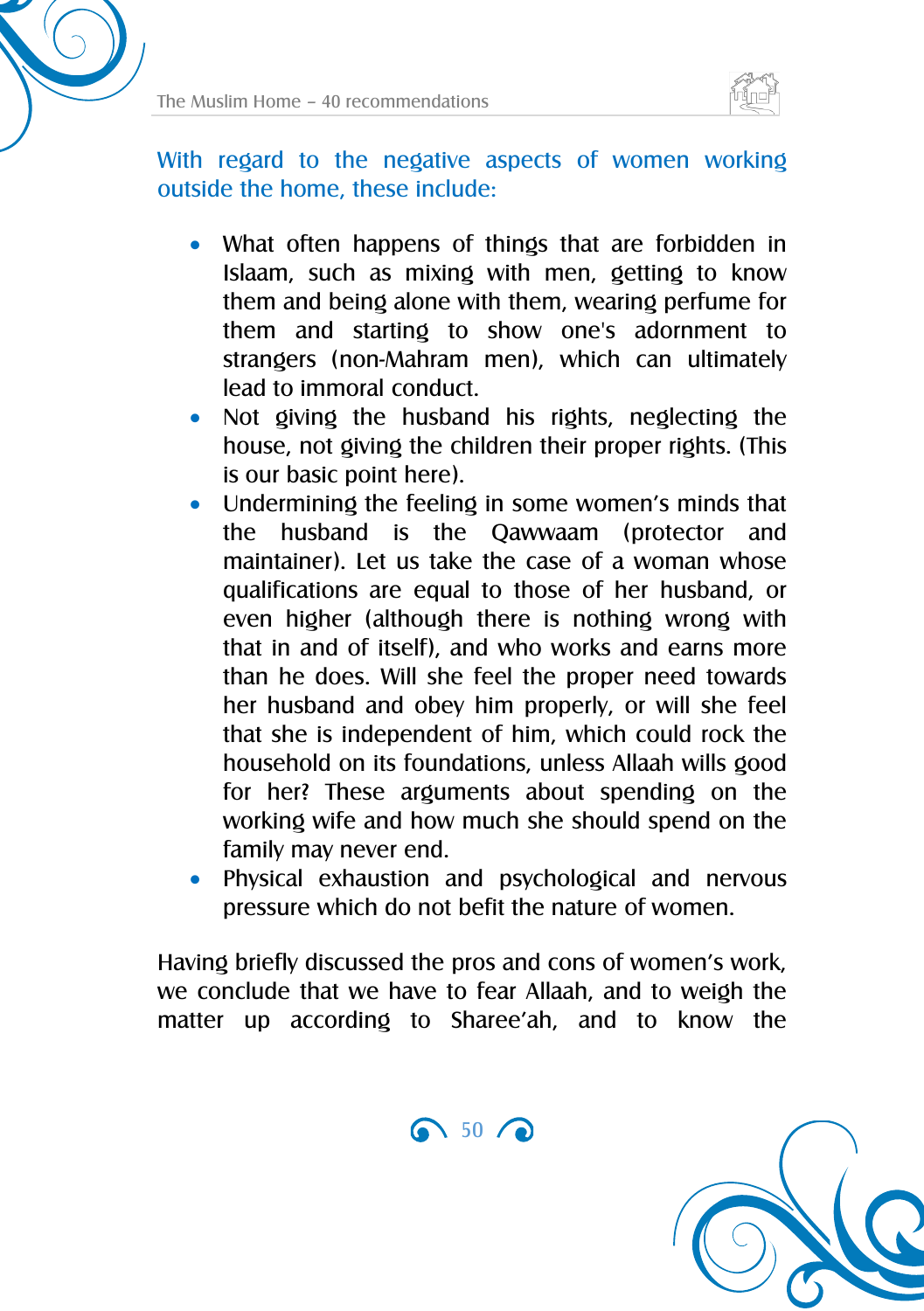



circumstances in which a woman is permitted to go out to work, and when she is not. We should not be blinded by worldly gains or allow them to distract us from the truth. This advice to women is in their best interests and in the interests of the family. Husbands should also stop thinking in terms of taking revenge and should not consume their wife's wealth unjustly.

#### **(20) Confidentiality: keeping family secrets.**

This includes a number of things, including:

- Not disclosing intimate secrets
- Not disclosing marital conflicts
- Not disclosing any secrets the exposing of which could cause harm to the family or to any of its members

With regard to the first matter, the evidence that this is Haraam is the Hadeeth in which the Prophet of Allaah, sallallaahu 'alayhi wa sallam, said: **"One of the most evil of people in the sight of Allaah on the Day of Resurrection will be a man who went in unto his wife and she went in unto him, then he disclosed her secret." (REPORTED BY MUSLIM, 4/157).** The meaning of going in unto one another is that he approaches her and has intercourse with her, as in the Aayah (which means): "… while you have gone in unto one another…" **[QUR'AAN 4:21].**

Further evidence is to be seen in the Hadeeth of Asmaa' bint Yazeed, may Allaah be pleased with her, who said that she



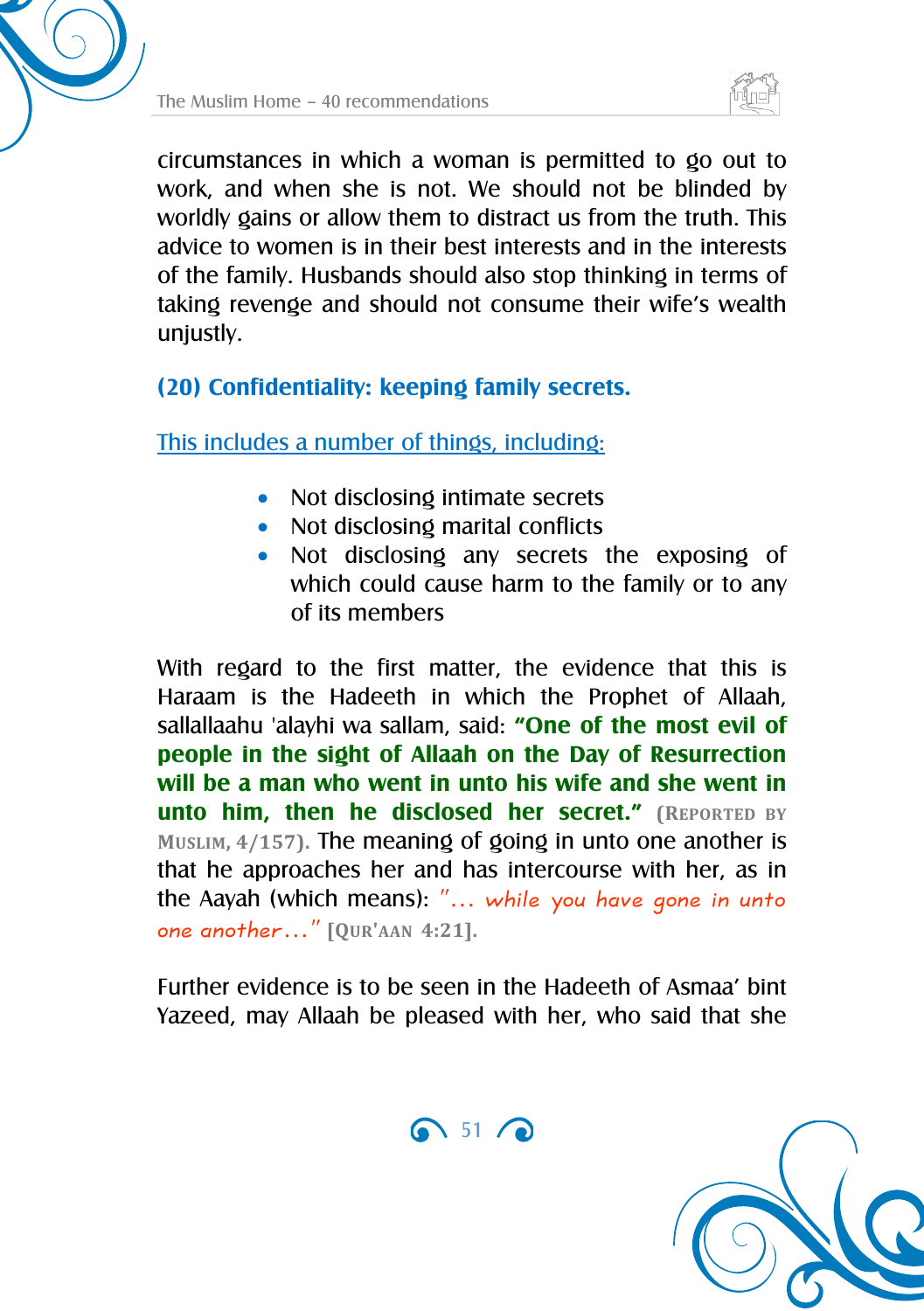

was with the Messenger of Allaah, sallallaahu 'alayhi wa sallam, when men and women were sitting with him, and he, sallallaahu 'alayhi wa sallam, said: "I think there are some men who talk about what they do with their wives, and that there are some women who talk about what they do with their husbands." The people stayed silent. [Asmaa', may Allaah be pleased with her] said: "Yes, by Allaah, O Messenger of Allaah, [women] do that and [men] do that!" He, sallallaahu 'alayhi wa sallam, said: "Do not do that, for it is as if a male devil met a female devil in the street and had intercourse with her whilst the people were watching." **(REPORTED BY IMAAM AHMAD, 6/457; ALSO REPORTED IN AADAAB AL-ZAFAAF BY AL-ALBAANI, P. 144).**

According to a report narrated by Abu Daawood, may Allaah have mercy on him, he, sallallaahu 'alayhi wa sallam, said: "Are there men among you who when they have intercourse with their wives, they close their doors and lower their curtains and ask Allaah to conceal them?" They said: "Yes." He, sallallaahu 'alayhi wa sallam, said: "And then do they sit and say: 'I did such and such, and I did such and such?'" They kept silent. Then he, sallallaahu 'alayhi wa sallam, turned to the women and said: "Are there any among you talk [about  $intimate$  matters]?" and they kept silent. Then a young girl sat up on one of her knees and craned her neck so that the Messenger of Allaah, sallallaahu 'alayhi wa sallam, could see her and hear her, and said: "O Messenger of Allaah, indeed the men talk and the women talk." He, sallallaahu 'alayhi wa sallam, said: "Do you know what that is like? It is like a female devil meeting a male devil in the street and having

 $\bigcap_{52}$  52  $\bigcap$ 

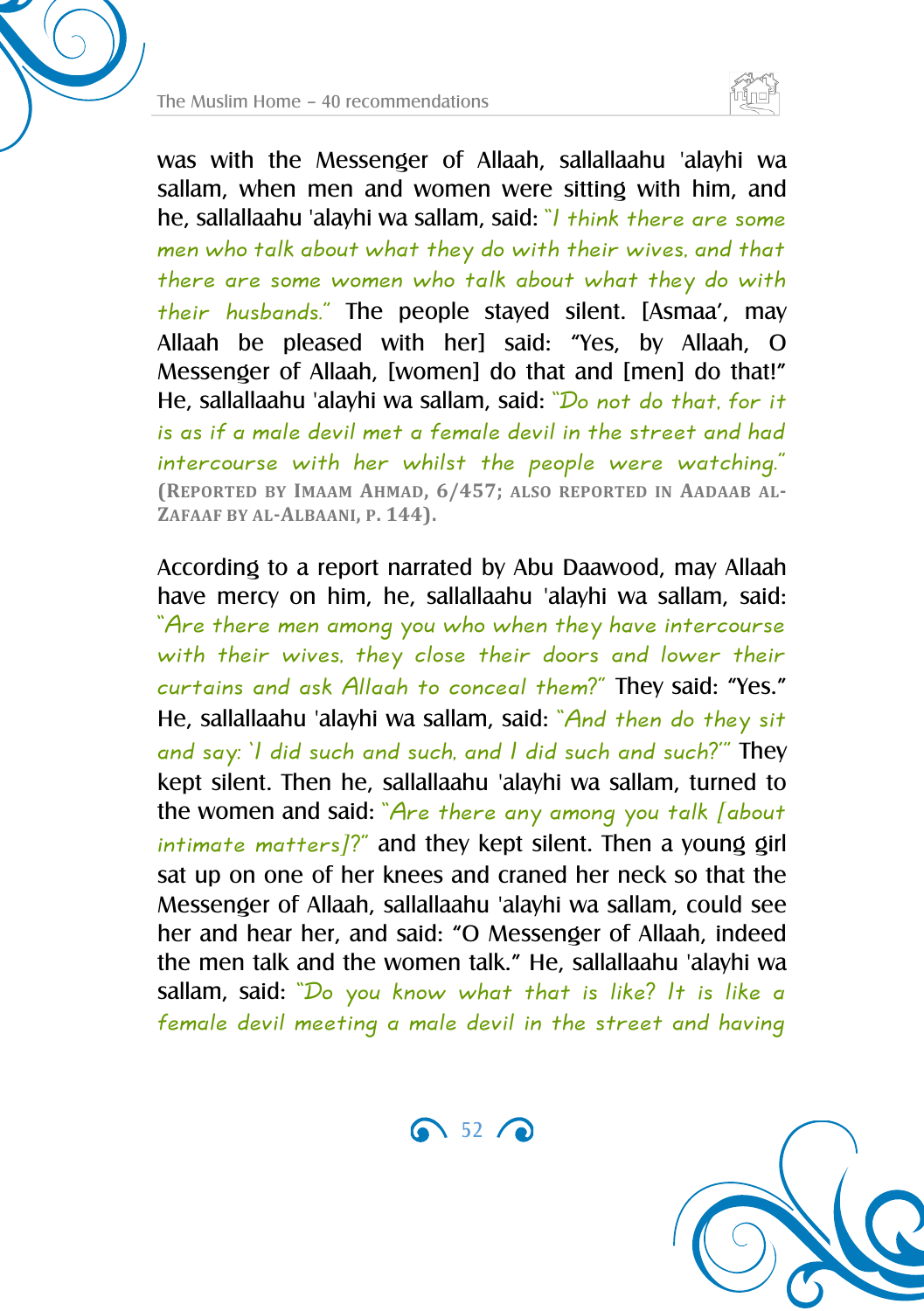



intercourse with him whilst the people are watching." **(REPORTED BY ABU DAAWOOD, 2/627; SAHEEH AL-JAAMI', 7037).**

With regard to the second matter, which is disclosing marital arguments outside the home, in many cases this only makes matters worse. Involving outside parties in a marital conflict usually deepens the split, and it reaches a stage where the couple will only communicate via intermediaries when they should be the closest of all people to one another. This should not be resorted to except in cases where they cannot resolve matter face to face, in which case we should act in accordance with the Aayah (which means): "… appoint [two] arbitrators, one from his family and the other from hers; if they both wish for peace, Allaah will cause their reconciliation…" **[QUR'AAN 4:35].**

With regard to the third matter, which is harming the family or one of its members – by spreading their secrets – this is not permissible, because it is covered by the words of the Prophet, sallallaahu 'alayhi wa sallam: "There should be neither harming nor reciprocating harm." **(REPORTED BY IMAAM AHMAD, 1/313; AL-SILSILAT AS-SAHEEHAH, NO. 250).** An example of this was narrated in the Tafseer of the Aayah (which means): "Allaah sets forth an example for those who disbelieve, the wife of Nooh and the wife of Loot. They were under two of our righteous slaves, but they both betrayed their [husbands]…" **[QUR'AAN 66:10].**

Ibn Katheer, may Allaah have mercy on him, reported the following in his Tafseer of this Aayah: "The wife of Nooh used to know about his secrets, and whenever anyone



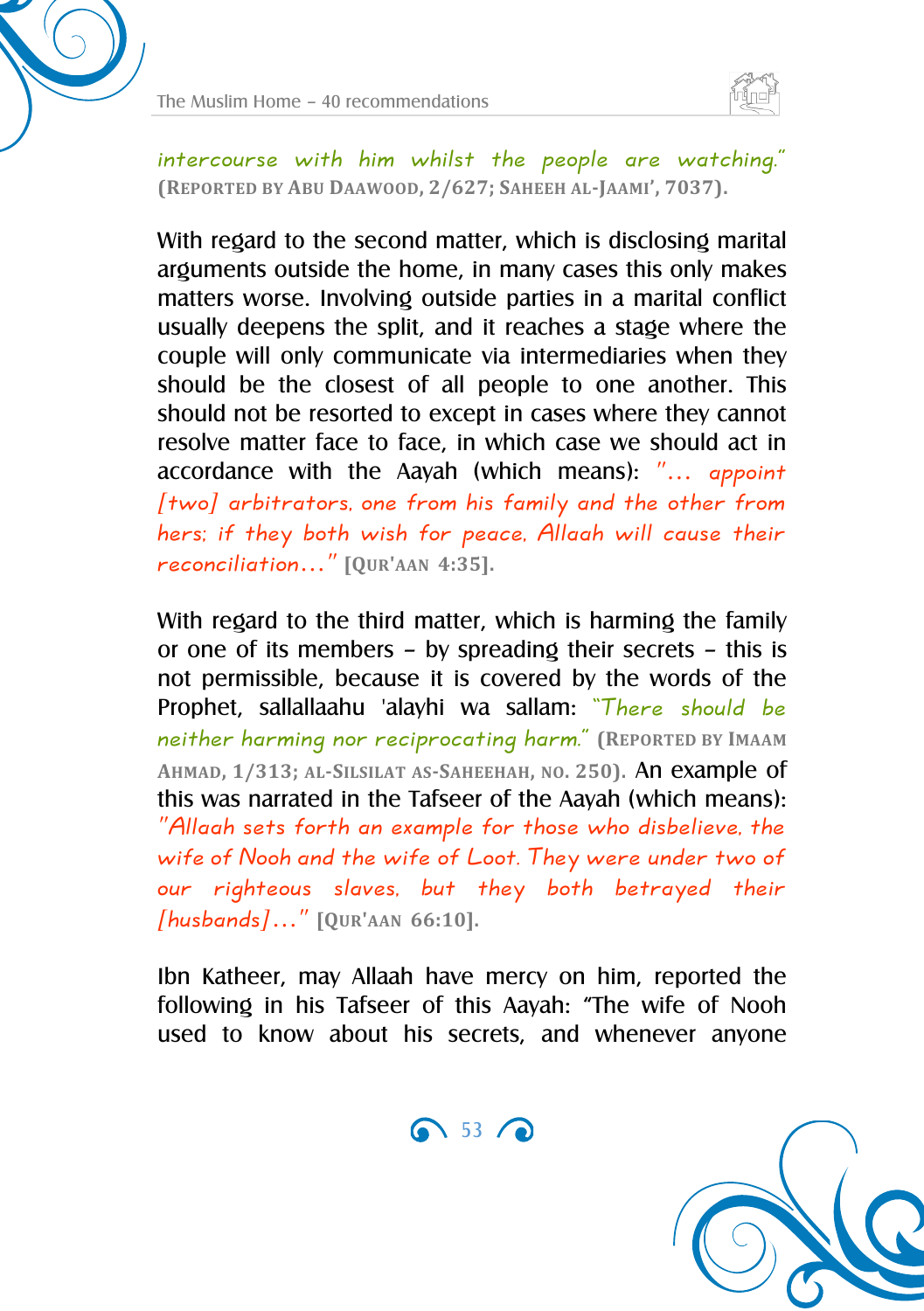



believed in him, she would tell the oppressors among the people of Nooh about it. As for the wife of Loot, whenever Loot welcomed anyone as a guest, she would tell the people of the city who used to do evil things" **(TAFSEER IBN KATHEER, 8/198),** i.e., to come and do immoral things to them.

Good manners at home

#### **(21) Spreading kindness in the home.**

'Aa'ishah, may Allaah be pleased with her, said: "The Messenger of Allaah, sallallaahu 'alayhi wa sallam, said: 'When Allaah – may He be glorified – wills some good towards the people of a household, He introduces kindness among them.'" **(REPORTED BY IMAAM AHMAD IN AL-MUSNAD, 6/71; SAHEEH AL-JAAMI', 303).**

According to another report, he, sallallaahu 'alayhi wa sallam, said: "When Allaah loves the people of a household, He introduces kindness among them." **(REPORTED BY IBN ABU AD-DUNYA AND OTHERS; SAHEEH AL-JAAMI', NO. 1704).**

In other words, they start to be kind to one another. This is one of the means of attaining happiness in the home, for kindness is very beneficial between the spouses, and with the children, and brings results that cannot be achieved through harshness, as the Prophet, sallallaahu 'alayhi wa sallam, said: "Allaah loves kindness and rewards it in such a way that He does not reward for harshness or for anything else." **(REPORTED BY MUSLIM, KITAAB AL-BIRR WA'L-SILLAH WA'L-AADAAB, NO. 2592).**

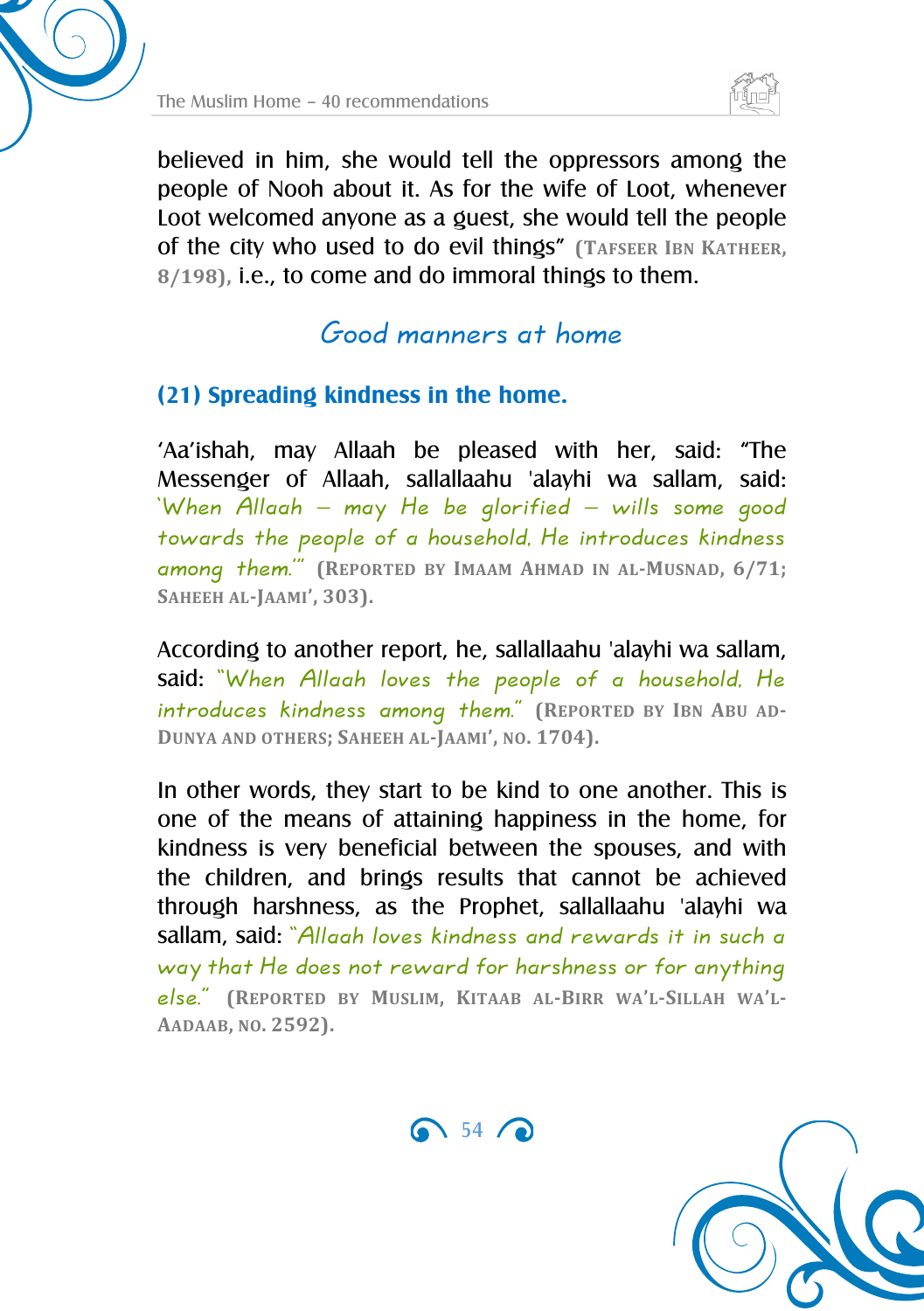

#### **(22) Helping one's wife with the housework.**

Many men think that housework is beneath them, and some of them think that it will undermine their status and position if they help their wives with this work.

*The Messenger of Allaah, sallallaahu 'alayhi wa sallam, however, used to "sew his own clothes, mend his own shoes and do whatever other work men do in their homes." (REPORTED BY IMAAM AHMAD IN AL-MUSNAD, 6/121; SAHEEH AL-JAAMI', 4927).*

This was said by his wife 'Aa'ishah, may Allaah be pleased with her, when she was asked about what the Messenger of Allaah, sallallaahu 'alayhi wa sallam, used to do in his house; her response described what she herself had seen.

According to another report, she said: "He was like any other human being: he would clean his clothes, milk his ewe and serve himself." **(REPORTED BY IMAAM AHMAD IN AL-MUSNAD, 6/256; AS-SILSILAH AS-SAHEEHAH, 671).**

She, may Allaah be pleased with her, was also asked about what the Messenger of Allaah, sallallaahu 'alayhi wa sallam, used to do in his house, and she said: "He used to serve his family, then when the time for prayer came, he would go out to pray." **(REPORTED BY AL-BUKHAARI, AL-FAT-H, 2/162).**



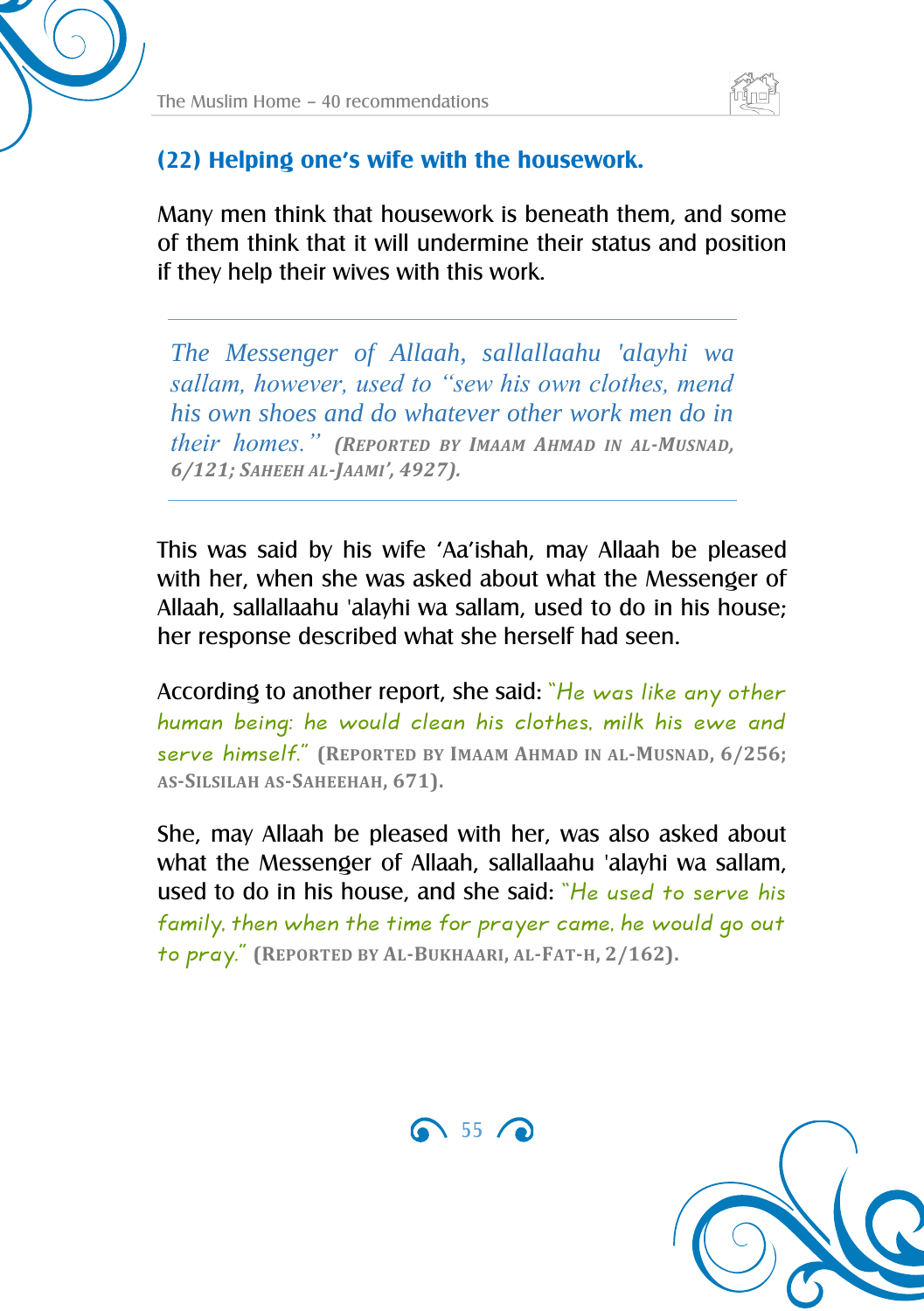

If we were to do likewise nowadays, we would achieve three things:

> 1. We would be following the example of the Prophet, sallallaahu 'alayhi wa sallam

- 2. We would be helping our wives
- 3. We would feel more humble, not arrogant.

Some men demand food instantly from their wives, when the pot is on the stove and the baby is screaming to be fed; they do not pick up the child or wait a little while for the food. Let these narrations be a reminder and a lesson.

#### **(23) Being affectionate towards and joking with the members of the family.**

Showing affection towards one's wife and children is one of the things that lead to creating an atmosphere of happiness and friendliness in the home. Thus the Messenger of Allaah, sallallaahu 'alayhi wa sallam, advised Jaabir, may Allaah be pleased with him, to marry a virgin, saying: "Why did you not marry a virgin, so you could play with her and she could play with you, and you could make her laugh and she could make you laugh?" (The Hadeeth is reported in a number of places in the books of Al-Bukhaari and Muslim, such as Al-Bukhaari, al-Fat-h, 9/121). The Prophet, sallallaahu 'alayhi wa sallam, also said: "Everything in which Allaah's name is not mentioned is idleness and play, except for four things: a man playing with his wife…" **(REPORTED BY AN-NASAA'I IN 'USHRAT AN-NISA', P. 87; ALSO IN SAHEEH AL-JAAMI').**



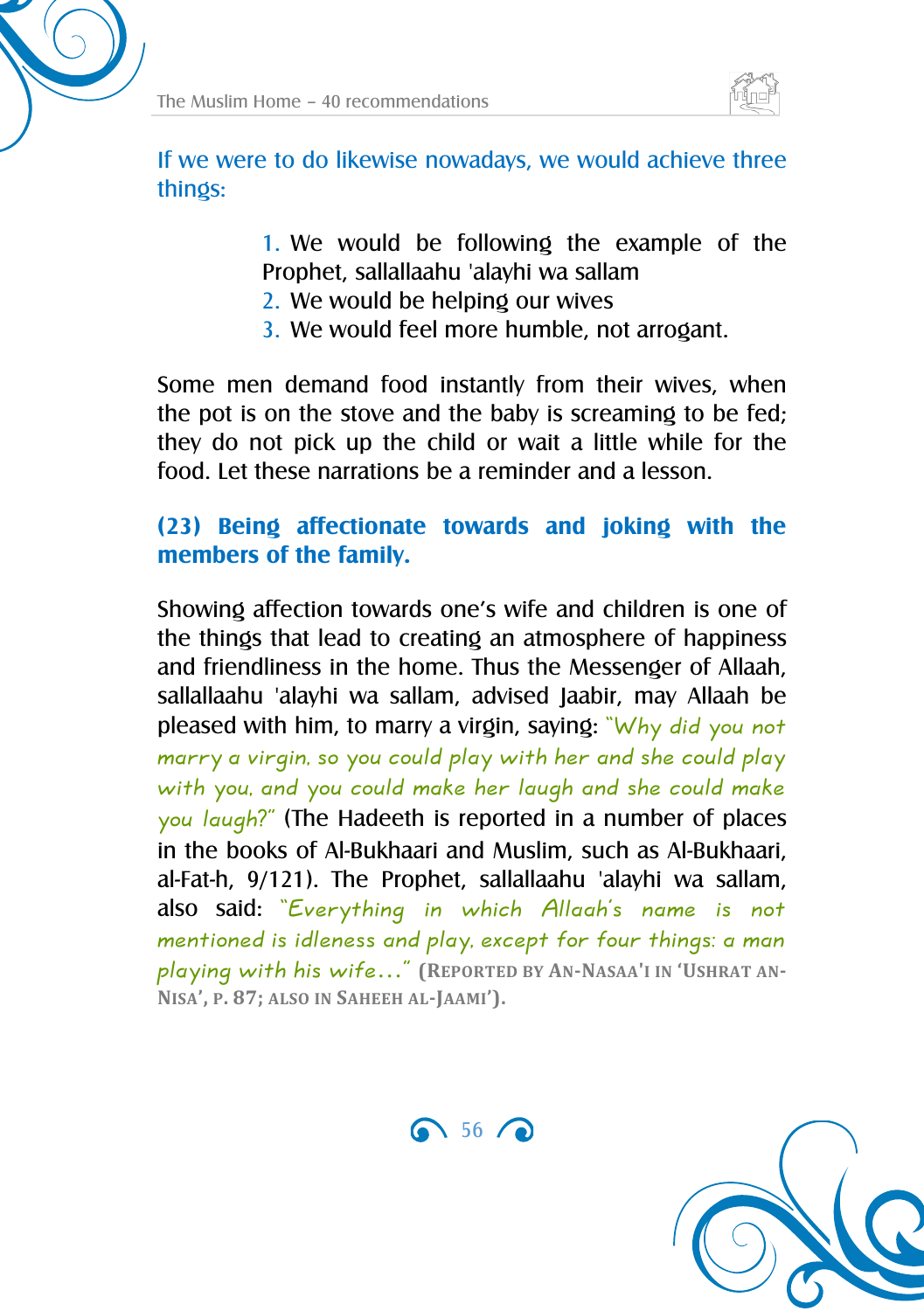



The Prophet, sallallaahu 'alayhi wa sallam, used to treat his wife 'Aa'ishah, may Allaah be pleased with her, affectionately when doing Ghusl with her, as she, may Allaah be pleased with her, said: "The Messenger of Allaah and I used to do Ghusl together from one vessel, and he would pretend to take all the water so that I would say, 'Leave some for me, leave some for me,'" – and both of them were in a state of Janaabah (impurity). **(MUSLIM BI SHARH AL-NAWAWI, 4/6).**

The ways in which the Prophet, sallallaahu 'alayhi wa sallam, showed affection towards young children are too famous to need mentioning. He often used to show his affection towards Hasan and Husayn, may Allaah be pleased with them, as mentioned above. This is probably one of the reasons why the children used to rejoice when he came back from travelling; they would rush to welcome him, as reported in the Saheeh Hadeeth: "Whenever he came back from a journey, the children of his household would be taken out to meet him." He, sallallaahu 'alayhi wa sallam, used to hug them close to him, as 'Abd-Allaah ibn Ja'far, may Allaah be pleased with them both, said: "Whenever the Prophet, sallallaahu 'alayhi wa sallam, came back from a journey, we would be taken out to meet him. One day we met him, Hasan, Husayn and I. He carried one of us in front of him, and another on his back, until we entered Madeenah." **(REPORTED BY MUSLIM, 4/1885-2772; SEE THE COMMENTARY IN TUHFAT AL-AHWATHI, 8/56).**

Compare this with the situation in some miserable homes where there are no truthful jokes [i.e., jokes that do not involve lying], no affection and no mercy. Whoever thinks



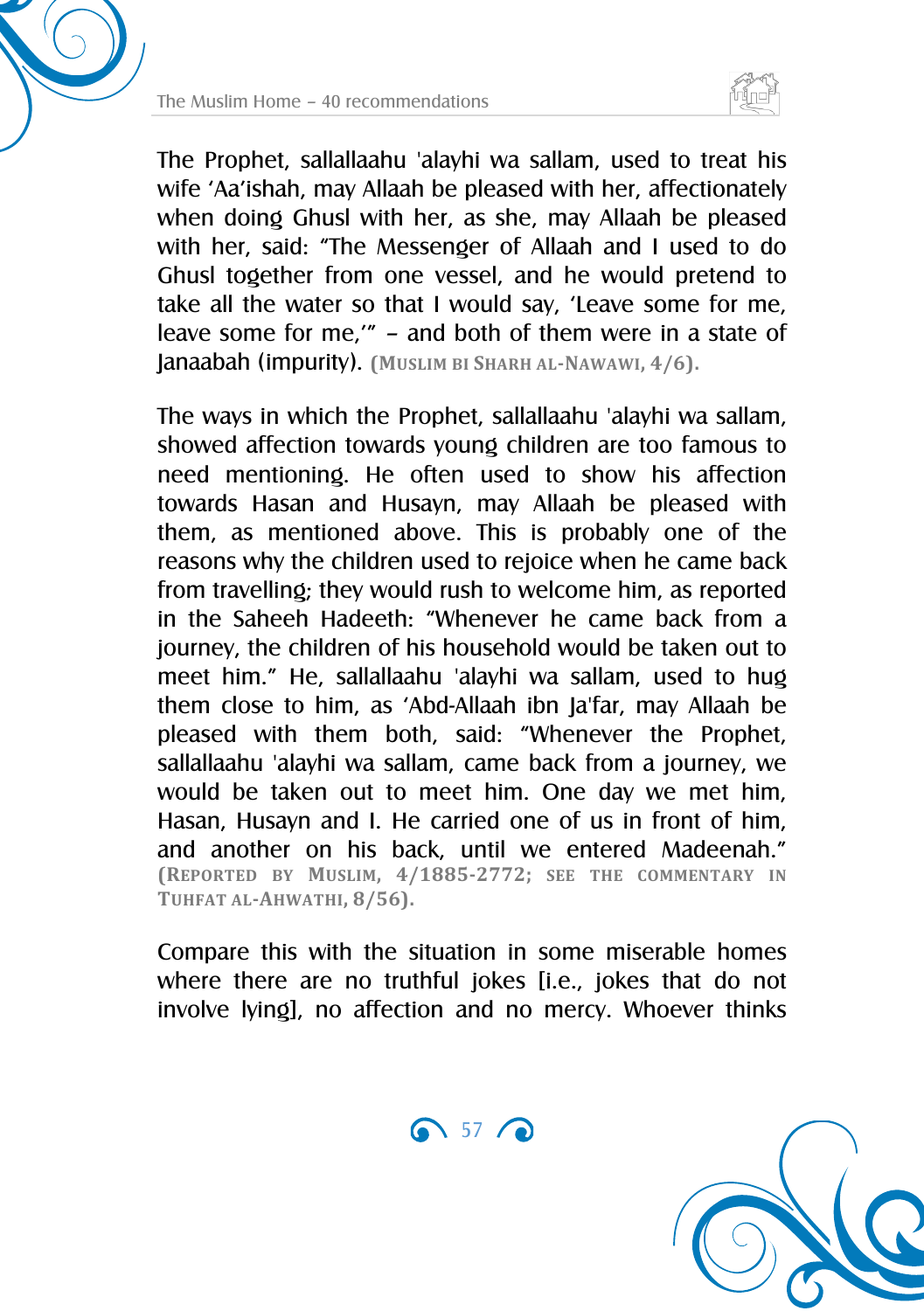



that kissing his children goes against the dignity of fatherhood should read the following Hadeeth: from Abu Hurayrah, may Allaah be pleased with him, who said: "The Messenger of Allaah, sallallaahu 'alayhi wa sallam, kissed al-Hasan ibn 'Ali, and al-Aqra' ibn Haabis at-Tameemi was sitting with him. Al-Aqra' said: 'I have ten children and I have never kissed any one of them.' The Messenger of Allaah, sallallaahu 'alayhi wa sallam, looked at him and said:  $Th_e$ one who does not show mercy will not be shown mercy.'"

#### **(24) Resisting bad manners in the home.**

Every member of the household is bound to have some bad characteristics, such as lying, backbiting, gossiping and so on. These bad characteristics have to be resisted and opposed.

Some people think that corporal punishment is the only way to deal with such things. The following Hadeeth is very educational on this topic: from 'Aa'ishah, may Allaah be pleased with her, who said: "If the Messenger of Allaah, sallallaahu 'alayhi wa sallam, came to know that one of his household had told a lie, he would try to ignore him until he repented." **(SEE AL-MUSNAD BY IMAAM AHMAD, 6/152. THE TEXT OF THE HADEETH IS ALSO IN SAHEEH AL-JAAMI', NO. 4675).**

It is clear from the Hadeeth that turning away and forsaking a person by not speaking to them, rather than resorting to punishment, is effective in such circumstances, and may be more effective than physical punishment, so let parents and caregivers think about this.



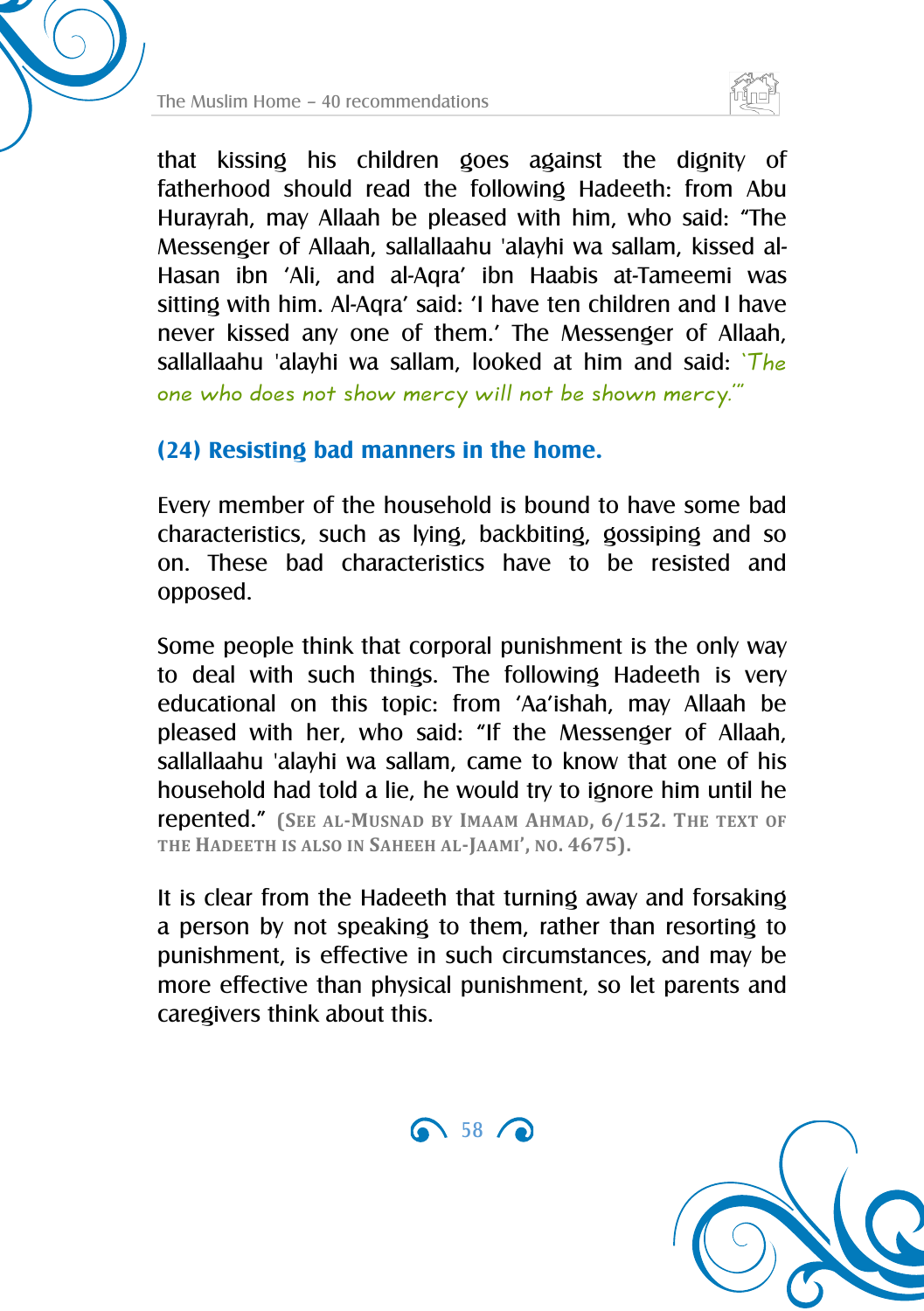

#### **(25) "Hang up the whip where the members of the household can see it."**

This is an authentic narration reported by Abu Nu'aym in his book al-Hilyah, 7/332; as-Silsilah as-Saheehah, no. 1446).

Hinting at punishment is an effective means of discipline, so the reason for hanging up a whip or stick in the house was explained in another report, where the Prophet, sallallaahu 'alayhi wa sallam, said: "Hang up the whip where the members of the household can see it, for this is more effective in disciplining them." **(REPORTED BY AT-TABARAANI, 10/344-345; AS-SILSILAH AS-SAHEEHAH, NO. 1447)**

Seeing the means of punishment hanging up will make those who have bad intentions refrain from indulging in bad behavior, lest they get a taste of the punishment. It will motivate them to behave themselves and be goodmannered. Ibn al-Anbaari, may Allaah have mercy on him, said: "There is nothing to suggest that it should be used for hitting, because [the Prophet, sallallaahu 'alayhi wa sallam, did not command anyone to do that. What he meant was: keep on disciplining them." **(SEE FAYDH AL-QADEER BY AL-MANNAAWI, 4/325).**

Hitting is not the way to discipline; it is not to be resorted to, except when all other means are exhausted, or when it is needed to force someone to do obligatory acts of obedience, as Allaah Says (what means): "… As to those women on whose part you fear ill-conduct, admonish them [first], [next], refuse to share their beds, [and last] beat

 $\bigcap_{59}$   $\bigcap$ 

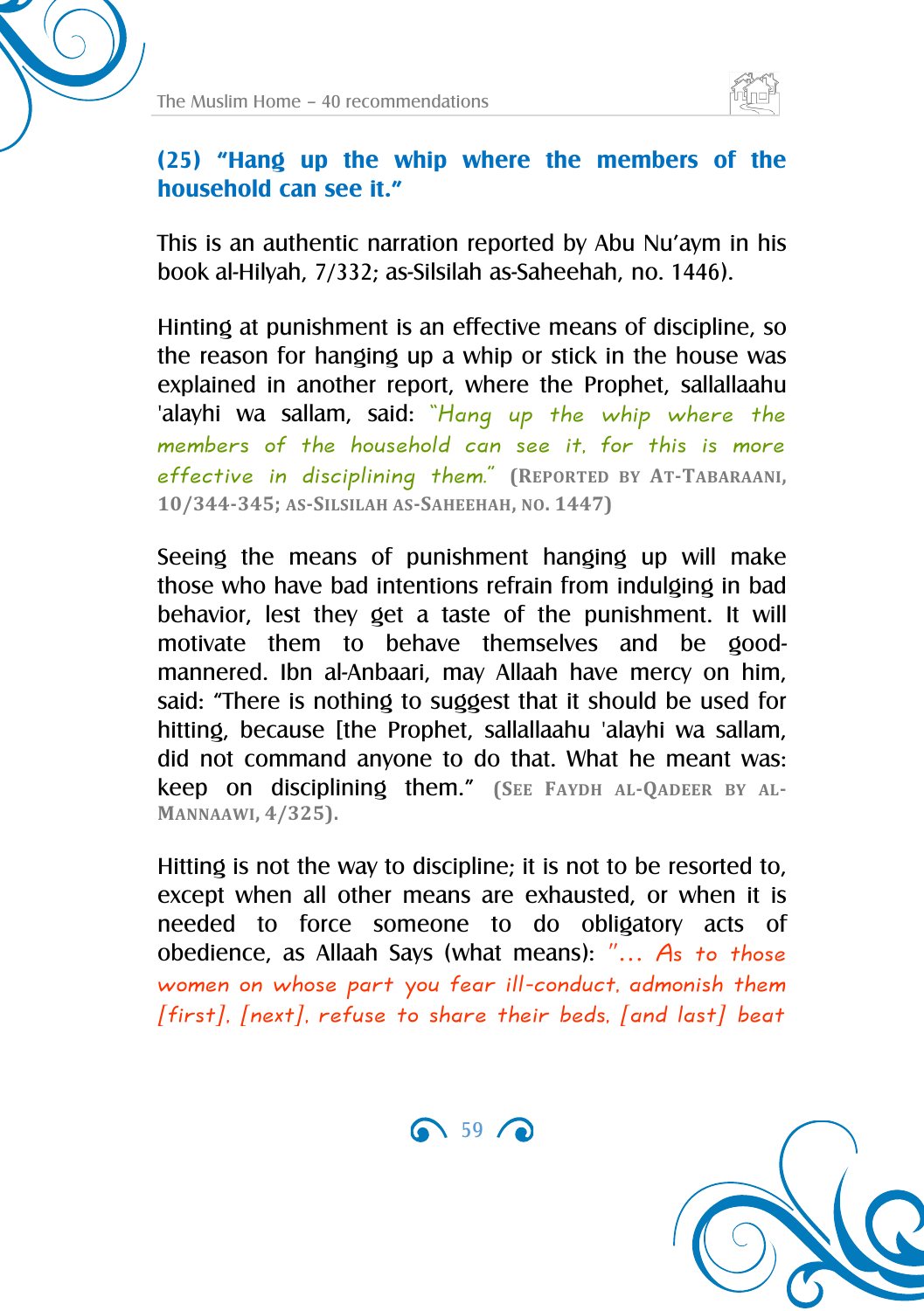



them [lightly, if it is useful]..." [Qur'aan 4:34] - in that order. There is also the Hadeeth in which the Prophet of Allaah, sallallaahu 'alayhi wa sallam, said: "Order your children to pray when they are seven years old, and hit them if they do not do so when they are ten." **(REPORTED BY ABU DAAWOOD, 1/334; SEE ALSO IRWAA' AL-GHALEEL, 1/266).**

As for hitting unnecessarily, this is aggression. The Messenger of Allaah, sallallaahu 'alayhi wa sallam, advised a woman not to marry a man because he always had his stick on his shoulder, i.e., he used to beat his wives. On the other hand, there are those who think that they should never use this method of discipline at all, following some educational theories of the non-believers; this is also a mistaken opinion that goes against the Sharee'ah.

### Evils in the home

**(26) Beware of non-Mahram relatives entering upon women when their husbands are absent.**

**(27) Men and women should sit separately during family visits.**

**(28) Be aware of the dangers of having male drivers and female servants in the house.**

**(29) Forbid the house to immoral people.**

**(30) Beware of the dangers of TV.**



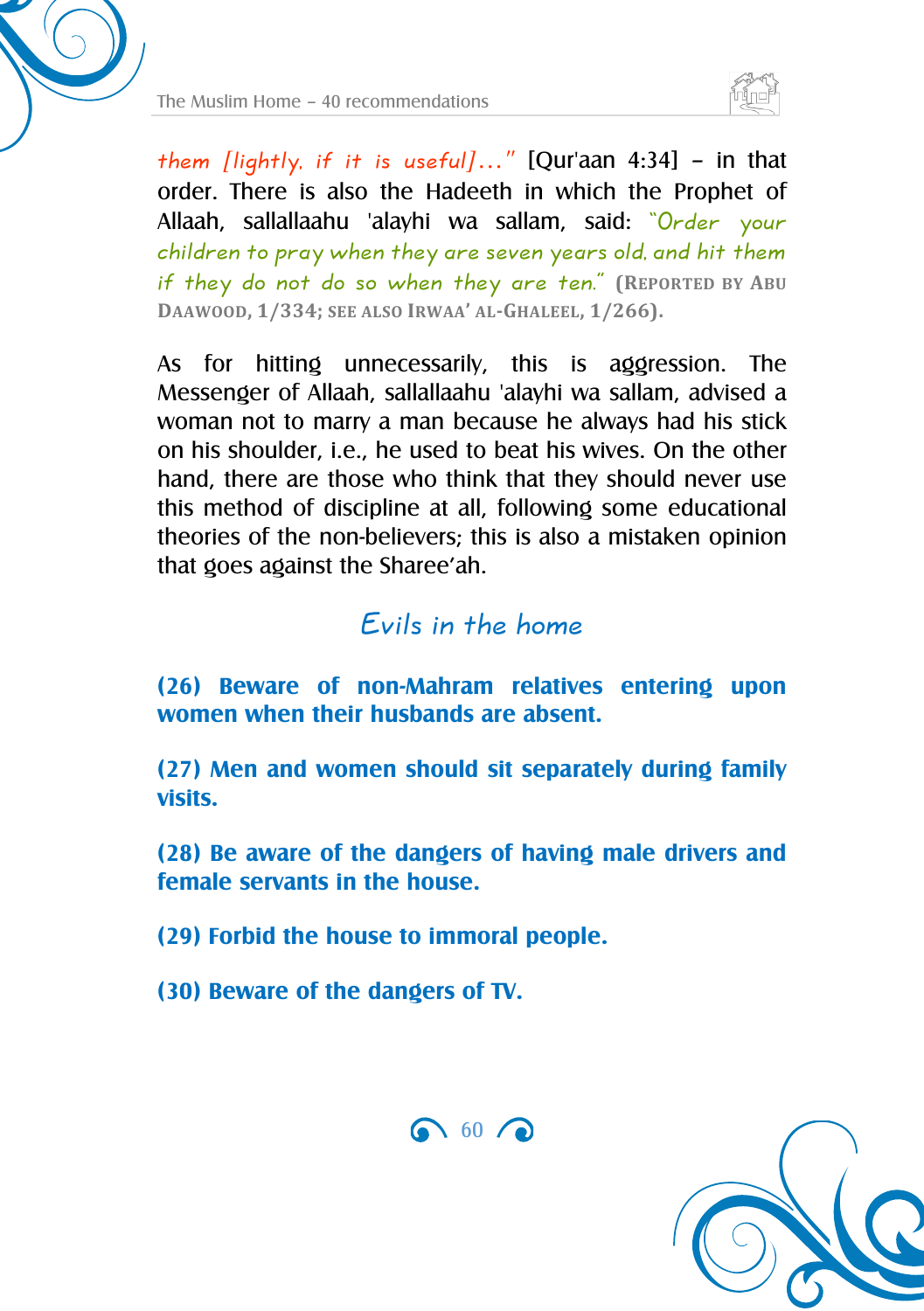



**(31) Beware of the evils of the telephone.**

**(32) You have to remove everything that contains symbols of the false religions of the non-believers or their gods and objects of worship.**

**(33) Removing pictures of animate beings.**

**(34) Do not allow smoking in your homes.**

**(35) Do not keep dogs in your homes.**

**(36) Avoid too much decoration in your homes (keep it simple).**

### The home inside and out

#### **(37) Choosing a good location and design of home.**

No doubt the true Muslim pays attention to the choice and design of a home in ways that others do not.

With regard to location, for example:

The home should be close to a mosque. This has obvious advantages: the call to prayer will remind people of prayer and wake them up for it; living close to the mosque will enable men to join the congregational prayers, women to listen to the Qur'aan recitation and Thikr over the mosque's



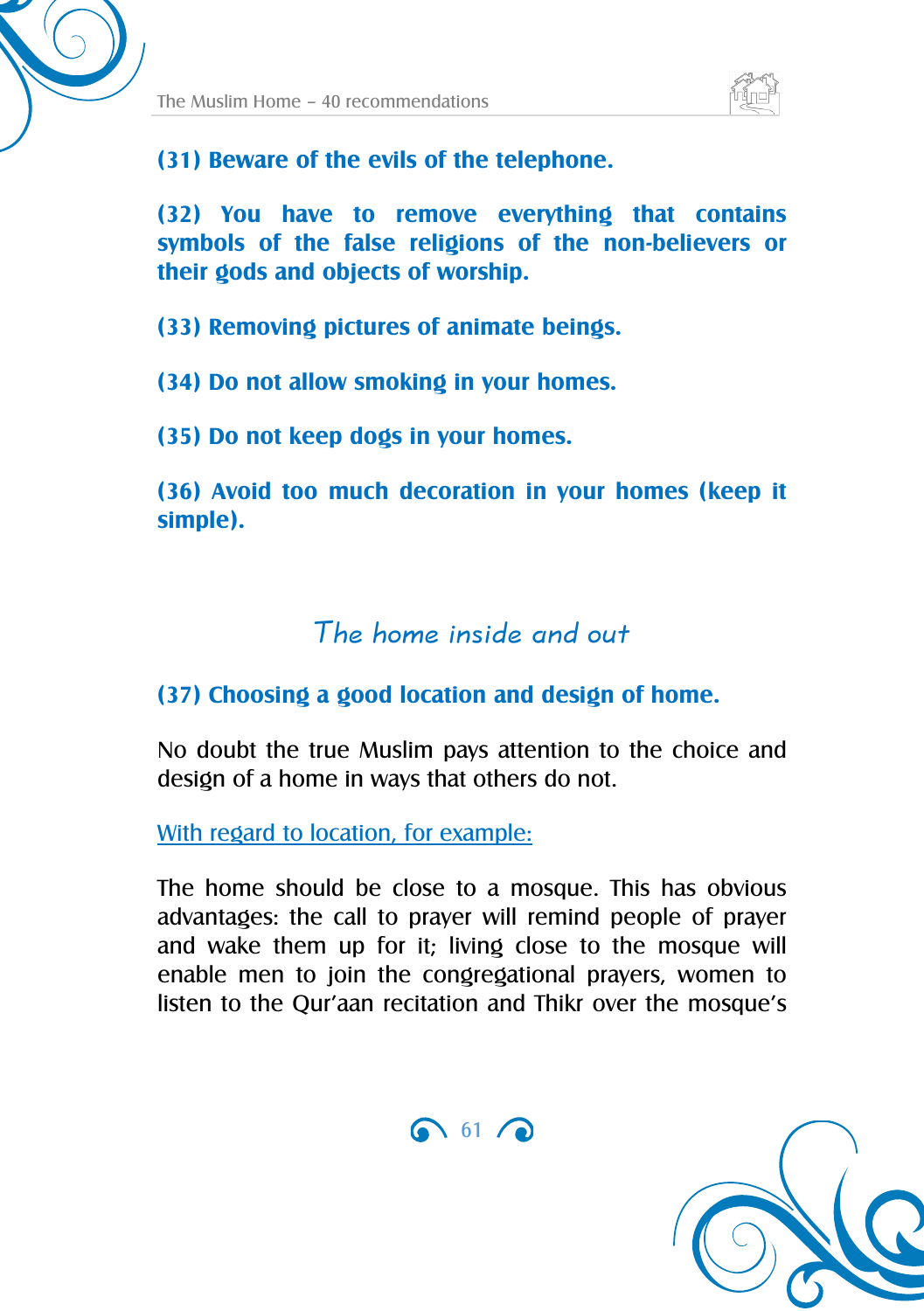



loudspeakers, and children to join study-circles for memorization of Qur'aan and so on.

The home should not be in a building where there are immoral people, or in a compound where the non-believers live and where there is a mixed swimming pool and so on.

The house should not overlook others or be overlooked; if it is, he should put up curtains and make walls and fences higher.

With regard to design and layout, for example:

He should pay attention to the matter of segregating men and women when non-Mahrams come to visit, e.g. separate entrances and sitting areas. If that cannot be done, then use should be made of curtains, screens and so on.

Covering windows, so that neighbors or people in the street will not be able to see who is in the house, especially at night when the lights are on.

The toilets should not be situated in such a way that one faces the Qiblah when using them.

Choosing a spacious house with plenty of amenities. This is for a number of reasons:

The Prophet of Allaah, sallallaahu 'alayhi wa sallam, said: "Allaah loves to see the signs of His blessings on His slave." **(REPORTED BY AT-TIRMITHI, NO. 2819. HE SAID: THIS IS A HASAN HADEETH).**



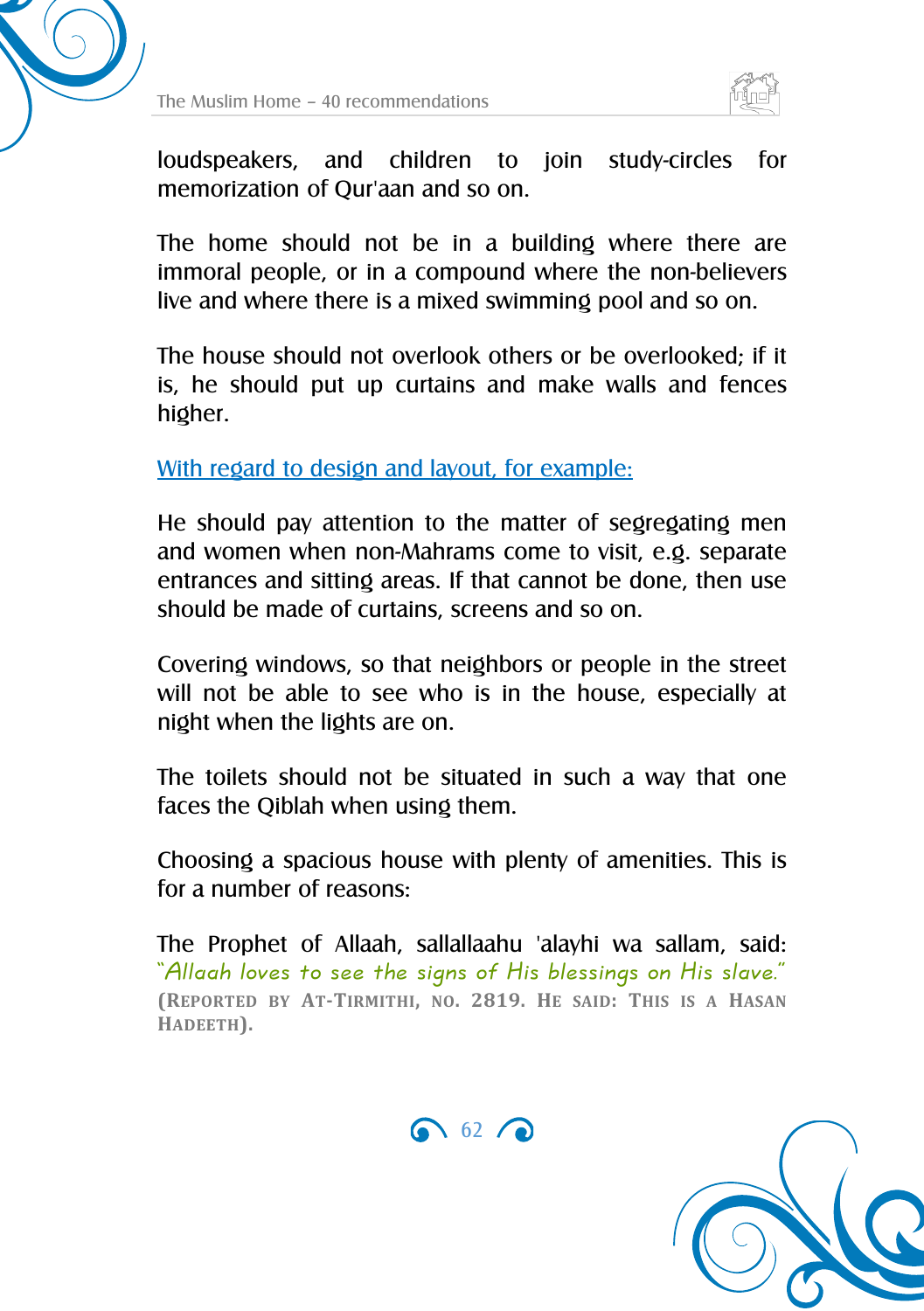



The Prophet of Allaah, sallallaahu 'alayhi wa sallam, also said: "There are three elements of happiness and three elements of misery. The elements of happiness are: a righteous wife, who when you see her she pleases you, and when you are absent from her you feel that you can trust her with regard to herself and your wealth; a compliant riding-beast that helps you to keep up with your companions; and a house that is spacious and has plenty of amenities. The elements of misery are: a wife who when you see her you feel upset, she keeps attacking you verbally, and when you are absent from her you do not feel that you can trust her with regard to herself and your wealth; a stubborn riding-beast that if whip it, you get tired, and if you do not whip it, it does not help you to keep up with your companions; and a house with few amenities." **(REPORTED BY AL-HAAKIM, 3/262; SAHEEH AL-JAAMI', NO. 3056).**

Paying attention to health-related matters such as ventilation, natural light and so on. These matters depend on financial ability and feasibility.

#### **(38) Choosing the neighbor before the house.**

This is a matter which has to be singled out for discussion because of its importance.

Nowadays neighbors have more impact on one another, because houses are closer together and people live together in buildings, apartments and compounds.



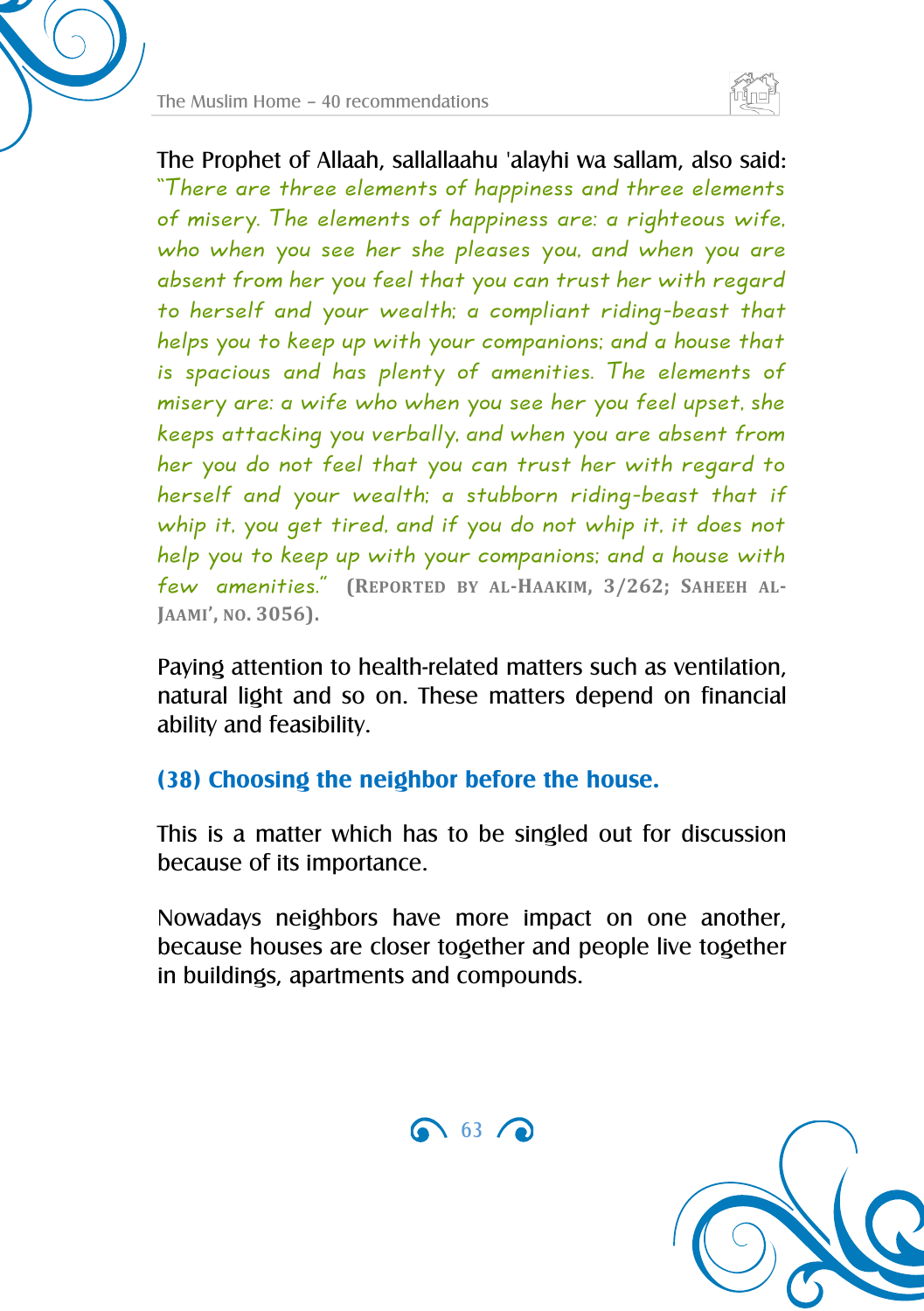



The Messenger of Allaah, sallallaahu 'alayhi wa sallam, told us of four causes of happiness, one of which is a righteous neighbor, and four causes of misery, one of which is a bad neighbor. **(REPORTED BY ABU NA'EEM IN AL-HILYAH, 8/388; SAHEEH AL-JAAMI', 887).**

Because of the seriousness of the latter, the Prophet, sallallaahu 'alayhi wa sallam, used to seek refuge with Allaah from bad neighbors in his Du'aa': "Allaahumma inni a'oothu bika min jaar as-soo' fi daar il-muqaamah fa inna jaar albaadiyah yatahawwil [O Allaah, I seek refuge with You from a bad neighbor in my permanent home, for the neighbor in the desert [i.e. on a journey] moves on)." The Prophet of Allaah, sallallaahu 'alayhi wa sallam, commanded the Muslims to seek refuge with Allaah from a bad neighbor in a permanent home because the neighbor in the desert will eventually move on. **(REPORTED BY AL-BUKHAARI IN AL-ADAB AL-MUFRAD, NO. 117; SAHEEH AL-JAAMI', 2967).**

There is no room here to talk about the influence a bad neighbor may have on a couple and their children, or the kinds of nuisance he can cause, or the misery of living next to him. But applying these narrations quoted above to one's own life should be sufficient for the one who is possessed of understanding. Another practical solution is that implemented by some good people who rent neighboring homes for their families, so as to solve the neighbor problem. This may be an expensive solution, but a good neighbor is priceless.



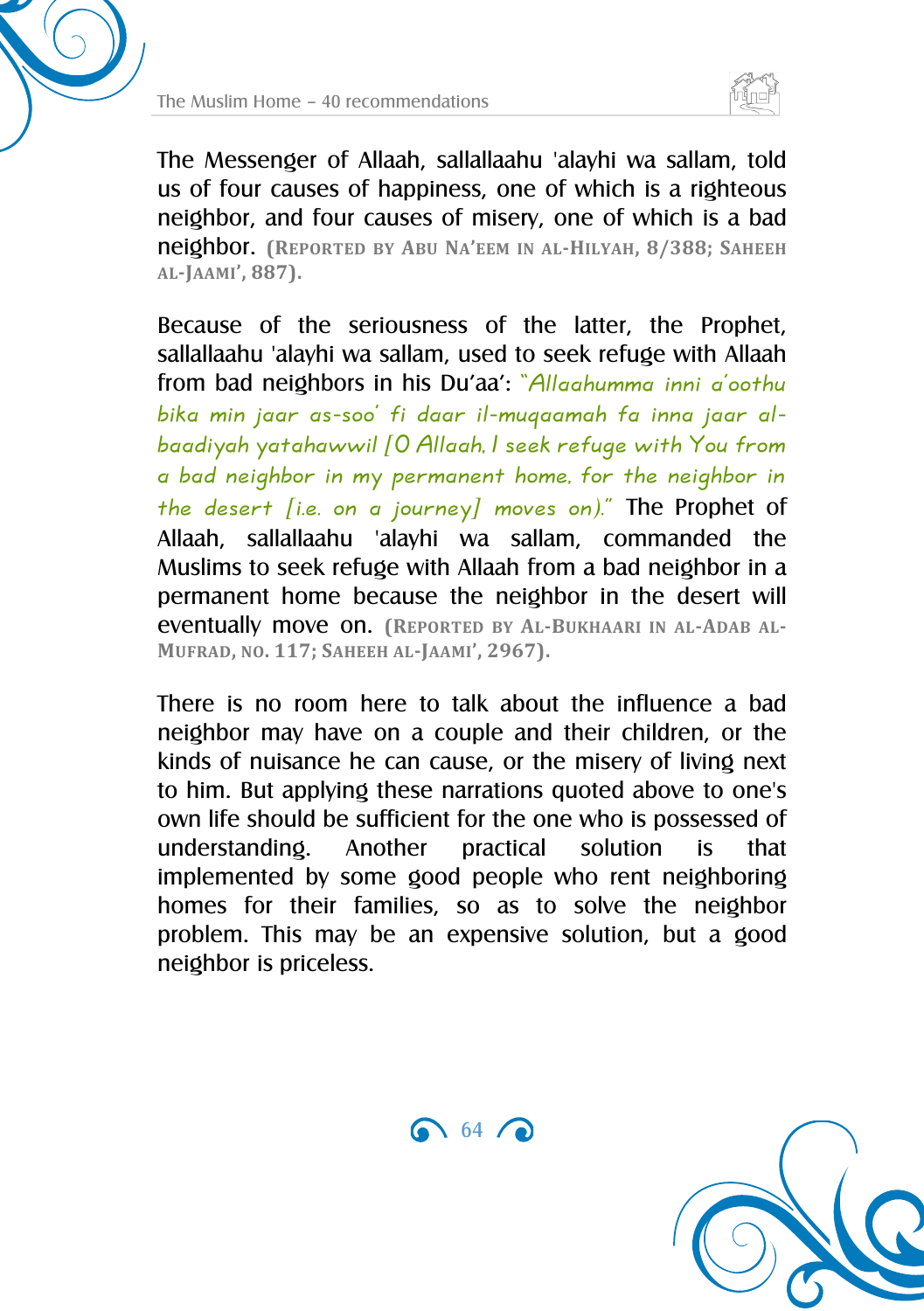



#### **(39) Paying attention to necessary repairs in the home, and making sure that the amenities are in good working order.**

Among the blessings of Allaah in this modern age are the "mod cons" that He has bestowed upon us, which make many things easier and save time, such as air-conditioners, fridges, washing-machines and so on. It is wise to have the best quality of appliances that one can afford, without being extravagant or putting oneself under financial strain. We should also be careful to distinguish between useful extras and extravagant additions that have no real value.

Part of caring for the home includes fixing appliances and amenities that break down. Some people neglect these things, and their wives complain about homes crawling with vermin, with overflowing drains and piles of stinking garbage, filled with broken and worn out furniture.

No doubt this is one of the obstacles to happiness in the home, and causes problems in the marriage and health problems. The smart person is the one who hastens to fix these things.

#### **(40) Paying attention to the family's health and safety procedures.**

When any member of his family got sick, the Messenger of Allaah, sallallaahu 'alayhi wa sallam, would blow on them and recite al-Mi'wathatayn (last two Chapters of the Qur'aan). **(REPORTED BY MUSLIM, NO. 2192).**



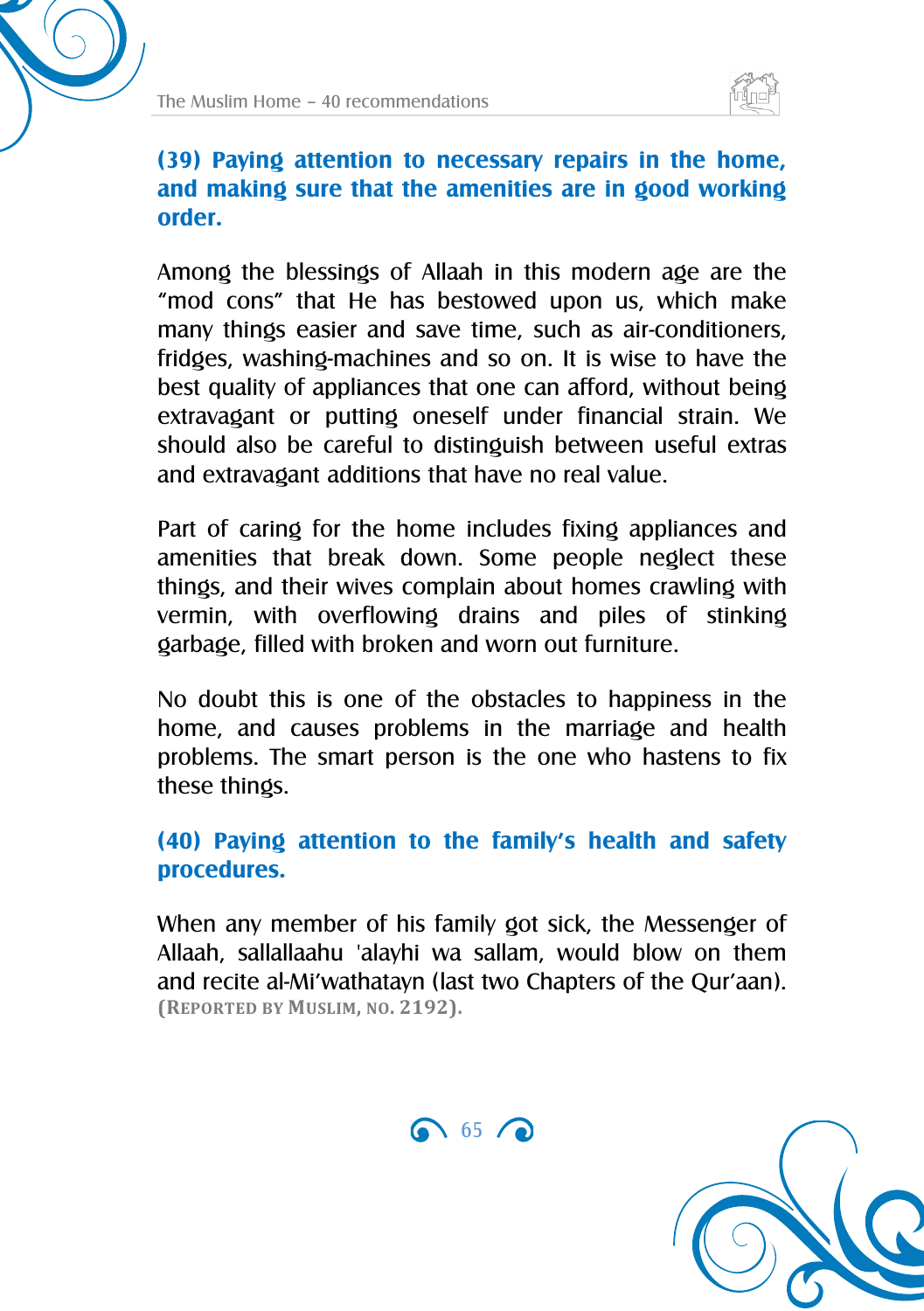



When one of his family members got sick, the Prophet of Allaah, sallallaahu 'alayhi wa sallam, would call for soup, and it would be made for him, then he would tell them to drink it, and he would say: "It will strengthen the heart of the one who is grieving and cleanse [heal] the heart of the one who is sick just as any one of you wipes the dirt from her face." **(REPORTED BY AT-TIRMITHI, NO. 2039; SAHEEH AL-JAAMI', NO. 4646).**

#### One of the ways of taking safety precautions is:

The Messenger of Allaah, sallallaahu 'alayhi wa sallam, said: "When evening comes, keep your children inside, for the Shayaateen [devils] spread out at that time. Then when an hour of the night has passed, let your children go, lock the doors and mention the name of Allaah, cover your pots and mention the name of Allaah, even if you only place a stick across the top of your vessel, and extinguish your lamps." **(REPORTED BY AL-BUKHAARI, AL-FAT-H, 10/88-89).**

According to a report by Muslim, the Prophet of Allaah, sallallaahu 'alayhi wa sallam, said: "Lock your doors, cover your vessels, extinguish your lamps and tie your knots properly [i.e., cover your jugs properly – in those days they would cover them with a piece of cloth and tie it], for the Shaytaan does not open a door that is closed, or uncover something that is covered, or untie a knot that you tie. And the mouse could set the house on fire [i.e. it could pull out the wick of the lamp and set the house on fire]." **(REPORTED BY IMAAM AHMAD IN AL-MUSNAD, 3/103); SAHEEH AL-JAAMI', 1080).**